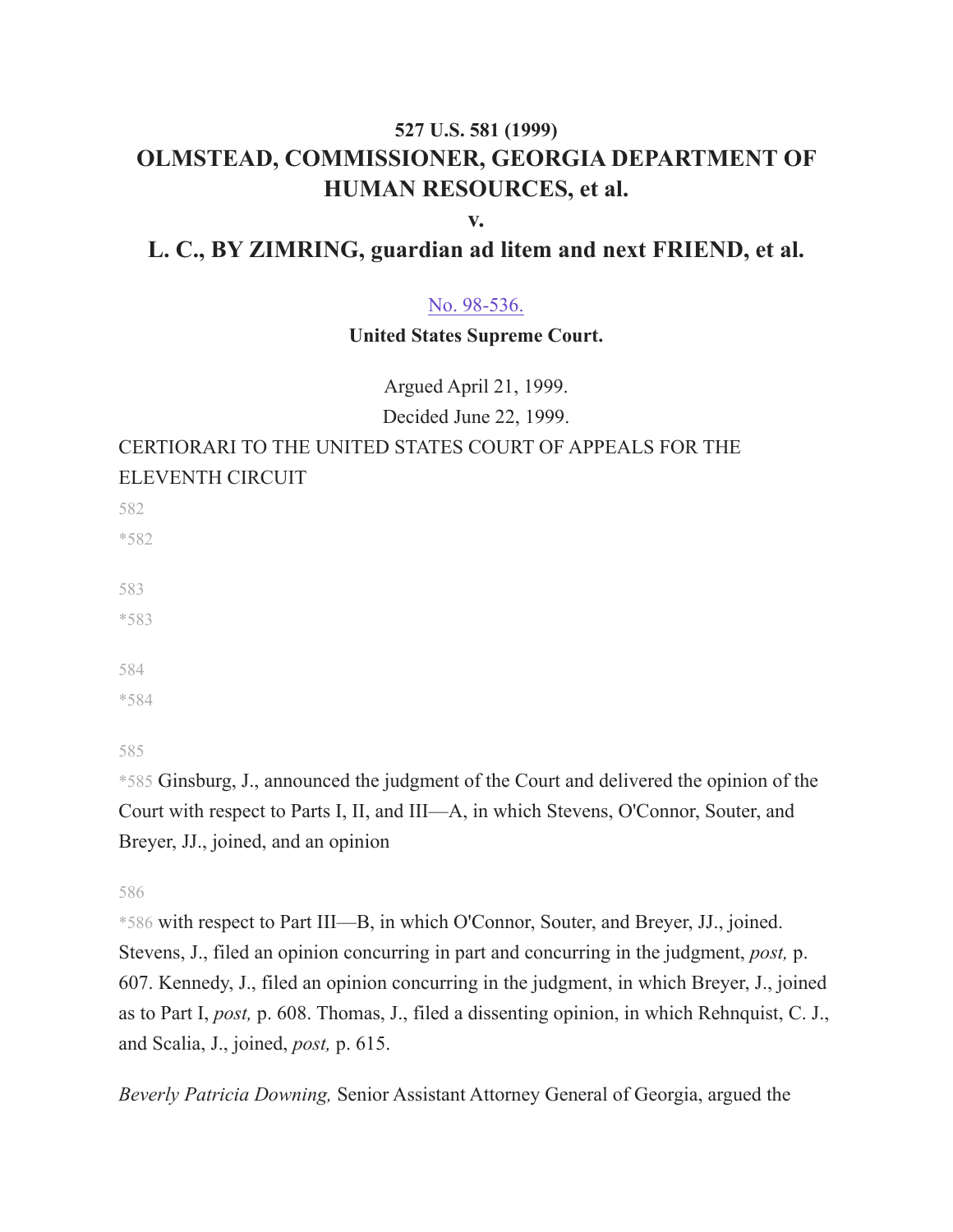cause for petitioners. With her on the briefs were *Thurbert E. Baker,* Attorney General, *Kathleen M. Pacious,* Deputy Attorney General, *Jefferson James Davis,*Special Assistant Attorney General, and *Jeffrey S. Sutton.*

*Michael H. Gottesman* argued the cause for respondents. With him on the brief were*Steven D. Caley, Susan C. Jamieson,* and *David A. Webster.*

*Irving L. Gornstein* argued the cause for the United States as *amicus curiae* urging affirmance. With him on the brief were *Solicitor General Waxman, Acting Assistant Attorney General Lee, Deputy Solicitor General Underwood, Jessica Dunsay Silver,*and *Gregory B. Friel.*[\[\\*\]](http://scholar.google.com/scholar_case?q=+Olmstead+v.+L.C.&hl=en&as_sdt=2,14&case=1057318245348059744&scilh=0#%5B1%5D)

587

\*587 Justice Ginsburg announced the judgment of the Court and delivered the opinion of the Court with respect to Parts I, II, and III—A, and an opinion with respect to Part III— B, in which Justice O'Connor, Justice Souter, and Justice Breyer join.

This case concerns the proper construction of the antidiscrimination provision contained in the public services portion (Title II) of the Americans with Disabilities Act of 1990 (ADA), 104 Stat. 337, 42 U. S. C. § 12132. Specifically, we confront the question whether the proscription of discrimination may require placement of persons with mental disabilities in community settings rather than in institutions. The answer, we hold, is a qualified yes. Such action is in order when the State's treatment professionals have determined that community placement is appropriate, the transfer from institutional care to a less restrictive setting is not opposed by the affected individual, and the placement can be reasonably accommodated, taking into account the resources available to the State and the needs of others with mental disabilities. In so ruling, we affirm the decision of the Eleventh Circuit in substantial part. We remand the case, however, for further consideration of the appropriate relief, given the range of facilities the State maintains for the care and treatment of persons with diverse mental disabilities, and its obligation to administer services with an even hand.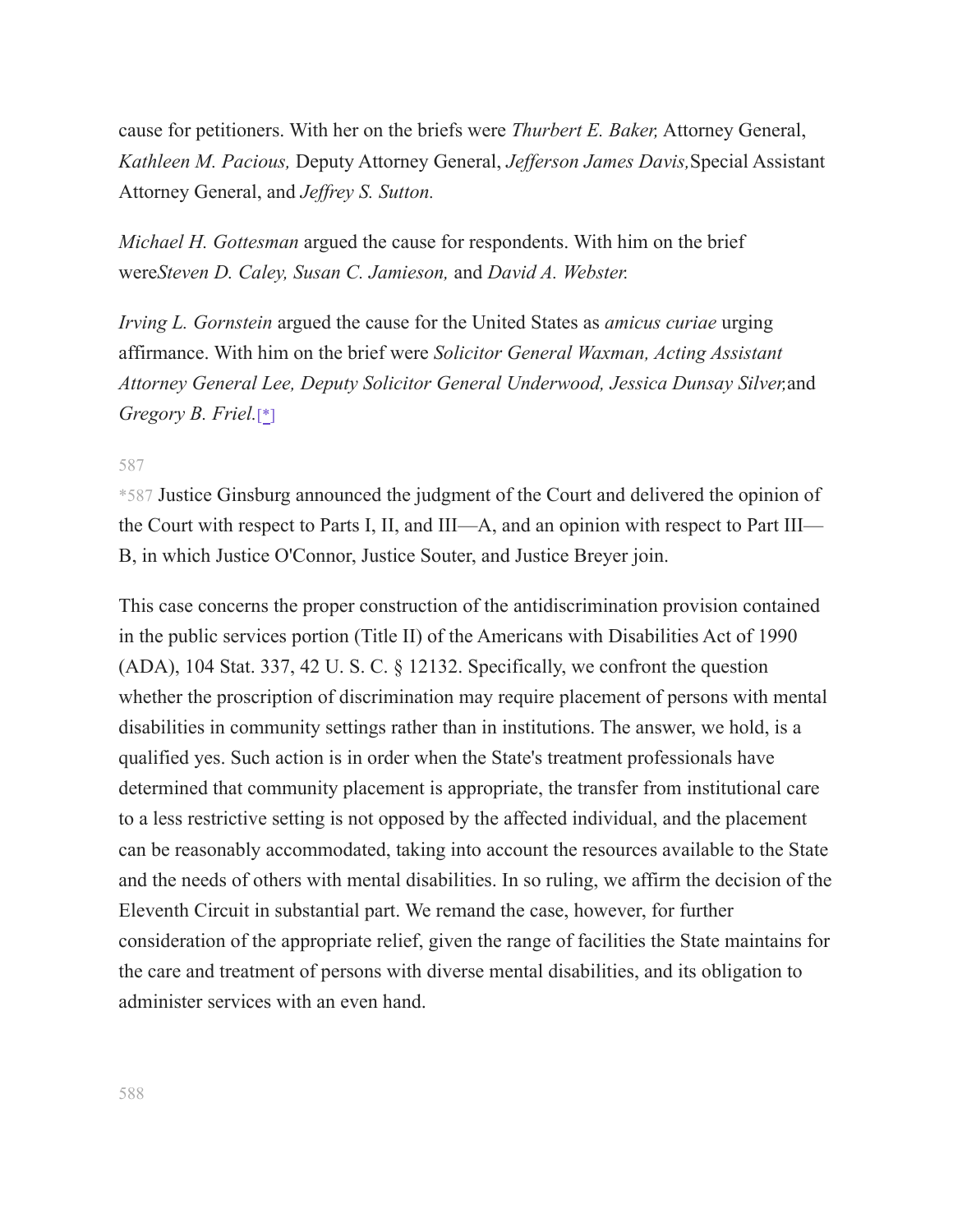\*588 **I**

This case, as it comes to us, presents no constitutional question. The complaints filed by plaintiffs-respondents L. C. and E. W. did include such an issue; L. C. and E. W. alleged that defendants-petitioners, Georgia health care officials, failed to afford them minimally adequate care and freedom from undue restraint, in violation of their rights under the Due Process Clause of the Fourteenth Amendment. See Complaint ¶¶ 87-91; Intervenor's Complaint ¶¶ 30-34. But neither the District Court nor the Court of Appeals reached those Fourteenth Amendment claims. See Civ. No. 1:95—cv—1210—MHS (ND Ga., Mar. 26, 1997), pp. 5-6, 11-13, App. to Pet. for Cert. 34a-35a, 40a-41a; 138 F. 3d 893, 895, and n. 3 (CA11 1998). Instead, the courts below resolved the case solely on statutory grounds. Our review is similarly confined. Cf.*[Cleburne](http://scholar.google.com/scholar_case?case=5414073463989452198&q=+Olmstead+v.+L.C.&hl=en&as_sdt=2,14&scilh=0)* [v.](http://scholar.google.com/scholar_case?case=5414073463989452198&q=+Olmstead+v.+L.C.&hl=en&as_sdt=2,14&scilh=0) *[Cleburne Living Center, Inc.,](http://scholar.google.com/scholar_case?case=5414073463989452198&q=+Olmstead+v.+L.C.&hl=en&as_sdt=2,14&scilh=0)* [473 U. S. 432, 450 \(1985\)](http://scholar.google.com/scholar_case?case=5414073463989452198&q=+Olmstead+v.+L.C.&hl=en&as_sdt=2,14&scilh=0) (Texas city's requirement of special use permit for operation of group home for mentally retarded, when other care and multiple-dwelling facilities were freely permitted, lacked rational basis and therefore violated Equal Protection Clause of Fourteenth Amendment). Mindful that it is a statute we are construing, we set out first the legislative and regulatory prescriptions on which the case turns.

In the opening provisions of the ADA, Congress stated findings applicable to the statute in all its parts. Most relevant to this case, Congress determined that

"(2) historically, society has tended to isolate and segregate individuals with disabilities, and, despite some improvements, such forms of discrimination against individuals with disabilities continue to be a serious and pervasive social problem;

"(3) discrimination against individuals with disabilities persists in such critical areas as . . . institutionalization . . . ;

. . . . .

#### 589

\*589 "(5) individuals with disabilities continually encounter various forms of discrimination, including outright intentional exclusion, . . . failure to make modifications to existing facilities and practices, ... [and] segregation ... ." 42 U.S.C.  $\S$ § 12101(a)(2),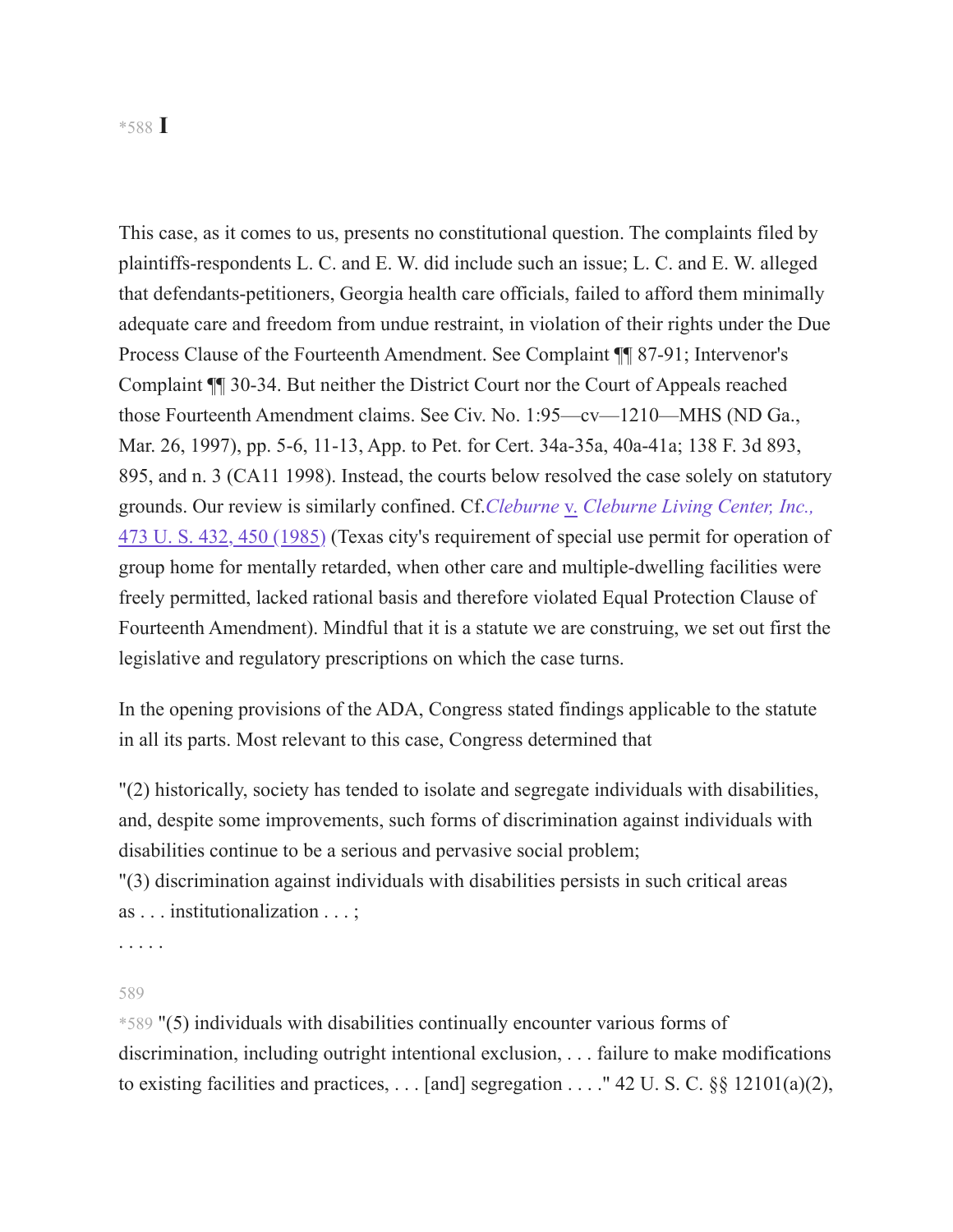## $(3), (5).11$

Congress then set forth prohibitions against discrimination in employment (Title I, §§ 12111-12117), public services furnished by governmental entities (Title II, §§ 12131-12165), and public accommodations provided by private entities (Title III, §§ 12181-12189). The statute as a whole is intended "to provide a clear and comprehensive national mandate for the elimination of discrimination against individuals with disabilities." § 12101(b)(1).[\[2\]](http://scholar.google.com/scholar_case?q=+Olmstead+v.+L.C.&hl=en&as_sdt=2,14&case=1057318245348059744&scilh=0#%5B3%5D)

This case concerns Title II, the public services portion of the ADA[.\[3\]](http://scholar.google.com/scholar_case?q=+Olmstead+v.+L.C.&hl=en&as_sdt=2,14&case=1057318245348059744&scilh=0#%5B4%5D) The provision of Title II centrally at issue reads:

"Subject to the provisions of this subchapter, no qualified individual with a disability shall, by reason of such

590

\*590 disability, be excluded from participation in or be denied the benefits of the services, programs, or activities of a public entity, or be subjected to discrimination by any such entity." § 201, as set forth in 42 U. S. C. § 12132.

Title II's definition section states that "public entity" includes "any State or local government," and "any department, agency, [or] special purpose district." §§ 12131(1) (A), (B). The same section defines "qualified individual with a disability" as

"an individual with a disability who, with or without reasonable modifications to rules, policies, or practices, the removal of architectural, communication, or transportation barriers, or the provision of auxiliary aids and services, meets the essential eligibility requirements for the receipt of services or the participation in programs or activities provided by a public entity." § 12131(2).

On redress for violations of § 12132's discrimination prohibition, Congress referred to remedies available under § 505 of the Rehabilitation Act of 1973, 92 Stat. 2982, 29 U. S. C. § 794a. See § 203, as set forth in 42 U. S. C. § 12133 ("The remedies, procedures, and rights set forth in [§ 505 of the Rehabilitation Act] shall be the remedies, procedures, and rights this subchapter provides to any person alleging discrimination on the basis of disability in violation of section 12132 of this title.")[.\[4\]](http://scholar.google.com/scholar_case?q=+Olmstead+v.+L.C.&hl=en&as_sdt=2,14&case=1057318245348059744&scilh=0#%5B5%5D)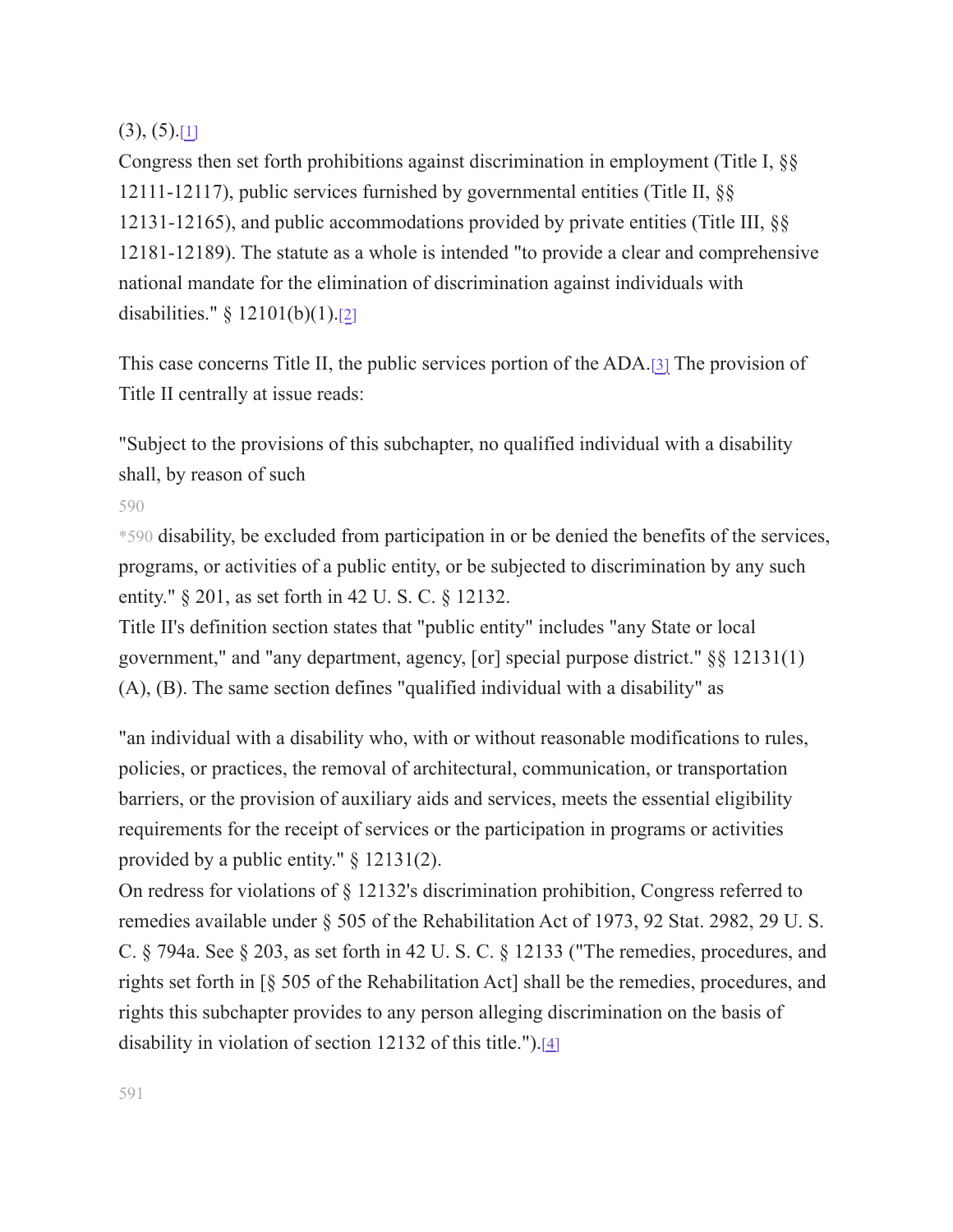\*591 Congress instructed the Attorney General to issue regulations implementing provisions of Title II, including § 12132's discrimination proscription. See § 204, as set forth in § 12134(a) ("[T]he Attorney General shall promulgate regulations in an accessible format that implement this part.").[\[5\]](http://scholar.google.com/scholar_case?q=+Olmstead+v.+L.C.&hl=en&as_sdt=2,14&case=1057318245348059744&scilh=0#%5B6%5D) The Attorney General's regulations, Congress further directed, "shall be consistent with this chapter and with the coordination regulations . . . applicable to recipients of Federal financial assistance under [§ 504 of the Rehabilitation Act]." § 204, as set forth in 42 U. S. C. § 12134(b). One of the § 504 regulations requires recipients of federal funds to "administer programs and activities in the most integrated

### 592

\*592 setting appropriate to the needs of qualified handicapped persons." 28 CFR § 41.51(d) (1998).

As Congress instructed, the Attorney General issued Title II regulations, see 28 CFR pt. 35 (1998), including one modeled on the § 504 regulation just quoted; called the "integration regulation," it reads:

"A public entity shall administer services, programs, and activities in the most integrated setting appropriate to the needs of qualified individuals with disabilities." 28 CFR § 35.130(d) (1998).

The preamble to the Attorney General's Title II regulations defines "the most integrated setting appropriate to the needs of qualified individuals with disabilities" to mean "a setting that enables individuals with disabilities to interact with non-disabled persons to the fullest extent possible." 28 CFR pt. 35, App. A, p. 450 (1998). Another regulation requires public entities to "make reasonable modifications" to avoid "discrimination on the basis of disability," unless those modifications would entail a "fundamenta[l] alter[ation]"; called here the "reasonable-modifications regulation," it provides:

"A public entity shall make reasonable modifications in policies, practices, or procedures when the modifications are necessary to avoid discrimination on the basis of disability, unless the public entity can demonstrate that making the modifications would fundamentally alter the nature of the service, program, or activity." 28 CFR § 35.130(b) (7) (1998).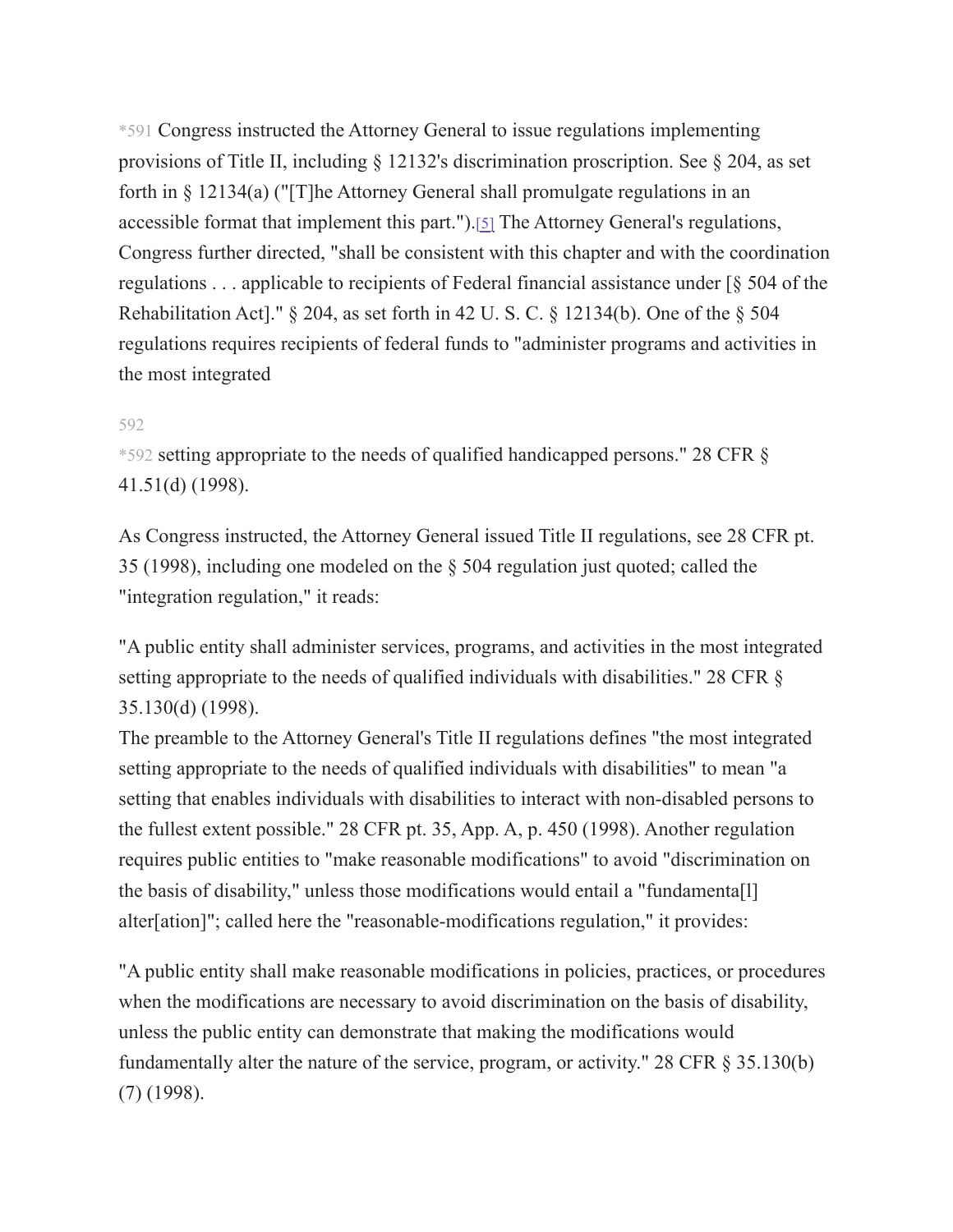We recite these regulations with the caveat that we do not here determine their validity. While the parties differ on the proper construction and enforcement of the regulations, we do not understand petitioners to challenge the regulatory formulations themselves as outside the congressional authorization. See Brief for Petitioners 16-17, 36, 40-41;

#### 593

\*593 Reply Brief 15-16 (challenging the Attorney General's interpretation of the integration regulation).

## **II**

With the key legislative provisions in full view, we summarize the facts underlying this dispute. Respondents L. C. and E. W. are mentally retarded women; L. C. has also been diagnosed with schizophrenia, and E. W. with a personality disorder. Both women have a history of treatment in institutional settings. In May 1992, L. C. was voluntarily admitted to Georgia Regional Hospital at Atlanta (GRH), where she was confined for treatment in a psychiatric unit. By May 1993, her psychiatric condition had stabilized, and L. C.'s treatment team at GRH agreed that her needs could be met appropriately in one of the community-based programs the State supported. Despite this evaluation, L. C. remained institutionalized until February 1996, when the State placed her in a community-based treatment program.

E. W. was voluntarily admitted to GRH in February 1995; like L. C., E. W. was confined for treatment in a psychiatric unit. In March 1995, GRH sought to discharge E. W. to a homeless shelter, but abandoned that plan after her attorney filed an administrative complaint. By 1996, E. W.'s treating psychiatrist concluded that she could be treated appropriately in a community-based setting. She nonetheless remained institutionalized until a few months after the District Court issued its judgment in this case in 1997.

In May 1995, when she was still institutionalized at GRH, L. C. filed suit in the United States District Court for the Northern District of Georgia, challenging her continued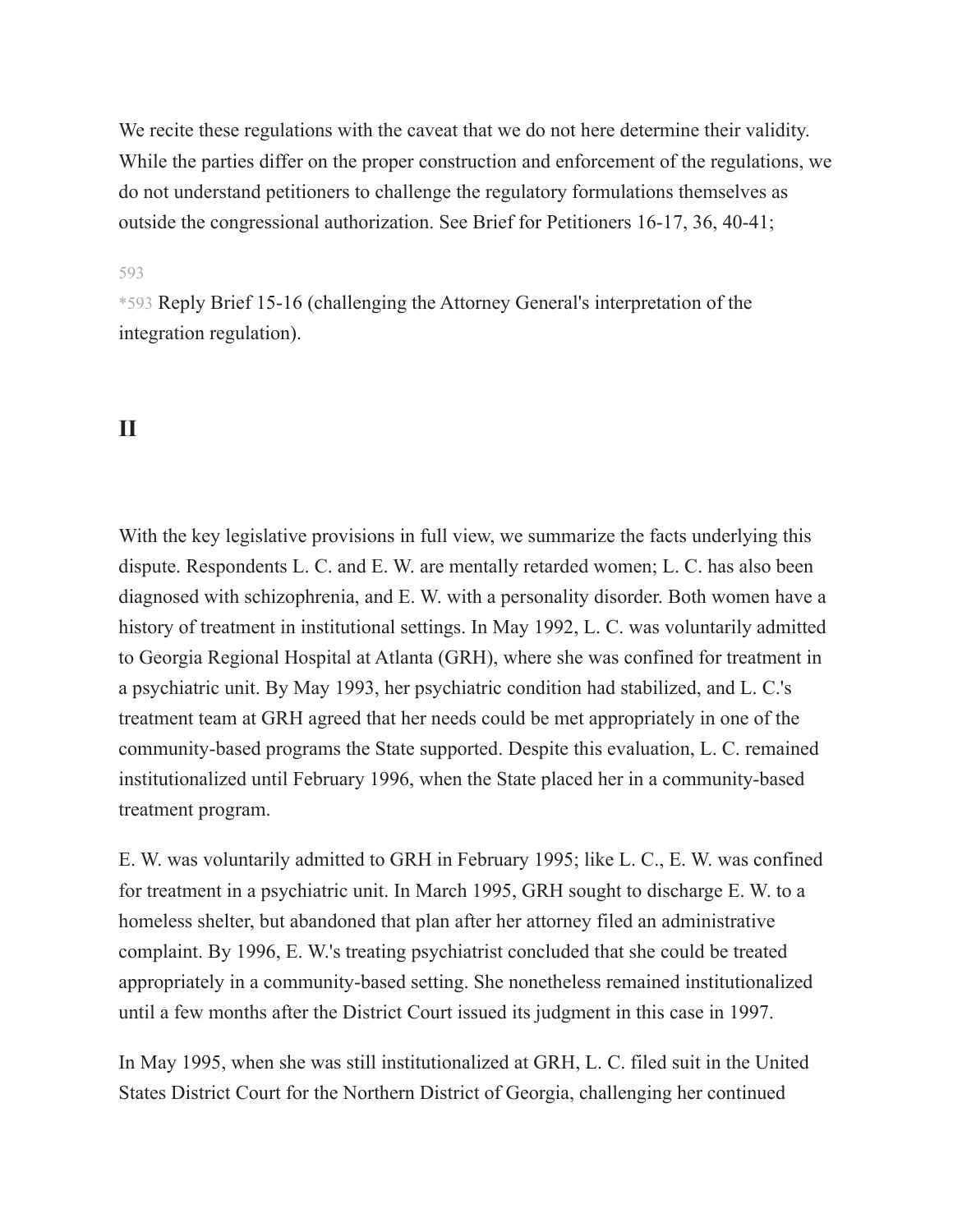confinement in a segregated environment. Her complaint invoked 42 U. S. C. § 1983 and provisions of the ADA, §§ 12131-12134, and named as defendants, now petitioners, the Commissioner of the Georgia Department of Human Resources, the Superintendent of GRH, and the Executive Director of the Fulton County Regional Board (collectively,

#### 594

\*594 the State). L. C. alleged that the State's failure to place her in a community-based program, once her treating professionals determined that such placement was appropriate, violated, *inter alia,* Title II of the ADA. L. C.'s pleading requested, among other things, that the State place her in a community care residential program, and that she receive treatment with the ultimate goal of integrating her into the mainstream of society. E. W. intervened in the action, stating an identical claim.[\[6\]](http://scholar.google.com/scholar_case?q=+Olmstead+v.+L.C.&hl=en&as_sdt=2,14&case=1057318245348059744&scilh=0#%5B7%5D)

The District Court granted partial summary judgment in favor of L. C. and E. W. See App. to Pet. for Cert. 31a-42a. The court held that the State's failure to place L. C. and E. W. in an appropriate community-based treatment program violated Title II of the ADA. See *id.,* at 39a, 41a. In so ruling, the court rejected the State's argument that inadequate funding, not discrimination against L. C. and E. W. "by reason of" their disabilities, accounted for their retention at GRH. Under Title II, the court concluded, "unnecessary institutional segregation of the disabled constitutes discrimination *per se,* which cannot be justified by a lack of funding." *Id.,* at 37a.

In addition to contending that L. C. and E. W. had not shown discrimination "by reason of [their] disabilit[ies]," the State resisted court intervention on the ground that requiring immediate transfers in cases of this order would "fundamentally alter" the State's activity. The State reasserted that it was already using all available funds to provide services to other persons with disabilities. See *id.,* at 38a. Rejecting

#### 595

\*595 the State's "fundamental alteration" defense, the court observed that existing state programs provided community-based treatment of the kind for which L. C. and E. W. qualified, and that the State could "provide services to plaintiffs in the community at considerably *less* cost than is required to maintain them in an institution." *Id.,* at 39a.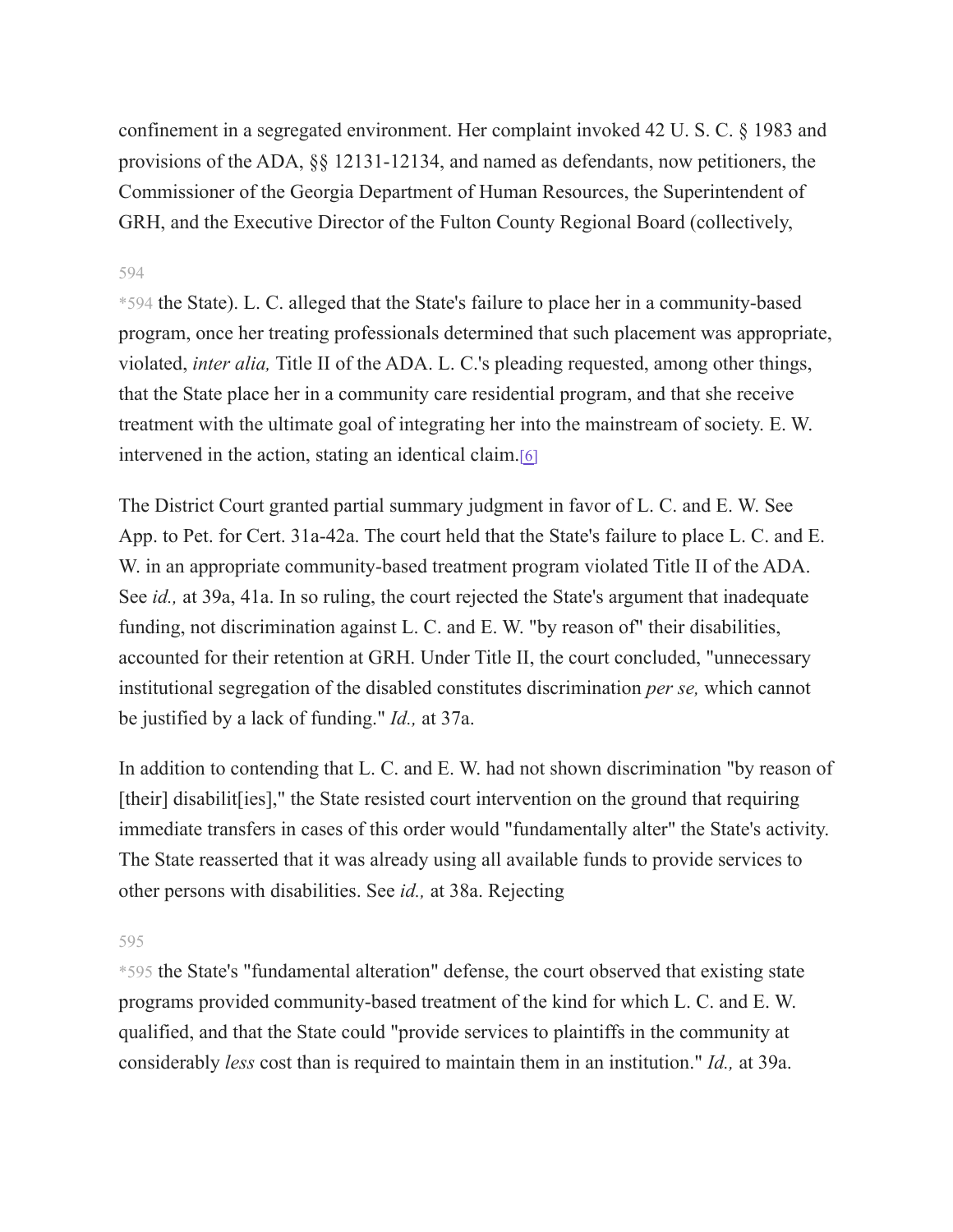The Court of Appeals for the Eleventh Circuit affirmed the judgment of the District Court, but remanded for reassessment of the State's cost-based defense. See 138 F. 3d, at 905. As the appeals court read the statute and regulations: When "a disabled individual's treating professionals find that a community-based placement is appropriate for that individual, the ADA imposes a duty to provide treatment in a community setting—the most integrated setting appropriate to that patient's needs"; "[w]here there is no such finding [by the treating professionals], nothing in the ADA requires the deinstitutionalization of th[e] patient." *Id.,* at 902.

The Court of Appeals recognized that the State's duty to provide integrated services "is not absolute"; under the Attorney General's Title II regulation, "reasonable modifications" were required of the State, but fundamental alterations were not demanded. *Id.,* at 904. The appeals court thought it clear, however, that "Congress wanted to permit a cost defense only in the most limited of circumstances." *Id.,* at 902. In conclusion, the court stated that a cost justification would fail "[u]nless the State can prove that requiring it to [expend additional funds in order to provide L. C. and E. W. with integrated services] would be so unreasonable given the demands of the State's mental health budget that it would fundamentally alter the service [the State] provides." *Id.,* at 905. Because it appeared that the District Court had entirely ruled out a "lack of funding" justification, see App. to Pet. for Cert. 37a, the appeals court remanded, repeating that the District Court should consider, among other things, "whether the additional expenditures necessary to treat L. C. and E. W. in community-based care would be unreasonable

596

\*596 given the demands of the State's mental health budget." 138 F. 3d, at 905[.\[7\]](http://scholar.google.com/scholar_case?q=+Olmstead+v.+L.C.&hl=en&as_sdt=2,14&case=1057318245348059744&scilh=0#%5B8%5D)

We granted certiorari in view of the importance of the question presented to the States and affected individuals. See 525 U. S. 1054 (1998).[\[8\]](http://scholar.google.com/scholar_case?q=+Olmstead+v.+L.C.&hl=en&as_sdt=2,14&case=1057318245348059744&scilh=0#%5B9%5D)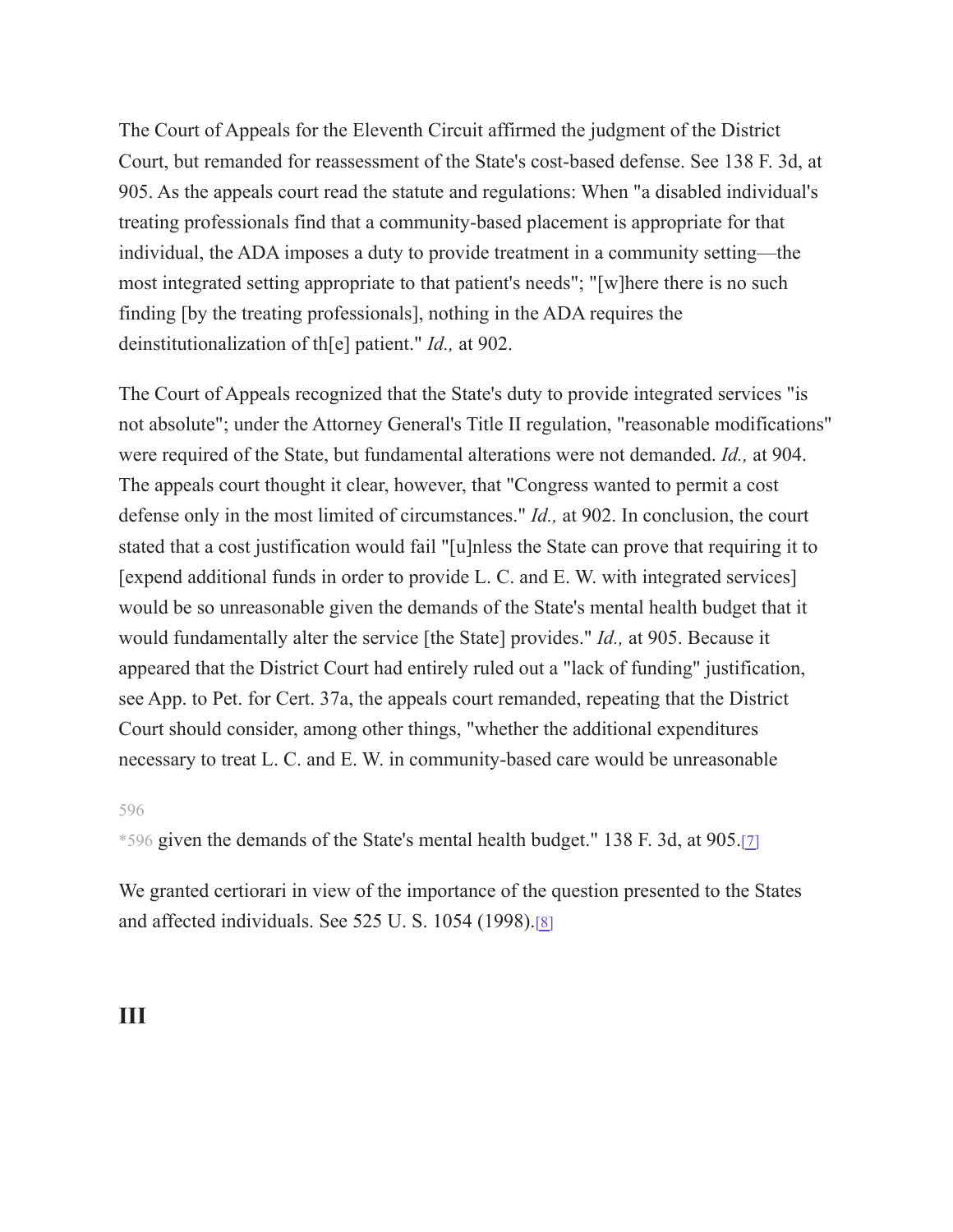Endeavoring to carry out Congress' instruction to issue regulations implementing Title II, the Attorney General, in the integration and reasonable-modifications regulations, see *supra,* at 591-592, made two key determinations. The first concerned the scope of the ADA's discrimination proscription, 42 U. S. C. § 12132; the second concerned the obligation of the States to counter discrimination. As to the first, the Attorney General concluded that unjustified placement or retention of persons in institutions, severely limiting their exposure to the outside community, constitutes a form of discrimination based on disability prohibited by Title II. See 28 CFR § 35.130(d) (1998) ("A public entity shall administer services . . . in the most integrated setting appropriate to the needs of qualified individuals with disabilities."); Brief for United States as *Amicus Curiae* in *Helen L.* v. *DiDario,* No. 94-1243 (CA3 1994), pp. 8, 15-16 (unnecessary segregation of persons with disabilities constitutes a form of discrimination prohibited by the ADA and the integration

#### 597

\*597 regulation). Regarding the States' obligation to avoid unjustified isolation of individuals with disabilities, the Attorney General provided that States could resist modifications that "would fundamentally alter the nature of the service, program, or activity." 28 CFR § 35.130(b)(7) (1998).

The Court of Appeals essentially upheld the Attorney General's construction of the ADA. As just recounted, see *supra,* at 595-596, the appeals court ruled that the unjustified institutionalization of persons with mental disabilities violated Title II; the court then remanded with instructions to measure the cost of caring for L. C. and E. W. in a community-based facility against the State's mental health budget.

We affirm the Court of Appeals' decision in substantial part. Unjustified isolation, we hold, is properly regarded as discrimination based on disability. But we recognize, as well, the States' need to maintain a range of facilities for the care and treatment of persons with diverse mental disabilities, and the States' obligation to administer services with an even hand. Accordingly, we further hold that the Court of Appeals' remand instruction was unduly restrictive. In evaluating a State's fundamental-alteration defense, the District Court must consider, in view of the resources available to the State, not only the cost of providing community-based care to the litigants, but also the range of services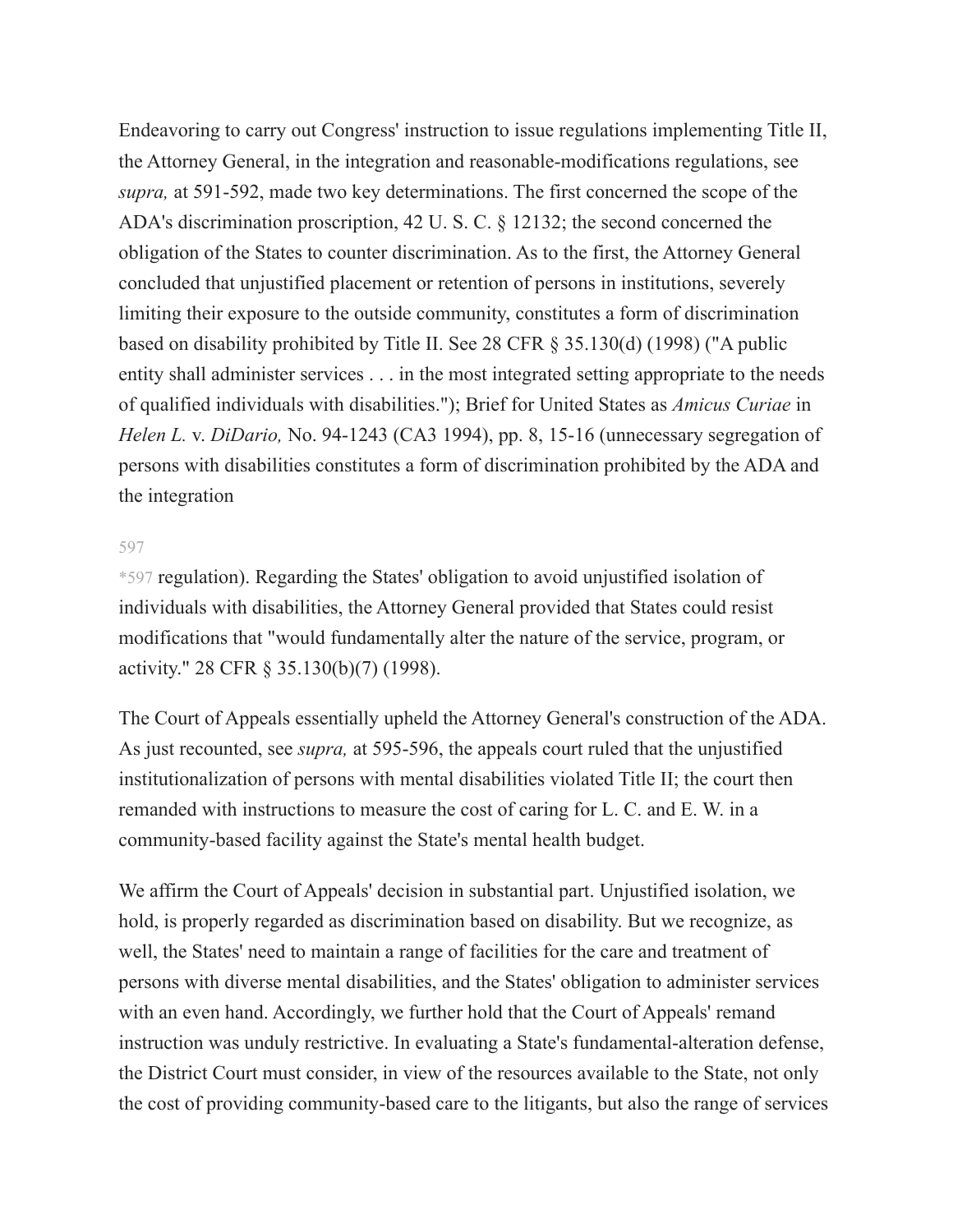the State provides others with mental disabilities, and the State's obligation to mete out those services equitably.

## **A**

We examine first whether, as the Eleventh Circuit held, undue institutionalization qualifies as discrimination "by reason of . . . disability." The Department of Justice has consistently advocated that it does.[\[9\]](http://scholar.google.com/scholar_case?q=+Olmstead+v.+L.C.&hl=en&as_sdt=2,14&case=1057318245348059744&scilh=0#%5B10%5D) Because the Department

#### 598

\*598 is the agency directed by Congress to issue regulations implementing Title II, see *supra,* at 591-592, its views warrant respect. We need not inquire whether the degree of deference described in *[Chevron U. S. A. Inc.](http://scholar.google.com/scholar_case?case=14437597860792759765&q=+Olmstead+v.+L.C.&hl=en&as_sdt=2,14&scilh=0)* [v.](http://scholar.google.com/scholar_case?case=14437597860792759765&q=+Olmstead+v.+L.C.&hl=en&as_sdt=2,14&scilh=0) *Natural Resources Defense Council, Inc.*, [467 U. S. 837, 844 \(1984\),](http://scholar.google.com/scholar_case?case=14437597860792759765&q=+Olmstead+v.+L.C.&hl=en&as_sdt=2,14&scilh=0) is in order; "[i]t is enough to observe that the well-reasoned views of the agencies implementing a statute `constitute a body of experience and informed judgment to which courts and litigants may properly resort for guidance.' " *[Bragdon](http://scholar.google.com/scholar_case?case=11295524924367699420&q=+Olmstead+v.+L.C.&hl=en&as_sdt=2,14&scilh=0)* [v.](http://scholar.google.com/scholar_case?case=11295524924367699420&q=+Olmstead+v.+L.C.&hl=en&as_sdt=2,14&scilh=0) *[Abbott,](http://scholar.google.com/scholar_case?case=11295524924367699420&q=+Olmstead+v.+L.C.&hl=en&as_sdt=2,14&scilh=0)* [524 U. S. 624, 642 \(1998\)](http://scholar.google.com/scholar_case?case=11295524924367699420&q=+Olmstead+v.+L.C.&hl=en&as_sdt=2,14&scilh=0) (quoting *[Skidmore](http://scholar.google.com/scholar_case?case=3762971005508365670&q=+Olmstead+v.+L.C.&hl=en&as_sdt=2,14&scilh=0)* [v.](http://scholar.google.com/scholar_case?case=3762971005508365670&q=+Olmstead+v.+L.C.&hl=en&as_sdt=2,14&scilh=0)*[Swift & Co.,](http://scholar.google.com/scholar_case?case=3762971005508365670&q=+Olmstead+v.+L.C.&hl=en&as_sdt=2,14&scilh=0)* [323 U. S.](http://scholar.google.com/scholar_case?case=3762971005508365670&q=+Olmstead+v.+L.C.&hl=en&as_sdt=2,14&scilh=0)  [134, 139-140 \(1944\)\)](http://scholar.google.com/scholar_case?case=3762971005508365670&q=+Olmstead+v.+L.C.&hl=en&as_sdt=2,14&scilh=0).

The State argues that L. C. and E. W. encountered no discrimination "by reason of" their disabilities because they were not denied community placement on account of those disabilities. See Brief for Petitioners 20. Nor were they subjected to "discrimination," the State contends, because "`discrimination' necessarily requires uneven treatment of similarly situated individuals," and L. C. and E. W. had identified no comparison class, *i. e.,* no similarly situated individuals given preferential treatment. *Id.,* at 21. We are satisfied that Congress had a more comprehensive view of the concept of discrimination advanced in the  $ADA.[10]$  $ADA.[10]$ 

#### 599

\*599 The ADA stepped up earlier measures to secure opportunities for people with developmental disabilities to enjoy the benefits of community living. The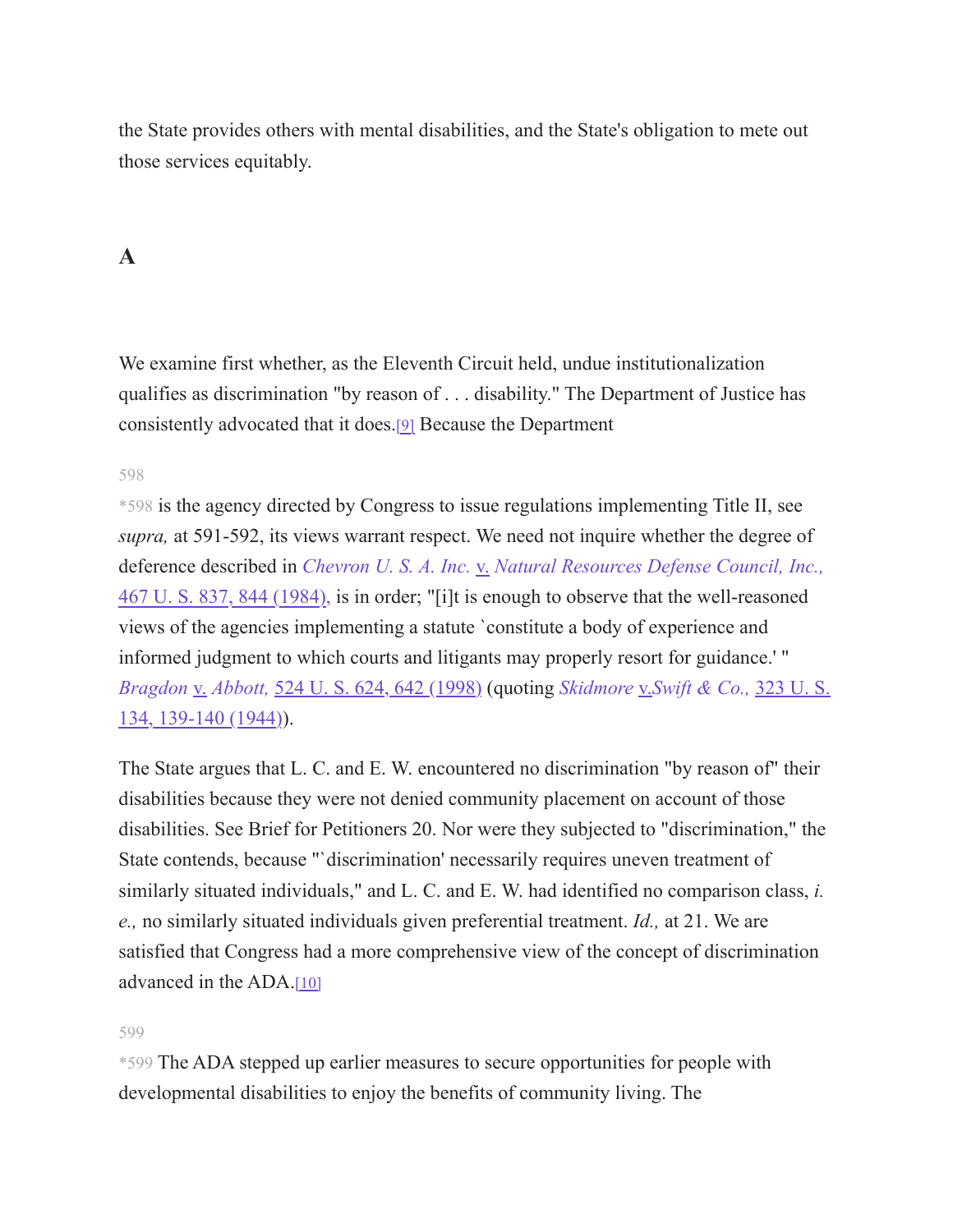Developmentally Disabled Assistance and Bill of Rights Act, a 1975 measure, stated in aspirational terms that "[t]he treatment, services, and habilitation for a person with developmental disabilities . . . *should be* provided in the setting that is least restrictive of the person's personal liberty." 89 Stat. 502, 42 U. S. C. § 6010(2) (1976 ed.) (emphasis added); see also *[Pennhurst State School and Hospital](http://scholar.google.com/scholar_case?case=13878865053463720829&q=+Olmstead+v.+L.C.&hl=en&as_sdt=2,14&scilh=0)* [v.](http://scholar.google.com/scholar_case?case=13878865053463720829&q=+Olmstead+v.+L.C.&hl=en&as_sdt=2,14&scilh=0) *[Halderman,](http://scholar.google.com/scholar_case?case=13878865053463720829&q=+Olmstead+v.+L.C.&hl=en&as_sdt=2,14&scilh=0)* [451 U. S. 1, 24](http://scholar.google.com/scholar_case?case=13878865053463720829&q=+Olmstead+v.+L.C.&hl=en&as_sdt=2,14&scilh=0)  [\(1981\)](http://scholar.google.com/scholar_case?case=13878865053463720829&q=+Olmstead+v.+L.C.&hl=en&as_sdt=2,14&scilh=0) (concluding that the § 6010 provisions "were intended to be hortatory, not mandatory"). In a related legislative endeavor, the Rehabilitation Act of 1973, Congress used mandatory language to proscribe discrimination against persons with disabilities. See 87 Stat. 394, as amended, 29 U. S. C. § 794 (1976 ed.) ("No otherwise qualified individual with a disability in the United States . . . *shall,*solely by reason of her or his disability, be excluded from the participation in, be denied the benefits of, or be subjected to discrimination under any program or activity receiving Federal financial

#### 600

\*600 assistance." (Emphasis added.)) Ultimately, in the ADA, enacted in 1990, Congress not only required all public entities to refrain from discrimination, see 42 U. S. C. § 12132; additionally, in findings applicable to the entire statute, Congress explicitly identified unjustified "segregation" of persons with disabilities as a "for[m] of discrimination." See  $\S$  12101(a)(2) ("historically, society has tended to isolate and segregate individuals with disabilities, and, despite some improvements, such forms of discrimination against individuals with disabilities continue to be a serious and pervasive social problem");  $\S$  12101(a)(5) ("individuals with disabilities continually encounter various forms of discrimination, including . . . segregation").[\[11\]](http://scholar.google.com/scholar_case?q=+Olmstead+v.+L.C.&hl=en&as_sdt=2,14&case=1057318245348059744&scilh=0#%5B12%5D)

Recognition that unjustified institutional isolation of persons with disabilities is a form of discrimination reflects two evident judgments. First, institutional placement of persons who can handle and benefit from community settings perpetuates unwarranted assumptions that persons so isolated are incapable or unworthy of participating in community life. Cf. *[Allen](http://scholar.google.com/scholar_case?case=5272142302925951593&q=+Olmstead+v.+L.C.&hl=en&as_sdt=2,14&scilh=0)* [v.](http://scholar.google.com/scholar_case?case=5272142302925951593&q=+Olmstead+v.+L.C.&hl=en&as_sdt=2,14&scilh=0) *[Wright,](http://scholar.google.com/scholar_case?case=5272142302925951593&q=+Olmstead+v.+L.C.&hl=en&as_sdt=2,14&scilh=0)* [468 U. S. 737, 755 \(1984\)](http://scholar.google.com/scholar_case?case=5272142302925951593&q=+Olmstead+v.+L.C.&hl=en&as_sdt=2,14&scilh=0) ("There can be no doubt that [stigmatizing injury often caused by racial discrimination] is one of the most serious consequences of discriminatory government action."); *[Los Angeles Dept. of Water and](http://scholar.google.com/scholar_case?case=10164337249526753874&q=+Olmstead+v.+L.C.&hl=en&as_sdt=2,14&scilh=0)  [Power](http://scholar.google.com/scholar_case?case=10164337249526753874&q=+Olmstead+v.+L.C.&hl=en&as_sdt=2,14&scilh=0)* [v.](http://scholar.google.com/scholar_case?case=10164337249526753874&q=+Olmstead+v.+L.C.&hl=en&as_sdt=2,14&scilh=0) *[Manhart,](http://scholar.google.com/scholar_case?case=10164337249526753874&q=+Olmstead+v.+L.C.&hl=en&as_sdt=2,14&scilh=0)* [435 U. S. 702, 707, n. 13 \(1978\)](http://scholar.google.com/scholar_case?case=10164337249526753874&q=+Olmstead+v.+L.C.&hl=en&as_sdt=2,14&scilh=0) ("`In forbidding employers to discriminate against individuals because of their sex, Congress intended to strike at the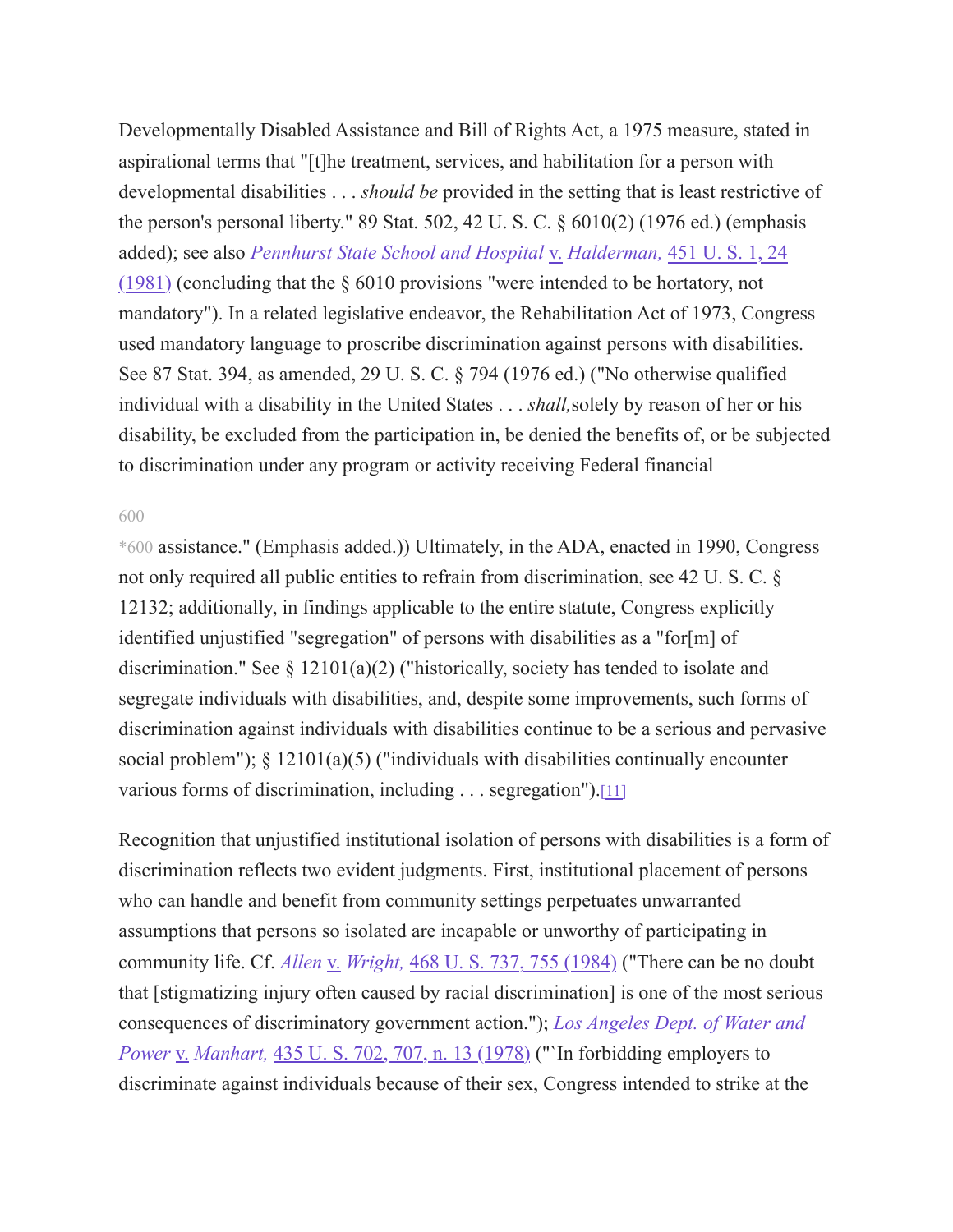entire spectrum of disparate treatment of men and women resulting from sex stereotypes.' " (quoting *[Sprogis](http://scholar.google.com/scholar_case?case=6414446781408942176&q=+Olmstead+v.+L.C.&hl=en&as_sdt=2,14&scilh=0)* [v.](http://scholar.google.com/scholar_case?case=6414446781408942176&q=+Olmstead+v.+L.C.&hl=en&as_sdt=2,14&scilh=0) *[United Air Lines, Inc.,](http://scholar.google.com/scholar_case?case=6414446781408942176&q=+Olmstead+v.+L.C.&hl=en&as_sdt=2,14&scilh=0)*[444 F. 2d 1194, 1198 \(CA7](http://scholar.google.com/scholar_case?case=6414446781408942176&q=+Olmstead+v.+L.C.&hl=en&as_sdt=2,14&scilh=0)

#### 601

\*601 [1971\)](http://scholar.google.com/scholar_case?case=6414446781408942176&q=+Olmstead+v.+L.C.&hl=en&as_sdt=2,14&scilh=0)). Second, confinement in an institution severely diminishes the everyday life activities of individuals, including family relations, social contacts, work options, economic independence, educational advancement, and cultural enrichment. See Brief for American Psychiatric Association et al. as *Amici Curiae* 20-22. Dissimilar treatment correspondingly exists in this key respect: In order to receive needed medical services, persons with mental disabilities must, because of those disabilities, relinquish participation in community life they could enjoy given reasonable accommodations, while persons without mental disabilities can receive the medical services they need without similar sacrifice. See Brief for United States as *Amicus Curiae* 6-7, 17.

The State urges that, whatever Congress may have stated as its findings in the ADA, the Medicaid statute "reflected a congressional policy preference for treatment in the institution over treatment in the community." Brief for Petitioners 31. The State correctly used the past tense. Since 1981, Medicaid has provided funding for state-run home and community-based care through a waiver program. See 95 Stat. 812-813, as amended, 42 U. S. C. § 1396n(c); Brief for United States as *Amicus Curiae*20-21.[\[12\]](http://scholar.google.com/scholar_case?q=+Olmstead+v.+L.C.&hl=en&as_sdt=2,14&case=1057318245348059744&scilh=0#%5B13%5D) Indeed, the United States points out that the Department of Health and Human Services (HHS) "has a policy of encouraging States to take advantage of the waiver program, and often approves more waiver slots than a State ultimately uses."*Id.,* at 25-26 (further observing that, by 1996, "HHS approved up to 2109 waiver slots for Georgia, but Georgia used only 700").

We emphasize that nothing in the ADA or its implementing regulations condones termination of institutional settings for persons unable to handle or benefit from community

#### 602

\*602 settings. Title II provides only that "qualified individual[s] with a disability" may not "be subjected to discrimination." 42 U. S. C. § 12132. "Qualified individuals," the ADA further explains, are persons with disabilities who, "with or without reasonable modifications to rules, policies, or practices, . . . mee[t] the essential eligibility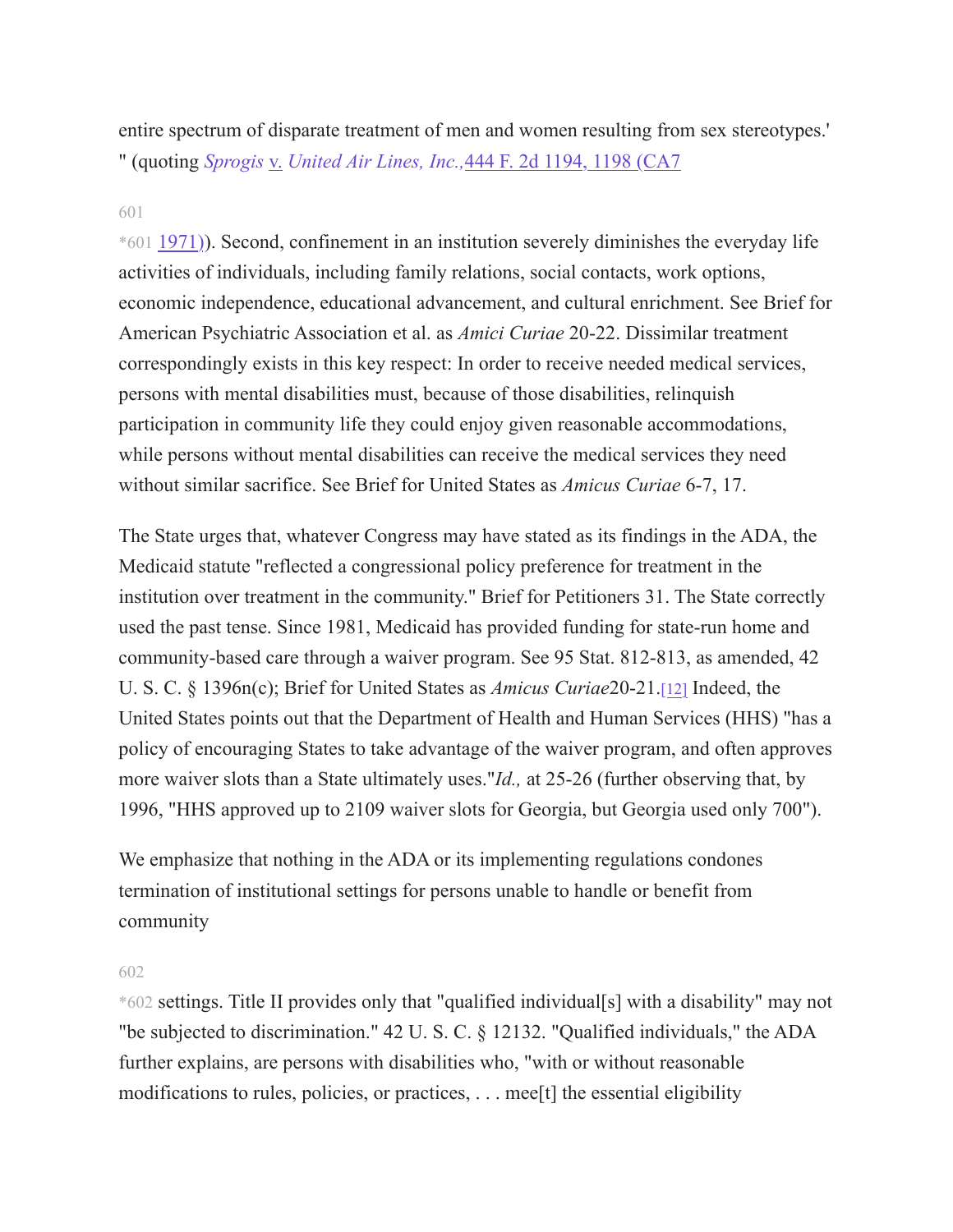requirements for the receipt of services or the participation in programs or activities provided by a public entity." § 12131(2).

Consistent with these provisions, the State generally may rely on the reasonable assessments of its own professionals in determining whether an individual "meets the essential eligibility requirements" for habilitation in a communitybased program. Absent such qualification, it would be inappropriate to remove a patient from the more restrictive setting. See 28 CFR § 35.130(d) (1998) (public entity shall administer services and programs in "the most integrated setting *appropriate* to the needs of qualified individuals with disabilities" (emphasis added)); cf. *[School Bd. of Nassau Cty.](http://scholar.google.com/scholar_case?case=18375668216164208702&q=+Olmstead+v.+L.C.&hl=en&as_sdt=2,14&scilh=0)* [v.](http://scholar.google.com/scholar_case?case=18375668216164208702&q=+Olmstead+v.+L.C.&hl=en&as_sdt=2,14&scilh=0) *[Arline,](http://scholar.google.com/scholar_case?case=18375668216164208702&q=+Olmstead+v.+L.C.&hl=en&as_sdt=2,14&scilh=0)* [480 U. S.](http://scholar.google.com/scholar_case?case=18375668216164208702&q=+Olmstead+v.+L.C.&hl=en&as_sdt=2,14&scilh=0)  [273, 288 \(1987\)](http://scholar.google.com/scholar_case?case=18375668216164208702&q=+Olmstead+v.+L.C.&hl=en&as_sdt=2,14&scilh=0) ("[C]ourts normally should defer to the reasonable medical judgments of public health officials.")[.\[13\]](http://scholar.google.com/scholar_case?q=+Olmstead+v.+L.C.&hl=en&as_sdt=2,14&case=1057318245348059744&scilh=0#%5B14%5D) Nor is there any federal requirement that community-based treatment be imposed on patients who do not desire it. See 28 CFR § 35.130(e)(1) (1998) ("Nothing in this part shall be construed to require an individual with a disability to accept an accommodation . . . which such individual chooses not to accept."); 28 CFR pt. 35, App. A, p. 450 (1998) ("[P]ersons with disabilities must be provided the option of declining to accept a particular accommodation."). In this case, however, there is no genuine dispute concerning the status of L. C. and E. W. as individuals "qualified"

#### 603

\*603 for noninstitutional care: The State's own professionals determined that communitybased treatment would be appropriate for L. C. and E. W., and neither woman opposed such treatment. See*supra,* at 593[.\[14\]](http://scholar.google.com/scholar_case?q=+Olmstead+v.+L.C.&hl=en&as_sdt=2,14&case=1057318245348059744&scilh=0#%5B15%5D)

## **B**

The State's responsibility, once it provides communitybased treatment to qualified persons with disabilities, is not boundless. The reasonable-modifications regulation speaks of "reasonable modifications" to avoid discrimination, and allows States to resist modifications that entail a "fundamenta[l] alter[ation]" of the States' services and programs. 28 CFR § 35.130(b)(7) (1998). The Court of Appeals construed this regulation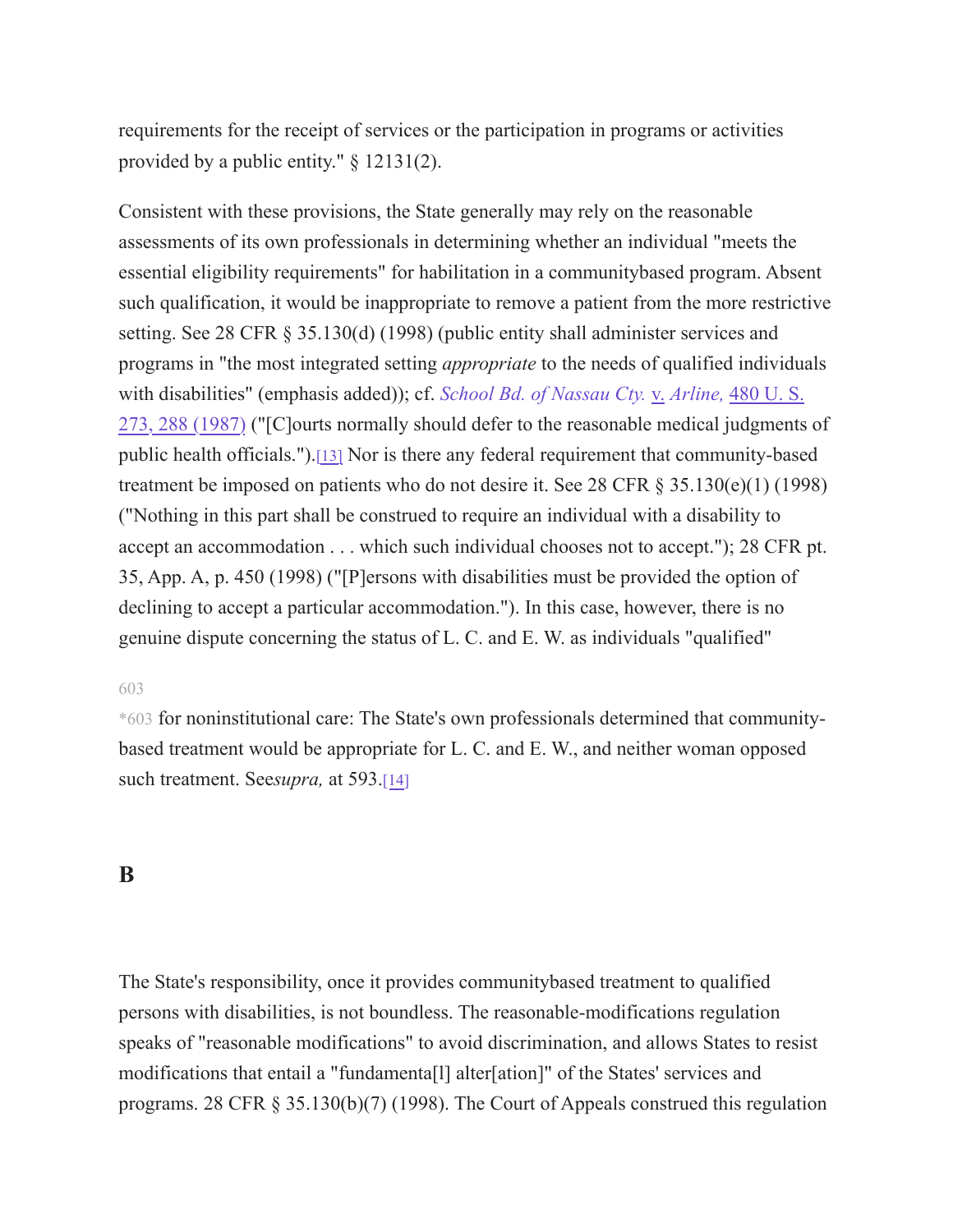to permit a cost-based defense "only in the most limited of circumstances," 138 F. 3d, at 902, and remanded to the District Court to consider, among other things, "whether the additional expenditures necessary to treat L. C. and E. W. in community-based care would be unreasonable given the demands of the State's mental health budget," *id.,* at 905.

The Court of Appeals' construction of the reasonablemodifications regulation is unacceptable for it would leave the State virtually defenseless once it is shown that the plaintiff is qualified for the service or program she seeks. If the expense entailed in placing one or two people in a communitybased treatment program is properly measured for reasonableness against the State's entire mental health budget, it is unlikely that a State, relying on the fundamental-alteration defense, could ever prevail. See Tr. of Oral Arg. 27 (State's attorney argues that Court of Appeals' understanding of the

#### 604

\*604 fundamental-alteration defense, as expressed in its order to the District Court, "will always preclude the State from a meaningful defense"); cf. Brief for Petitioners 37-38 (Court of Appeals' remand order "mistakenly asks the district court to examine [the fundamental-alteration] defense based on the cost of providing community care to just two individuals, not all Georgia citizens who desire community care"); 1:95— cv—1210 —MHS (ND Ga., Oct. 20, 1998), p. 3, App. 177 (District Court, on remand, declares the impact of its decision beyond L. C. and E. W. "irrelevant"). Sensibly construed, the fundamental-alteration component of the reasonablemodifications regulation would allow the State to show that, in the allocation of available resources, immediate relief for the plaintiffs would be inequitable, given the responsibility the State has undertaken for the care and treatment of a large and diverse population of persons with mental disabilities.

When it granted summary judgment for plaintiffs in this case, the District Court compared the cost of caring for the plaintiffs in a community-based setting with the cost of caring for them in an institution. That simple comparison showed that community placements cost less than institutional confinements. See App. to Pet. for Cert. 39a. As the United States recognizes, however, a comparison so simple overlooks costs the State cannot avoid; most notably, a "State . . . may experience increased overall expenses by funding community placements without being able to take advantage of the savings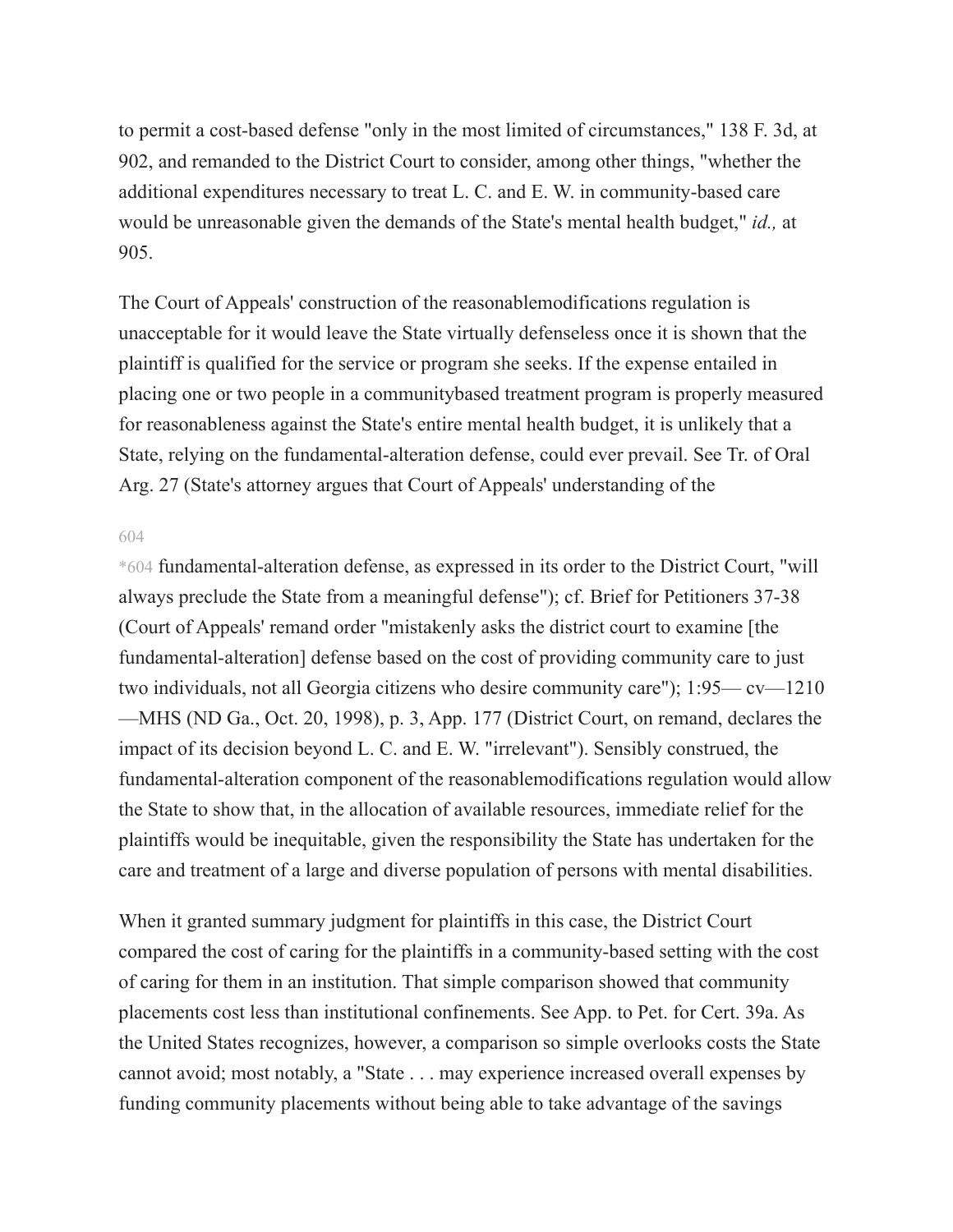associated with the closure of institutions." Brief for United States as *Amicus Curiae* 21. [\[15\]](http://scholar.google.com/scholar_case?q=+Olmstead+v.+L.C.&hl=en&as_sdt=2,14&case=1057318245348059744&scilh=0#%5B16%5D)

As already observed, see *supra,* at 601-602, the ADA is not reasonably read to impel States to phase out institutions, placing patients in need of close care at risk. Cf.*post,* at

#### 605

\*605 610 (Kennedy, J., concurring in judgment). Nor is it the ADA's mission to drive States to move institutionalized patients into an inappropriate setting, such as a homeless shelter, a placement the State proposed, then retracted, for E. W. See*supra,* at 593. Some individuals, like L. C. and E. W. in prior years, may need institutional care from time to time "to stabilize acute psychiatric symptoms." App. 98 (affidavit of Dr. Richard L. Elliott); see 138 F. 3d, at 903 ("[T]here may be times [when] a patient can be treated in the community, and others whe[n] an institutional placement is necessary."); Reply Brief 19 (placement in a communitybased treatment program does not mean the State will no longer need to retain hospital accommodations for the person so placed). For other individuals, no placement outside the institution may ever be appropriate. See Brief for American Psychiatric Association et al. as *Amici Curiae* 22-23 ("Some individuals, whether mentally retarded or mentally ill, are not prepared at particular times—perhaps in the short run, perhaps in the long run—for the risks and exposure of the less protective environment of community settings"; for these persons, "institutional settings are needed and must remain available."); Brief for Voice of the Retarded et al. as *Amici Curiae* 11 ("Each disabled person is entitled to treatment in the most integrated setting possible for that person—recognizing that, on a case-by-case basis, that setting may be in an institution."); *[Youngberg](http://scholar.google.com/scholar_case?case=7713558129166322035&q=+Olmstead+v.+L.C.&hl=en&as_sdt=2,14&scilh=0)* [v.](http://scholar.google.com/scholar_case?case=7713558129166322035&q=+Olmstead+v.+L.C.&hl=en&as_sdt=2,14&scilh=0) *[Romeo,](http://scholar.google.com/scholar_case?case=7713558129166322035&q=+Olmstead+v.+L.C.&hl=en&as_sdt=2,14&scilh=0)* [457 U. S. 307, 327 \(1982\) \(Blackmun, J., concurring\)](http://scholar.google.com/scholar_case?case=7713558129166322035&q=+Olmstead+v.+L.C.&hl=en&as_sdt=2,14&scilh=0) ("For many mentally retarded people, the difference between the capacity to do things for themselves within an institution and total dependence on the institution for all of their needs is as much liberty as they ever will know.").

To maintain a range of facilities and to administer services with an even hand, the State must have more leeway than the courts below understood the fundamental-alteration defense to allow. If, for example, the State were to demonstrate that it had a comprehensive, effectively working plan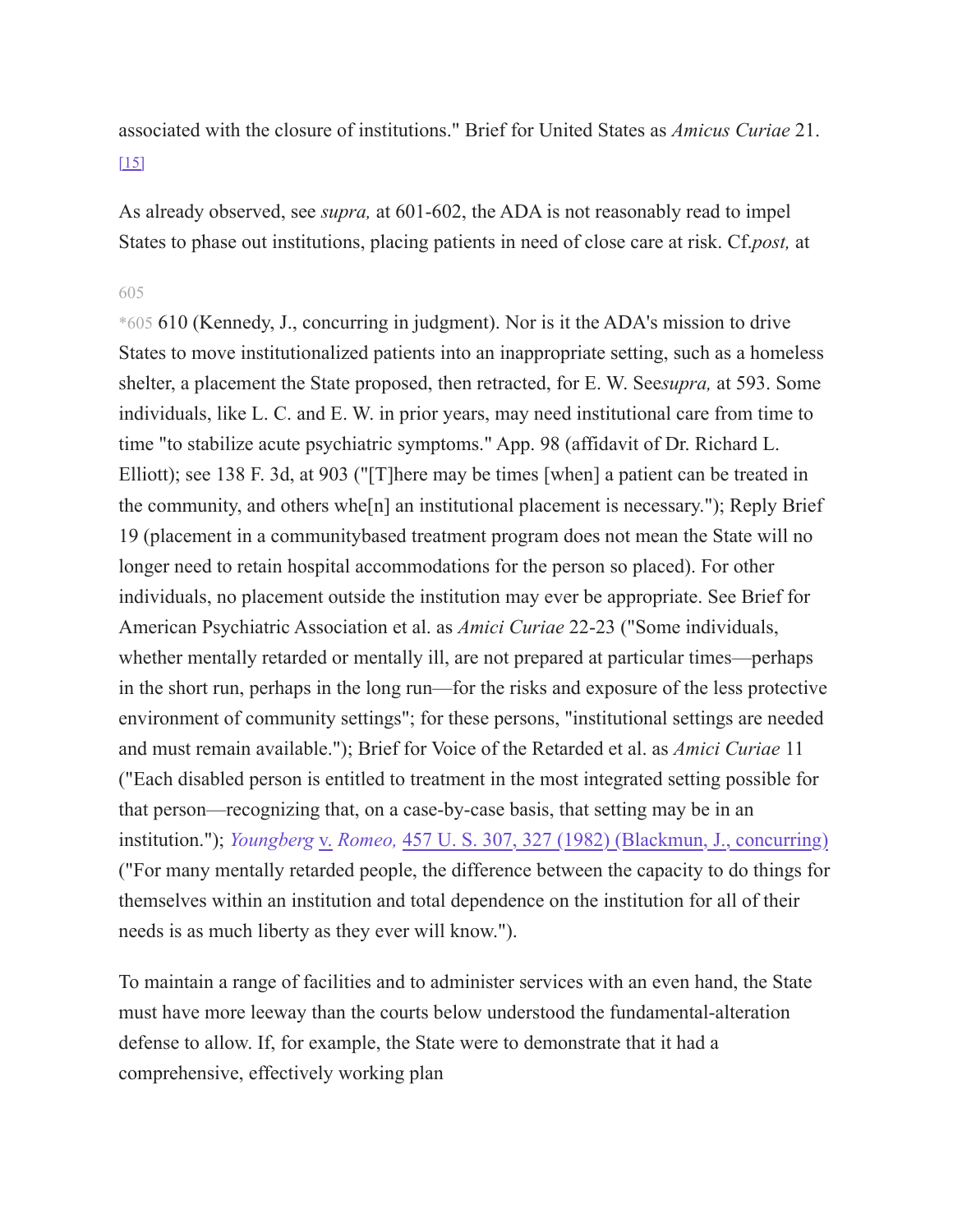\*606 for placing qualified persons with mental disabilities in less restrictive settings, and a waiting list that moved at a reasonable pace not controlled by the State's endeavors to keep its institutions fully populated, the reasonable-modifications standard would be met. See Tr. of Oral Arg. 5 (State's attorney urges that, "by asking [a] person to wait a short time until a community bed is available, Georgia does not exclude [that] person by reason of disability, neither does Georgia discriminate against her by reason of disability"); see also *id.,* at 25 ("[I]t is reasonable for the State to ask someone to wait until a community placement is available."). In such circumstances, a court would have no warrant effectively to order displacement of persons at the top of the communitybased treatment waiting list by individuals lower down who commenced civil actions[.\[16\]](http://scholar.google.com/scholar_case?q=+Olmstead+v.+L.C.&hl=en&as_sdt=2,14&case=1057318245348059744&scilh=0#%5B17%5D)

607 \*607 **\* \* \***

For the reasons stated, we conclude that, under Title II of the ADA, States are required to provide communitybased treatment for persons with mental disabilities when the State's treatment professionals determine that such placement is appropriate, the affected persons do not oppose such treatment, and the placement can be reasonably accommodated, taking into account the resources available to the State and the needs of others with mental disabilities. The judgment of the Eleventh Circuit is therefore affirmed in part and vacated in part, and the case isremanded for further proceedings.

#### *It is so ordered.*

Justice Stevens, concurring in part and concurring in the judgment.

Unjustified disparate treatment, in this case, "unjustified institutional isolation," constitutes discrimination under the Americans with Disabilities Act of 1990. See*ante,* at 600. If a plaintiff requests relief that requires modification of a State's services or programs, the State may assert, as an affirmative defense, that the requested modification

606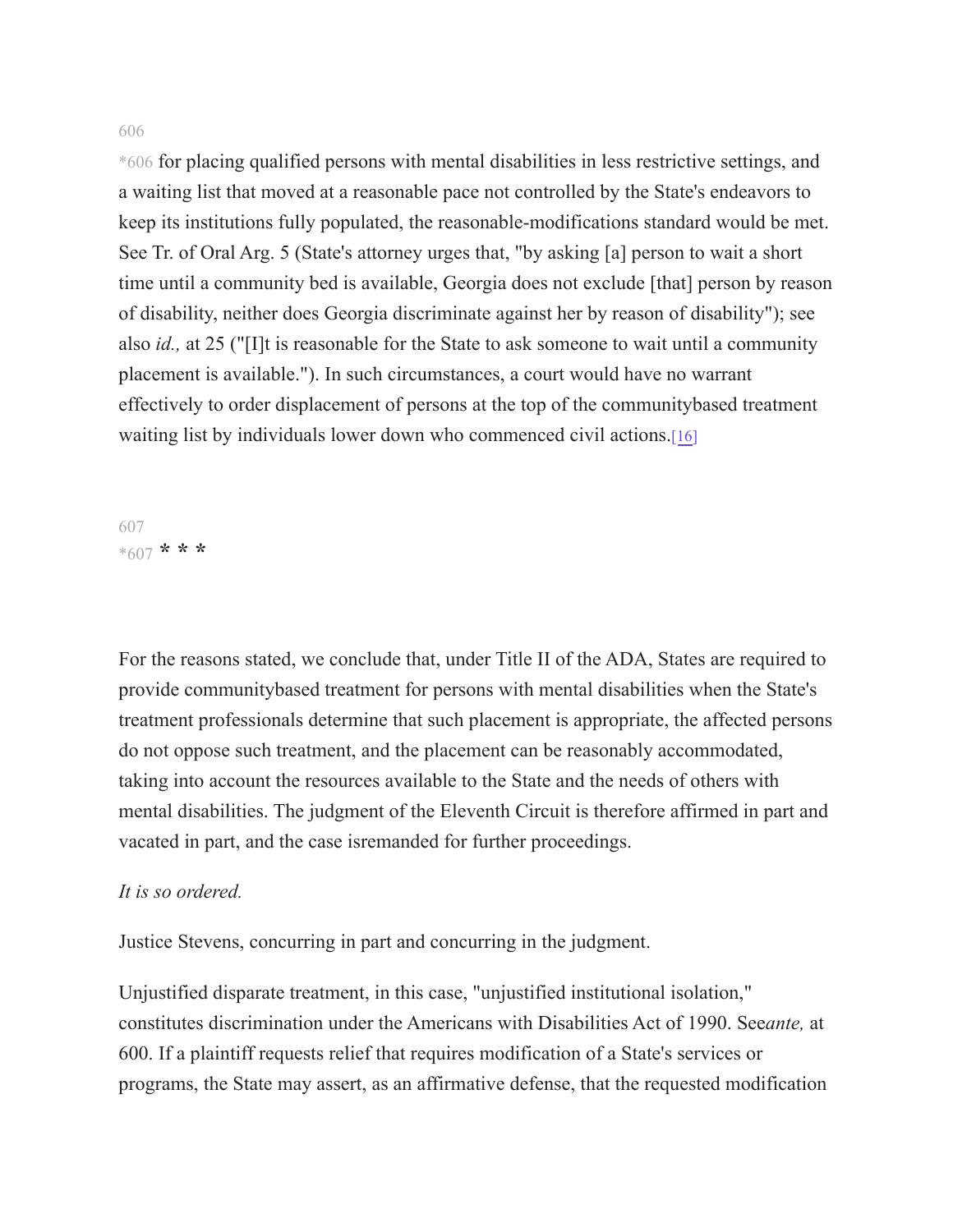would cause a fundamental alteration of a State's services and programs. In this case, the Court of Appeals appropriately remanded for consideration of the State's affirmative defense. On remand, the District Court rejected the State's "fundamental-alteration defense." See *ante,* at 596, n. 7. If the District Court was wrong in concluding that costs unrelated to the treatment of L. C. and E. W. do not support such a defense in this case, that arguable error should be corrected either by the Court of Appeals or by this Court in review of that decision. In my opinion, therefore, we should simply affirm the judgment of the Court of Appeals.

#### 608

\*608 But because there are not five votes for that disposition, I join the Court's judgment and Parts I, II, and III—A of its opinion. Cf. *[Bragdon](http://scholar.google.com/scholar_case?case=11295524924367699420&q=+Olmstead+v.+L.C.&hl=en&as_sdt=2,14&scilh=0)* [v.](http://scholar.google.com/scholar_case?case=11295524924367699420&q=+Olmstead+v.+L.C.&hl=en&as_sdt=2,14&scilh=0) *[Abbott,](http://scholar.google.com/scholar_case?case=11295524924367699420&q=+Olmstead+v.+L.C.&hl=en&as_sdt=2,14&scilh=0)* [524 U. S. 624, 655-656](http://scholar.google.com/scholar_case?case=11295524924367699420&q=+Olmstead+v.+L.C.&hl=en&as_sdt=2,14&scilh=0)  [\(1998\) \(Stevens, J., concurring\);](http://scholar.google.com/scholar_case?case=11295524924367699420&q=+Olmstead+v.+L.C.&hl=en&as_sdt=2,14&scilh=0) *[Screws](http://scholar.google.com/scholar_case?case=12510054663270489425&q=+Olmstead+v.+L.C.&hl=en&as_sdt=2,14&scilh=0)* [v.](http://scholar.google.com/scholar_case?case=12510054663270489425&q=+Olmstead+v.+L.C.&hl=en&as_sdt=2,14&scilh=0) *[United States,](http://scholar.google.com/scholar_case?case=12510054663270489425&q=+Olmstead+v.+L.C.&hl=en&as_sdt=2,14&scilh=0)* [325 U. S. 91, 134 \(1945\)](http://scholar.google.com/scholar_case?case=12510054663270489425&q=+Olmstead+v.+L.C.&hl=en&as_sdt=2,14&scilh=0)  [\(Rutledge, J., concurring in result\).](http://scholar.google.com/scholar_case?case=12510054663270489425&q=+Olmstead+v.+L.C.&hl=en&as_sdt=2,14&scilh=0)

Justice Kennedy, with whom Justice Breyer joins as to Part I, concurring in the judgment.

# **I**

Despite remarkable advances and achievements by medical science, and agreement among many professionals that even severe mental illness is often treatable, the extent of public resources to devote to this cause remains controversial. Knowledgeable professionals tell us that our society, and the governments which reflect its attitudes and preferences, have yet to grasp the potential for treating mental disorders, especially severe mental illness. As a result, necessary resources for the endeavor often are not forthcoming. During the course of a year, about 5.6 million Americans will suffer from severe mental illness. E. Torrey, Out of the Shadows 4 (1997). Some 2.2 million of these persons receive no treatment. *Id.,* at 6. Millions of other Americans suffer from mental disabilities of less serious degree, such as mild depression. These facts are part of the background against which this case arises. In addition, of course, persons with mental disabilities have been subject to historic mistreatment, indifference, and hostility. See, *e.*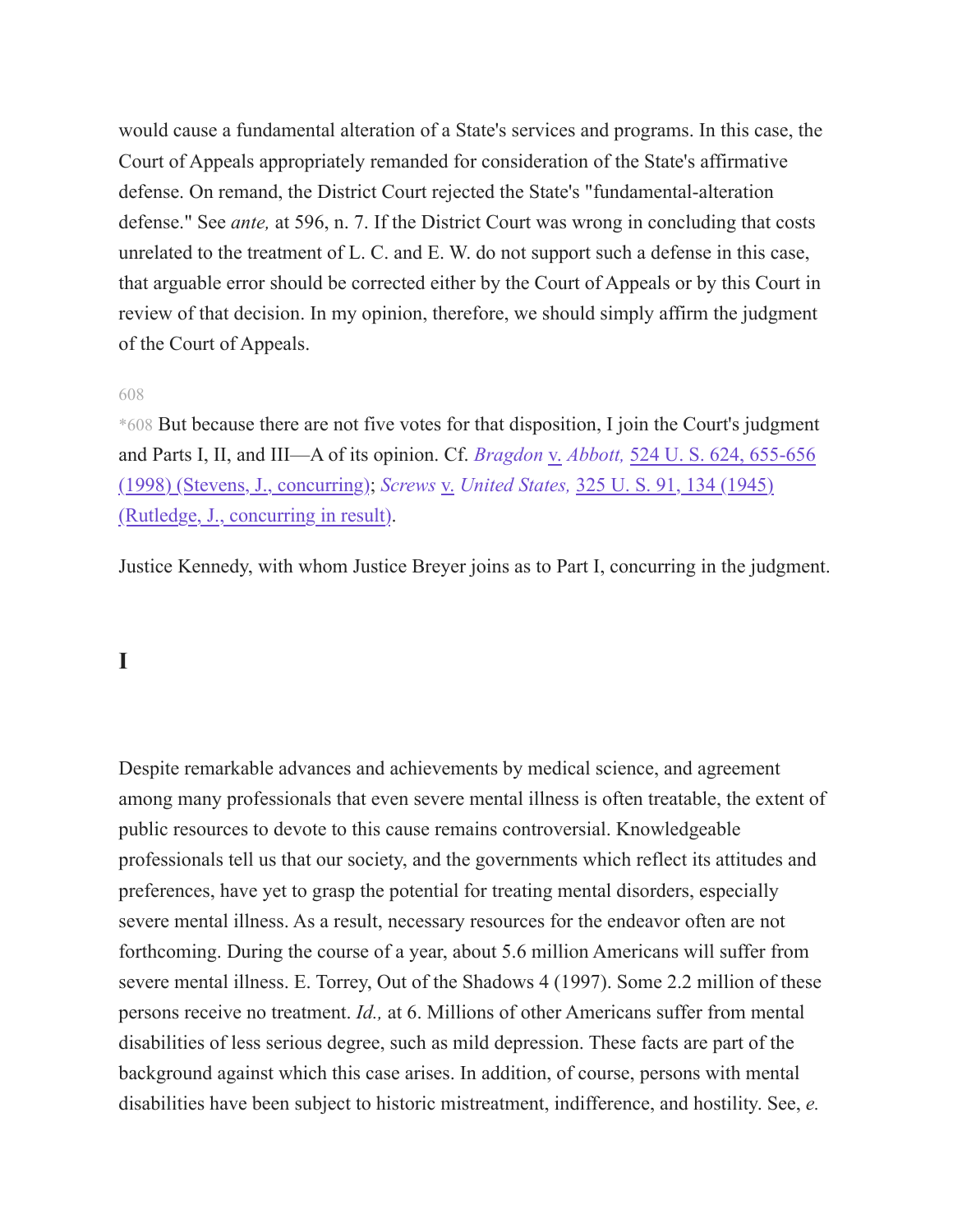*g.[,Cleburne](http://scholar.google.com/scholar_case?case=5414073463989452198&q=+Olmstead+v.+L.C.&hl=en&as_sdt=2,14&scilh=0)* [v.](http://scholar.google.com/scholar_case?case=5414073463989452198&q=+Olmstead+v.+L.C.&hl=en&as_sdt=2,14&scilh=0) *[Cleburne Living Center, Inc.,](http://scholar.google.com/scholar_case?case=5414073463989452198&q=+Olmstead+v.+L.C.&hl=en&as_sdt=2,14&scilh=0)* [473 U. S. 432, 461464 \(1985\) \(Marshall, J.,](http://scholar.google.com/scholar_case?case=5414073463989452198&q=+Olmstead+v.+L.C.&hl=en&as_sdt=2,14&scilh=0)  [concurring in judgment in part and dissenting in part\)](http://scholar.google.com/scholar_case?case=5414073463989452198&q=+Olmstead+v.+L.C.&hl=en&as_sdt=2,14&scilh=0) (discussing treatment of the mentally retarded).

Despite these obstacles, the States have acknowledged that the care of the mentally disabled is their special obligation. They operate and support facilities and programs, sometimes elaborate ones, to provide care. It is a continuing

#### 609

\*609 challenge, though, to provide the care in an effective and humane way, particularly because societal attitudes and the responses of public authorities have changed from time to time.

Beginning in the 1950's, many victims of severe mental illness were moved out of staterun hospitals, often with benign objectives. According to one estimate, when adjusted for population growth, "the actual decrease in the numbers of people with severe mental illnesses in public psychiatric hospitals between 1955 and 1994 was 92 percent." Brief for American Psychiatric Association et al. as *Amici Curiae* 21, n. 5 (citing Torrey, *supra,* at 8-9). This was not without benefit or justification. The so-called "deinstitutionalization" has permitted a substantial number of mentally disabled persons to receive needed treatment with greater freedom and dignity. It may be, moreover, that those who remain institutionalized are indeed the most severe cases. With reference to this case, as the Court points out, *ante,* at 593, 603, it is undisputed that the State's own treating professionals determined that community-based care was medically appropriate for respondents. Nevertheless, the depopulation of state mental hospitals has its dark side. According to one expert:

"For a substantial minority . . . deinstitutionalization has been a psychiatric *Titanic.* Their lives are virtually devoid of `dignity' or `integrity of body, mind, and spirit.' `Selfdetermination' often means merely that the person has a choice of soup kitchens. The `least restrictive setting' frequently turns out to be a cardboard box, a jail cell, or a terrorfilled existence plagued by both real and imaginary enemies." Torrey, *supra,*at 11. It must be remembered that for the person with severe mental illness who has no treatment the most dreaded of confinements can be the imprisonment inflicted by his own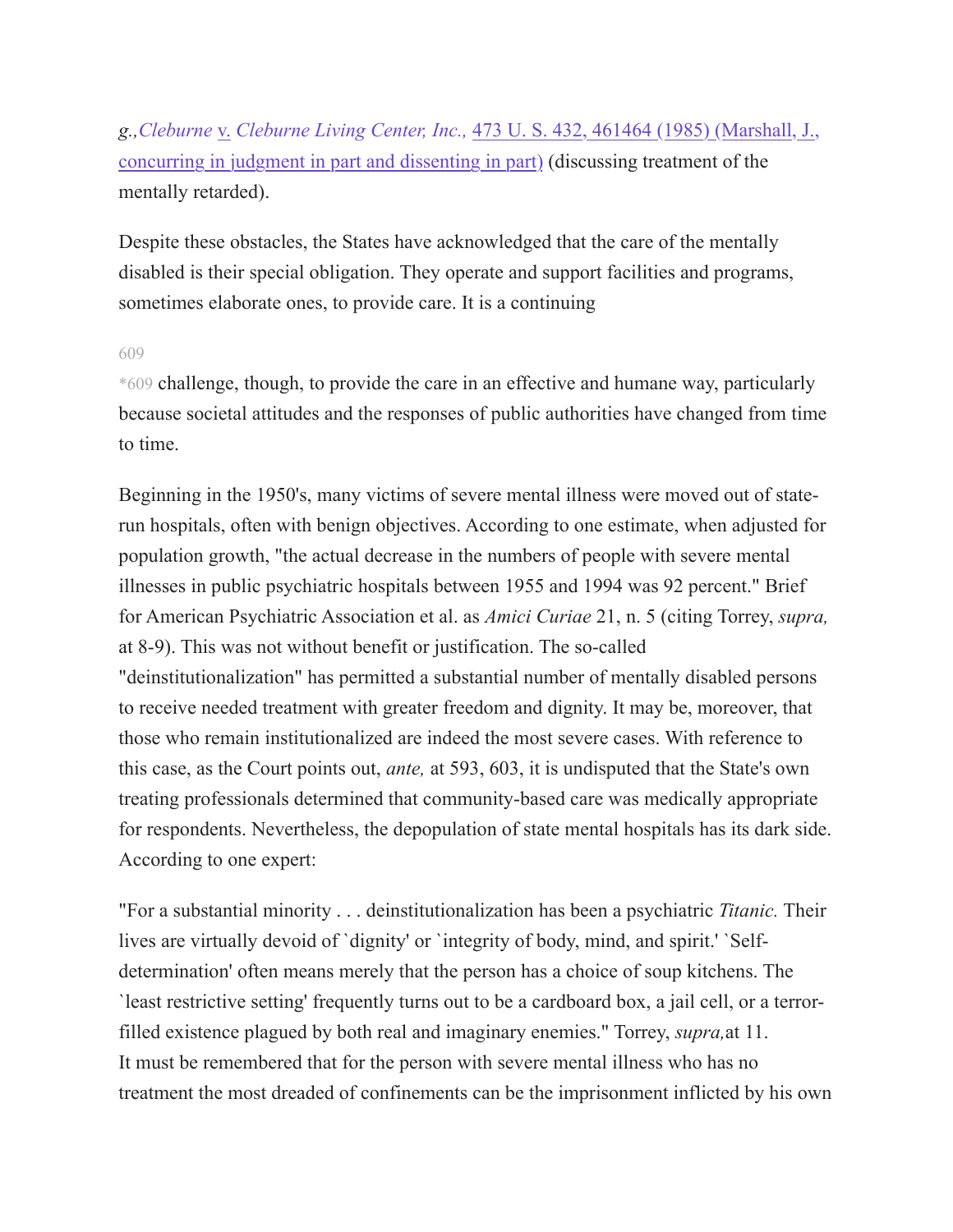### mind,

#### 610

\*610 which shuts reality out and subjects him to the torment of voices and images beyond our own powers to describe.

It would be unreasonable, it would be a tragic event, then, were the Americans with Disabilities Act of 1990 (ADA) to be interpreted so that States had some incentive, for fear of litigation, to drive those in need of medical care and treatment out of appropriate care and into settings with too little assistance and supervision. The opinion of a responsible treating physician in determining the appropriate conditions for treatment ought to be given the greatest of deference. It is a common phenomenon that a patient functions well with medication, yet, because of the mental illness itself, lacks the discipline or capacity to follow the regime the medication requires. This is illustrative of the factors a responsible physician will consider in recommending the appropriate setting or facility for treatment. Justice Ginsburg's opinion takes account of this background. It is careful, and quite correct, to say that it is not "the ADA's mission to drive States to move institutionalized patients into an inappropriate setting, such as a homeless shelter . . . ." *Ante,* at 605.

In light of these concerns, if the principle of liability announced by the Court is not applied with caution and circumspection, States may be pressured into attempting compliance on the cheap, placing marginal patients into integrated settings devoid of the services and attention necessary for their condition. This danger is in addition to the federalism costs inherent in referring state decisions regarding the administration of treatment programs and the allocation of resources to the reviewing authority of the federal courts. It is of central importance, then, that courts apply today's decision with great deference to the medical decisions of the responsible, treating physicians and, as the Court makes clear, with appropriate deference to the program funding decisions of state policy-makers.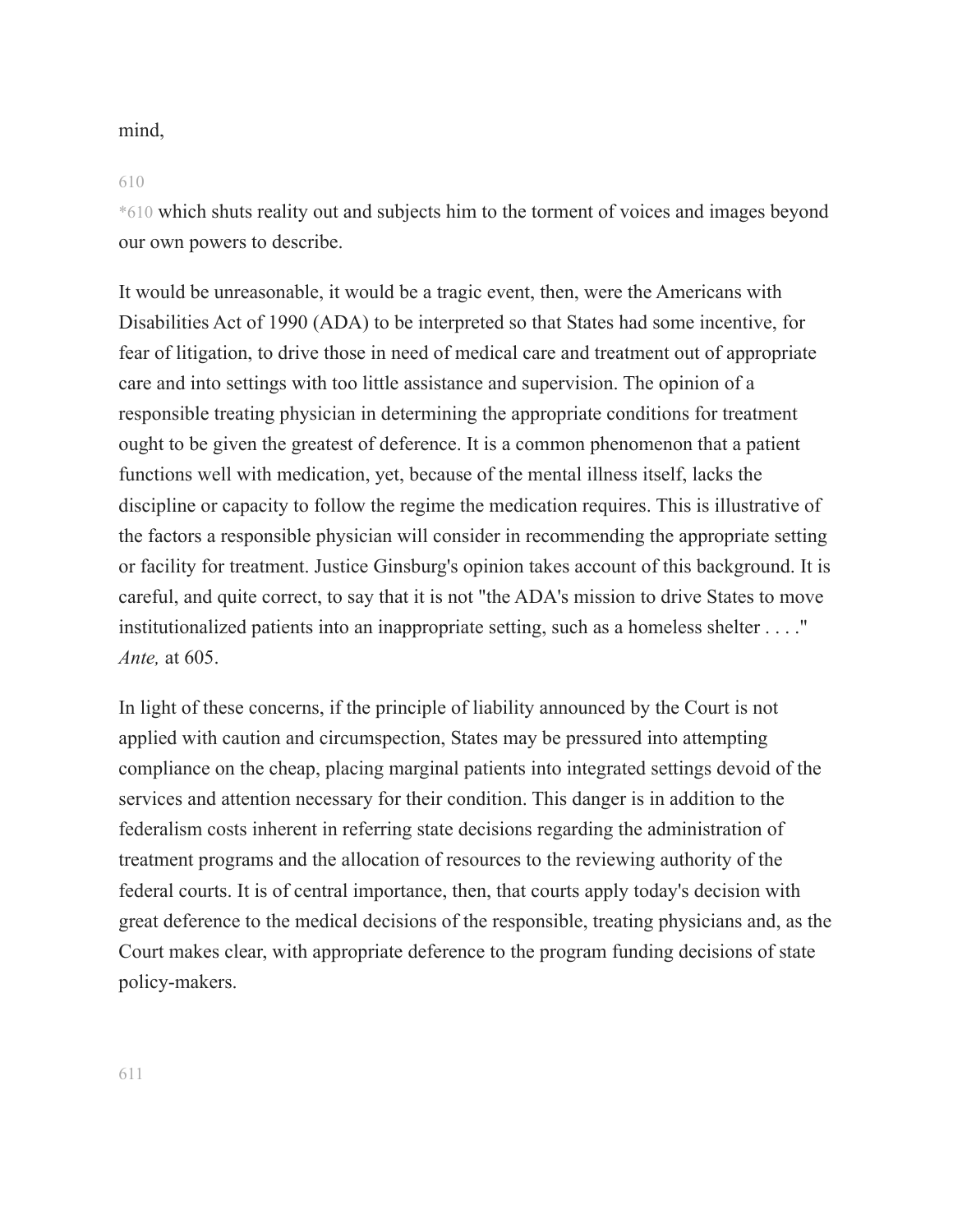\*611 **II**

With these reservations made explicit, in my view we must remand the case for a determination of the questions the Court poses and for a determination whether respondents can show a violation of 42 U. S. C. § 12132's ban on discrimination based on the summary judgment materials on file or any further pleadings and materials properly allowed.

At the outset it should be noted there is no allegation that Georgia officials acted on the basis of animus or unfair stereotypes regarding the disabled. Underlying much discrimination law is the notion that animus can lead to false and unjustified stereotypes, and vice versa. Of course, the line between animus and stereotype is often indistinct, and it is not always necessary to distinguish between them. Section 12132 can be understood to deem as irrational, and so to prohibit, distinctions by which a class of disabled persons, or some within that class, are, by reason of their disability and without adequate justification, exposed by a state entity to more onerous treatment than a comparison group in the provision of services or the administration of existing programs, or indeed entirely excluded from state programs or facilities. Discrimination under this statute might in principle be shown in the case before us, though further proceedings should be required.

Putting aside issues of animus or unfair stereotype, I agree with Justice Thomas that on the ordinary interpretation and meaning of the term, one who alleges discrimination must show that she "received differential treatment vis-à-vis members of a different group on the basis of a statutorily described characteristic." *Post,* at 616 (dissenting opinion). In my view, however, discrimination so defined might be shown here. Although the Court seems to reject Justice Thomas' definition of discrimination,*ante,* at 598, it asserts that unnecessary institutional care does lead to "[d]issimilar treatment," *ante,* at 601. According to the Court, "[i]n order to receive needed medical services, persons with mental disabilities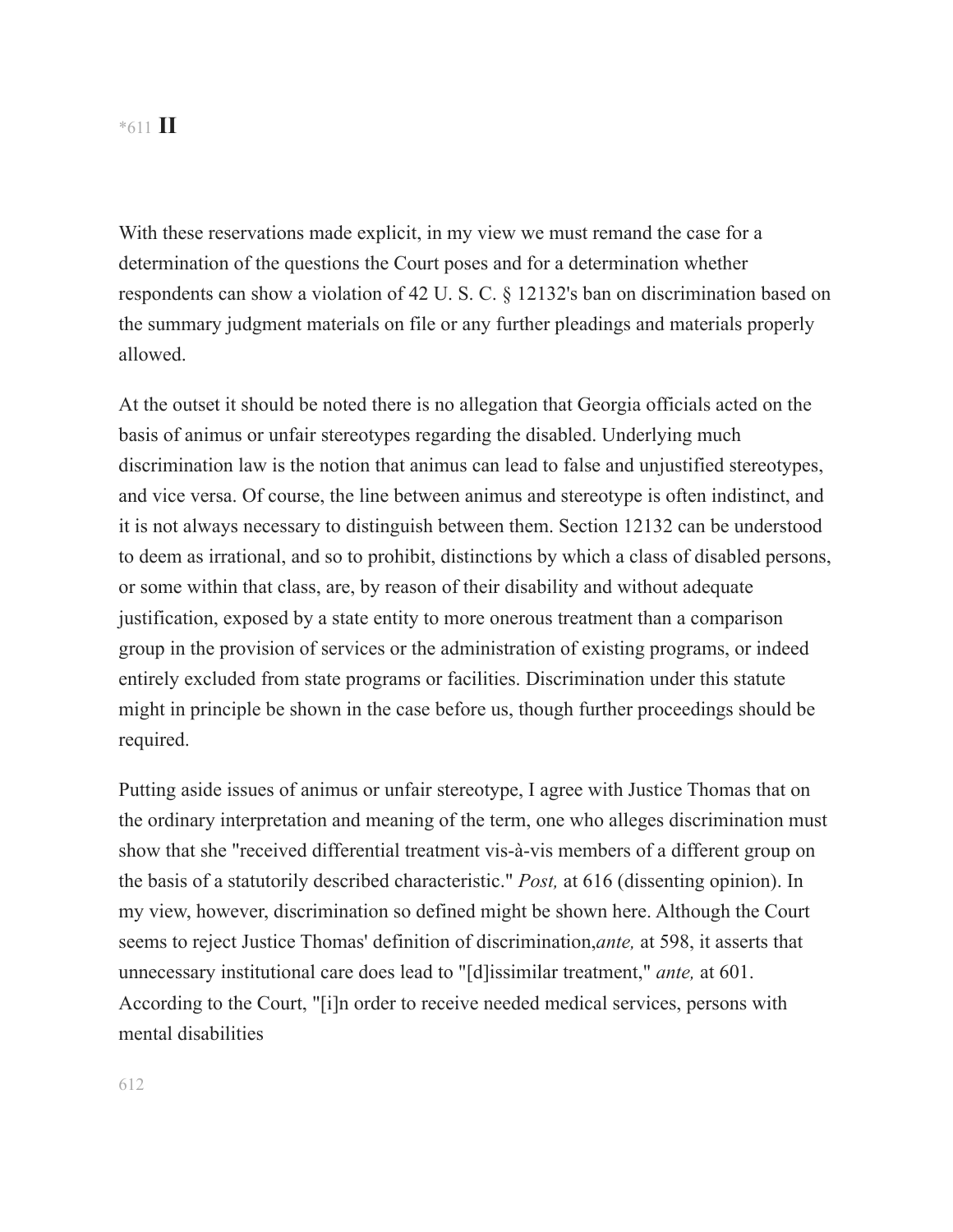\*612 must, because of those disabilities, relinquish participation in community life they could enjoy given reasonable accommodations, while persons without mental disabilities can receive the medical services they need without similar sacrifice." *Ibid.*

Although this point is not discussed at length by the Court, it does serve to suggest the theory under which respondents might be subject to discrimination in violation of § 12132. If they could show that persons needing psychiatric or other medical services to treat a mental disability are subject to a more onerous condition than are persons eligible for other existing state medical services, and ifremoval of the condition would not be a fundamental alteration of a program or require the creation of a new one, then the beginnings of a discrimination case would be established. In terms more specific to this case, if respondents could show that Georgia (i) provides treatment to individuals suffering from medical problems of comparable seriousness, (ii) as a general matter, does so in the most integrated setting appropriate for the treatment of those problems (taking medical and other practical considerations into account), but (iii) without adequate justification, fails to do so for a group of mentally disabled persons (treating them instead in separate, locked institutional facilities), I believe it would demonstrate discrimination on the basis of mental disability.

Of course, it is a quite different matter to say that a State without a program in place is required to create one. No State has unlimited resources, and each must make hard decisions on how much to allocate to treatment of diseases and disabilities. If, for example, funds for care and treatment of the mentally ill, including the severely mentally ill, are reduced in order to support programs directed to the treatment and care of other disabilities, the decision may be unfortunate. The judgment, however, is a political one and not within the reach of the statute. Grave constitutional concerns are raised when a federal court is given the authority

#### 613

\*613 to review the State's choices in basic matters such as establishing or declining to establish new programs. It is not reasonable to read the ADA to permit court intervention in these decisions. In addition, as the Court notes, *ante,* at 592, by regulation a public entity is required only to make "reasonable modifications in policies, practices, or procedures" when necessary to avoid discrimination and is not even required to make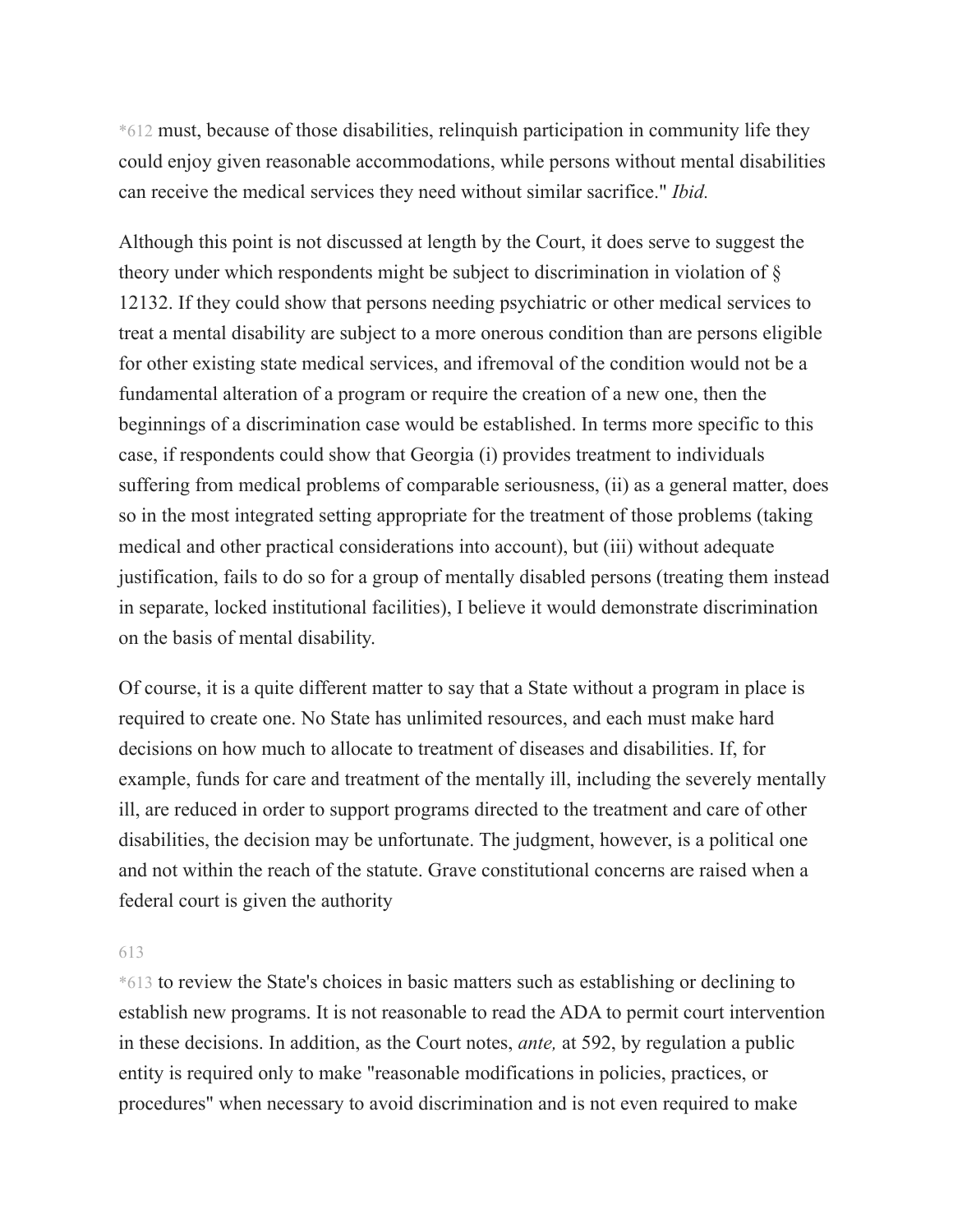those if "the modifications would fundamentally alter the nature of the service, program, or activity." 28 CFR § 35.130(b)(7) (1998). It follows that a State may not be forced to create a community-treatment program where none exists. See Brief for United States as *Amicus Curiae* 19-20, and n. 3. Whether a different statutory scheme would exceed constitutional limits need not be addressed.

Discrimination, of course, tends to be an expansive concept and, as legal category, it must be applied with care and prudence. On any reasonable reading of the statute, § 12132 cannot cover alltypes of differential treatment of disabled and nondisabled persons, no matter how minimal or innocuous. To establish discrimination in the context of this case, and absent a showing of policies motivated by improper animus or stereotypes, it would be necessary to show that a comparable or similarly situated group received differential treatment. Regulations are an important tool in identifying the kinds of contexts, policies, and practices that raise concerns under the ADA. The congressional findings in 42 U. S. C. § 12101 also serve as a useful aid for courts to discern the sorts of discrimination with which Congress was concerned. Indeed, those findings have clear bearing on the issues raised in this case, and support the conclusion that unnecessary institutionalization may be the evidence or the result of the discrimination the ADA prohibits.

Unlike Justice Thomas, I deem it relevant and instructive that Congress in express terms identified the "isolat [ion] and segregat [ion]" of disabled persons by society as a "for [m]

#### 614

\*614 of discrimination,"  $\S$  12101(a)(2), (5), and noted that discrimination against the disabled "persists in such critical areas as . . . institutionalization,"  $\S$  12101(a)(3). These findings do not show that segregation and institutionalization are always discriminatory or that segregation or institutionalization are, by their nature, forms of prohibited discrimination. Nor do they necessitate a regime in which individual treatment plans are required, as distinguished from broad and reasonable classifications for the provision of health care services. Instead, they underscore Congress' concern that discrimination has been a frequent and pervasive problem in institutional settings and policies and its concern that segregating disabled persons from others can be discriminatory. Both of those concerns are consistent with the normal definition of discrimination—differential treatment of similarly situated groups. The findings inform application of that definition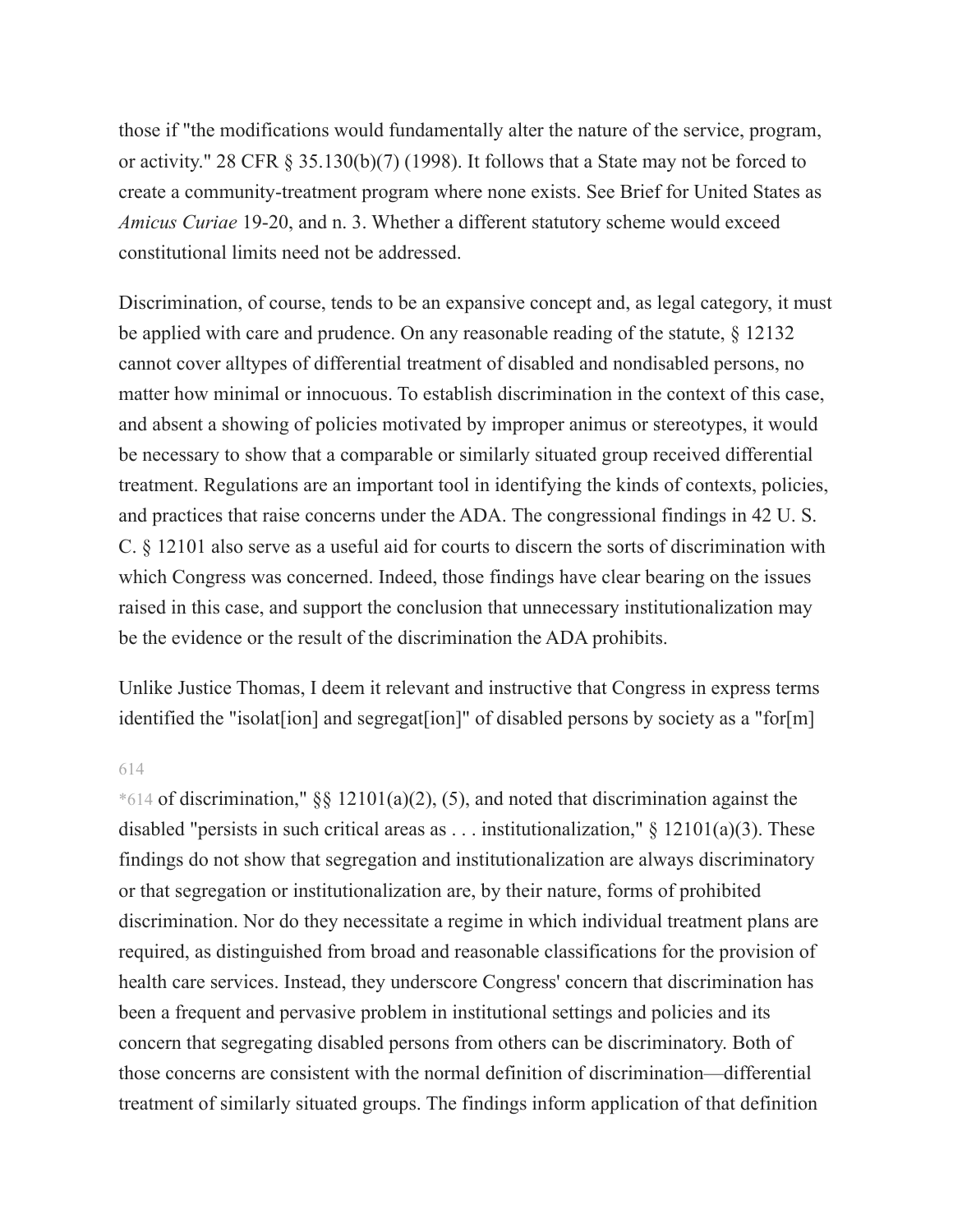in specific cases, but absent guidance to the contrary, there is no reason to think they displace it. The issue whether respondents have been discriminated against under § 12132 by institutionalized treatment cannot be decided in the abstract, divorced from the facts surrounding treatment programs in their State.

The possibility therefore remains that, on the facts of this case, respondents would be able to support a claim under § 12132 by showing that they have been subject to discrimination by Georgia officials on the basis of their disability. This inquiry would not be simple. Comparisons of different medical conditions and the corresponding treatment regimens might be difficult, as would be assessments of the degree of integration of various settings in which medical treatment is offered. For example, the evidence might show that, apart from services for the mentally disabled, medical treatment is rarely offered in a community setting but also is rarely offered in facilities comparable to state mental hospitals. Determining the relevance of that type of evidence would require considerable judgment and analysis.

#### 615

\*615 However, as petitioners observe, "[i]n this case, no class of similarly situated individuals was even identified, let alone shown to be given preferential treatment." Brief for Petitioners 21. Without additional information regarding the details of state-provided medical services in Georgia, we cannot address the issue in the way the statute demands. As a consequence, the judgment of the courts below, granting partial summary judgment to respondents, ought not to be sustained. In addition, as Justice Ginsburg's opinion is careful to note, *ante,* at 604, it was error in the earlier proceedings to restrict the relevance and force of the State's evidence regarding the comparative costs of treatment. The State is entitled to wide discretion in adopting its own systems of cost analysis, and, if it chooses, to allocate health care resources based on fixed and overhead costs for whole institutions and programs. We must be cautious when we seek to infer specific rules limiting States' choices when Congress has used only general language in the controlling statute.

I would remand the case to the Court of Appeals or the District Court for it to determine in the first instance whether a statutory violation is sufficiently alleged and supported in respondents' summary judgment materials and, if not, whether they should be given leave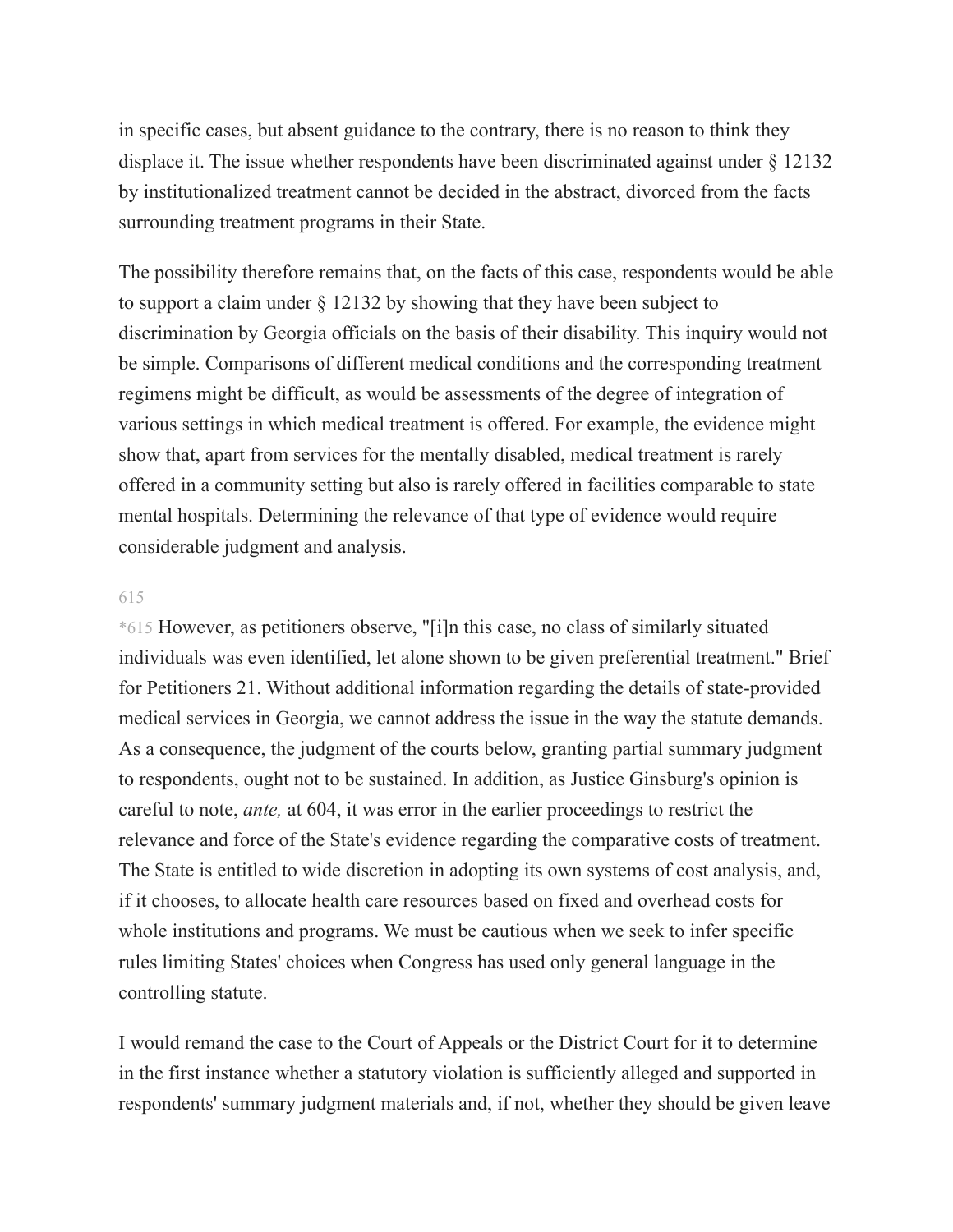to replead and to introduce evidence and argument along the lines suggested above.

For these reasons, I concur in the judgment of the Court.

Justice Thomas, with whom The Chief Justice and Justice Scalia join, dissenting.

Title II of the Americans with Disabilities Act of 1990 (ADA), 104 Stat. 337, as set forth in 42 U. S. C. § 12132, provides:

"Subject to the provisions of this subchapter, no qualified individual with a disability shall, *by reason of such disability,* be excluded from participation in or be denied the benefits of the services, programs, or activities

616

\*616 of a public entity, *or be subjected to discrimination* by any such entity." (Emphasis added.)

The majority concludes that petitioners "discriminated" against respondents—as a matter of law—by continuing to treat them in an institutional setting after they became eligible for community placement. I disagree. Temporary exclusion from community placement does not amount to "discrimination" in the traditional sense of the word, nor have respondents shown that petitioners "discriminated" against them "by reason of" their disabilities.

Until today, this Court has never endorsed an interpretation of the term "discrimination" that encompassed disparate treatment among members of the *same*protected class. Discrimination, as typically understood, requires a showing that a claimant received differential treatment visà-vis members of a different group on the basis of a statutorily described characteristic. This interpretation comports with dictionary definitions of the term discrimination, which means to "distinguish," to "differentiate," or to make a "distinction in favor of or against, a person or thing based on the group, class, or category to which that person or thing belongs rather than on individual merit." Random House Dictionary 564 (2d ed. 1987); see also Webster's Third New International Dictionary 648 (1981) (defining "discrimination" as "the making or perceiving of a distinction or difference" or as "the act, practice, or an instance of discriminating categorically rather than individually").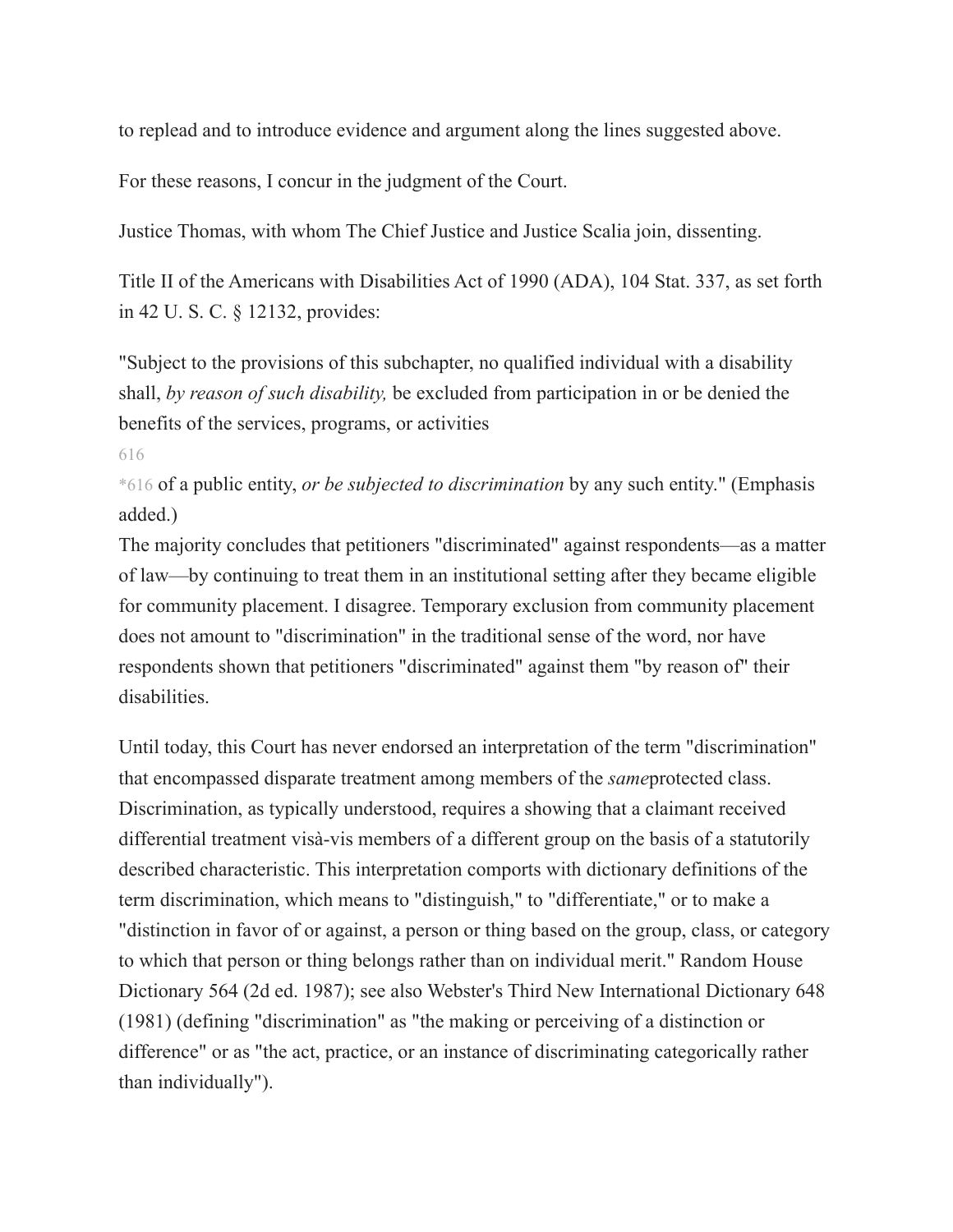Our decisions construing various statutory prohibitions against "discrimination" have not wavered from this path. The best place to begin is with Title VII of the Civil Rights Act of 1964, 78 Stat. 253, as amended, the paradigmatic antidiscrimination law[.\[1\]](http://scholar.google.com/scholar_case?q=+Olmstead+v.+L.C.&hl=en&as_sdt=2,14&case=1057318245348059744&scilh=0#%5B18%5D)Title VII makes it "an unlawful employment

#### 617

\*617 practice for an employer . . . to*discriminate* against any individual with respect to his compensation, terms, conditions, or privileges of employment, because of such individual's race, color, religion, sex, or national origin." 42 U. S. C. § 2000e—2(a)(1) (emphasis added). We have explained that this language is designed "to achieve equality of employment opportunities and remove barriers that have operated in the past to favor an identifiable group of white employees over other employees." *[Griggs](http://scholar.google.com/scholar_case?case=8655598674229196978&q=+Olmstead+v.+L.C.&hl=en&as_sdt=2,14&scilh=0)* [v.](http://scholar.google.com/scholar_case?case=8655598674229196978&q=+Olmstead+v.+L.C.&hl=en&as_sdt=2,14&scilh=0) *[Duke Power](http://scholar.google.com/scholar_case?case=8655598674229196978&q=+Olmstead+v.+L.C.&hl=en&as_sdt=2,14&scilh=0)  [Co.,](http://scholar.google.com/scholar_case?case=8655598674229196978&q=+Olmstead+v.+L.C.&hl=en&as_sdt=2,14&scilh=0)* [401 U. S. 424, 429-430 \(1971\)](http://scholar.google.com/scholar_case?case=8655598674229196978&q=+Olmstead+v.+L.C.&hl=en&as_sdt=2,14&scilh=0).[\[2\]](http://scholar.google.com/scholar_case?q=+Olmstead+v.+L.C.&hl=en&as_sdt=2,14&case=1057318245348059744&scilh=0#%5B19%5D)

Under Title VII, a finding of discrimination requires a comparison of otherwise similarly situated persons who are in different groups by reason of certain characteristics provided by statute. See, *e. g., [Newport News Shipbuilding & Dry Dock Co.](http://scholar.google.com/scholar_case?case=6977954238570101328&q=+Olmstead+v.+L.C.&hl=en&as_sdt=2,14&scilh=0)* [v.](http://scholar.google.com/scholar_case?case=6977954238570101328&q=+Olmstead+v.+L.C.&hl=en&as_sdt=2,14&scilh=0) *[EEOC,](http://scholar.google.com/scholar_case?case=6977954238570101328&q=+Olmstead+v.+L.C.&hl=en&as_sdt=2,14&scilh=0)* [462 U. S.](http://scholar.google.com/scholar_case?case=6977954238570101328&q=+Olmstead+v.+L.C.&hl=en&as_sdt=2,14&scilh=0)  [669, 683 \(1983\)](http://scholar.google.com/scholar_case?case=6977954238570101328&q=+Olmstead+v.+L.C.&hl=en&as_sdt=2,14&scilh=0) (explaining

#### 618

\*618 that Title VII discrimination occurs when an employee is treated "`in a manner which but for that person's sex would be different' ") (quoting *[Los Angeles Dept. of Water](http://scholar.google.com/scholar_case?case=10164337249526753874&q=+Olmstead+v.+L.C.&hl=en&as_sdt=2,14&scilh=0)  [and Power](http://scholar.google.com/scholar_case?case=10164337249526753874&q=+Olmstead+v.+L.C.&hl=en&as_sdt=2,14&scilh=0)* [v.](http://scholar.google.com/scholar_case?case=10164337249526753874&q=+Olmstead+v.+L.C.&hl=en&as_sdt=2,14&scilh=0)*[Manhart,](http://scholar.google.com/scholar_case?case=10164337249526753874&q=+Olmstead+v.+L.C.&hl=en&as_sdt=2,14&scilh=0)* [435 U. S. 702, 711 \(1978\)\)](http://scholar.google.com/scholar_case?case=10164337249526753874&q=+Olmstead+v.+L.C.&hl=en&as_sdt=2,14&scilh=0). For this reason, we have described as "nonsensical" the comparison of the racial composition of different classes of job categories in determining whether there existed disparate impact discrimination with respect to a particular job category. *[Wards Cove Packing Co.](http://scholar.google.com/scholar_case?case=4023771275110948829&q=+Olmstead+v.+L.C.&hl=en&as_sdt=2,14&scilh=0)* [v.](http://scholar.google.com/scholar_case?case=4023771275110948829&q=+Olmstead+v.+L.C.&hl=en&as_sdt=2,14&scilh=0) *[Atonio,](http://scholar.google.com/scholar_case?case=4023771275110948829&q=+Olmstead+v.+L.C.&hl=en&as_sdt=2,14&scilh=0)* [490 U. S. 642,](http://scholar.google.com/scholar_case?case=4023771275110948829&q=+Olmstead+v.+L.C.&hl=en&as_sdt=2,14&scilh=0)  [651 \(1989\).](http://scholar.google.com/scholar_case?case=4023771275110948829&q=+Olmstead+v.+L.C.&hl=en&as_sdt=2,14&scilh=0)[\[3\]](http://scholar.google.com/scholar_case?q=+Olmstead+v.+L.C.&hl=en&as_sdt=2,14&case=1057318245348059744&scilh=0#%5B20%5D) Courts interpreting Title VII have held that a plaintiff cannot prove "discrimination" by demonstrating that one member of a particular protected group has been favored over another member of that same group. See, *e. g., [Bush](http://scholar.google.com/scholar_case?case=11380576755385110109&q=+Olmstead+v.+L.C.&hl=en&as_sdt=2,14&scilh=0)* [v.](http://scholar.google.com/scholar_case?case=11380576755385110109&q=+Olmstead+v.+L.C.&hl=en&as_sdt=2,14&scilh=0)*[Commonwealth](http://scholar.google.com/scholar_case?case=11380576755385110109&q=+Olmstead+v.+L.C.&hl=en&as_sdt=2,14&scilh=0)  [Edison Co.,](http://scholar.google.com/scholar_case?case=11380576755385110109&q=+Olmstead+v.+L.C.&hl=en&as_sdt=2,14&scilh=0)* [990 F. 2d 928, 931 \(CA7 1993\),](http://scholar.google.com/scholar_case?case=11380576755385110109&q=+Olmstead+v.+L.C.&hl=en&as_sdt=2,14&scilh=0) cert. denied, [511 U. S. 1071 \(1994\)](http://scholar.google.com/scholar_case?about=14671088772239666849&q=+Olmstead+v.+L.C.&hl=en&as_sdt=2,14&scilh=0) (explaining that under Title VII, a fired black employee "had to show that although he was not a good employee, equally bad employees were treated more leniently by [his employer] if they happened not to be black").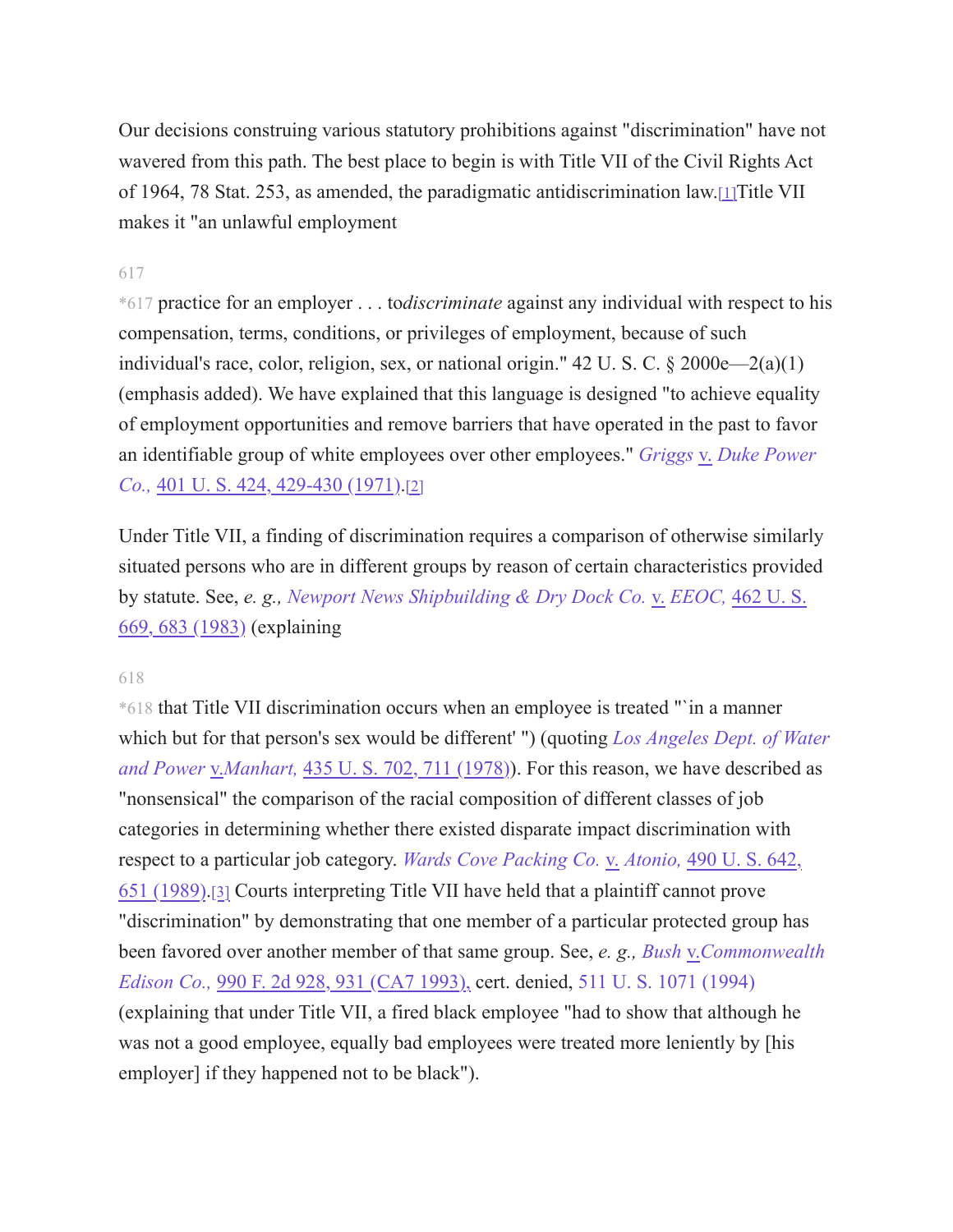Our cases interpreting § 504 of the Rehabilitation Act of 1973, 87 Stat. 394, as amended, which prohibits "discrimination" against certain individuals with disabilities, have applied this commonly understood meaning of discrimination. Section 504 provides:

"No otherwise qualified handicapped individual . . . shall, solely by reason of his handicap, be excluded from the participation in, be denied the benefits of, or be subjected 619

\*619 to discrimination under any program or activity receiving Federal financial assistance."

In keeping with the traditional paradigm, we have always limited the application of the term "discrimination" in the Rehabilitation Act to a person who is a member of a protected group and faces discrimination "by reason of his handicap." Indeed, we previously rejected the argument that § 504 requires the type of "affirmative efforts to overcome the disabilities caused by handicaps," *[Southeastern Community College](http://scholar.google.com/scholar_case?case=15117215513508737370&q=+Olmstead+v.+L.C.&hl=en&as_sdt=2,14&scilh=0)* [v.](http://scholar.google.com/scholar_case?case=15117215513508737370&q=+Olmstead+v.+L.C.&hl=en&as_sdt=2,14&scilh=0)*[Davis,](http://scholar.google.com/scholar_case?case=15117215513508737370&q=+Olmstead+v.+L.C.&hl=en&as_sdt=2,14&scilh=0)* [442 U. S. 397, 410 \(1979\),](http://scholar.google.com/scholar_case?case=15117215513508737370&q=+Olmstead+v.+L.C.&hl=en&as_sdt=2,14&scilh=0) that the majority appears to endorse today. Instead, we found that § 504 required merely "the evenhanded treatment of handicapped persons" relative to those persons who do not have disabilities. *Ibid.*Our conclusion was informed by the fact that some provisions of the Rehabilitation Act envision "affirmative action" on behalf of those individuals with disabilities, but § 504 itself "does not refer at all" to such action. *Ibid.* Therefore, "[a] comparison of these provisions demonstrates that Congress understood accommodation of the needs of handicapped individuals may require affirmative action and knew how to provide for it in those instances where it wished to do so." *Id.,* at 411.

Similarly, in *[Alexander](http://scholar.google.com/scholar_case?case=659122674909970890&q=+Olmstead+v.+L.C.&hl=en&as_sdt=2,14&scilh=0)* [v.](http://scholar.google.com/scholar_case?case=659122674909970890&q=+Olmstead+v.+L.C.&hl=en&as_sdt=2,14&scilh=0) *[Choate,](http://scholar.google.com/scholar_case?case=659122674909970890&q=+Olmstead+v.+L.C.&hl=en&as_sdt=2,14&scilh=0)* [469 U. S. 287, 302 \(1985\),](http://scholar.google.com/scholar_case?case=659122674909970890&q=+Olmstead+v.+L.C.&hl=en&as_sdt=2,14&scilh=0) we found no discrimination under § 504 with respect to a limit on inpatient hospital care that was "neutral on its face" and did not "distinguish between those whose coverage will be reduced and those whose coverage will not on the basis of any test, judgment, or trait that the handicapped as a class are less capable of meeting or less likely of having," *id.,* at 302. We said that § 504 does "not . . . guarantee the handicapped equal results from the provision of state Medicaid, even assuming some measure of equality of health could be constructed." *Id.,* at 304.

Likewise, in *[Traynor](http://scholar.google.com/scholar_case?case=14459719514762143326&q=+Olmstead+v.+L.C.&hl=en&as_sdt=2,14&scilh=0)* [v.](http://scholar.google.com/scholar_case?case=14459719514762143326&q=+Olmstead+v.+L.C.&hl=en&as_sdt=2,14&scilh=0) *[Turnage,](http://scholar.google.com/scholar_case?case=14459719514762143326&q=+Olmstead+v.+L.C.&hl=en&as_sdt=2,14&scilh=0)* [485 U. S. 535, 548 \(1988\),](http://scholar.google.com/scholar_case?case=14459719514762143326&q=+Olmstead+v.+L.C.&hl=en&as_sdt=2,14&scilh=0) we reiterated that the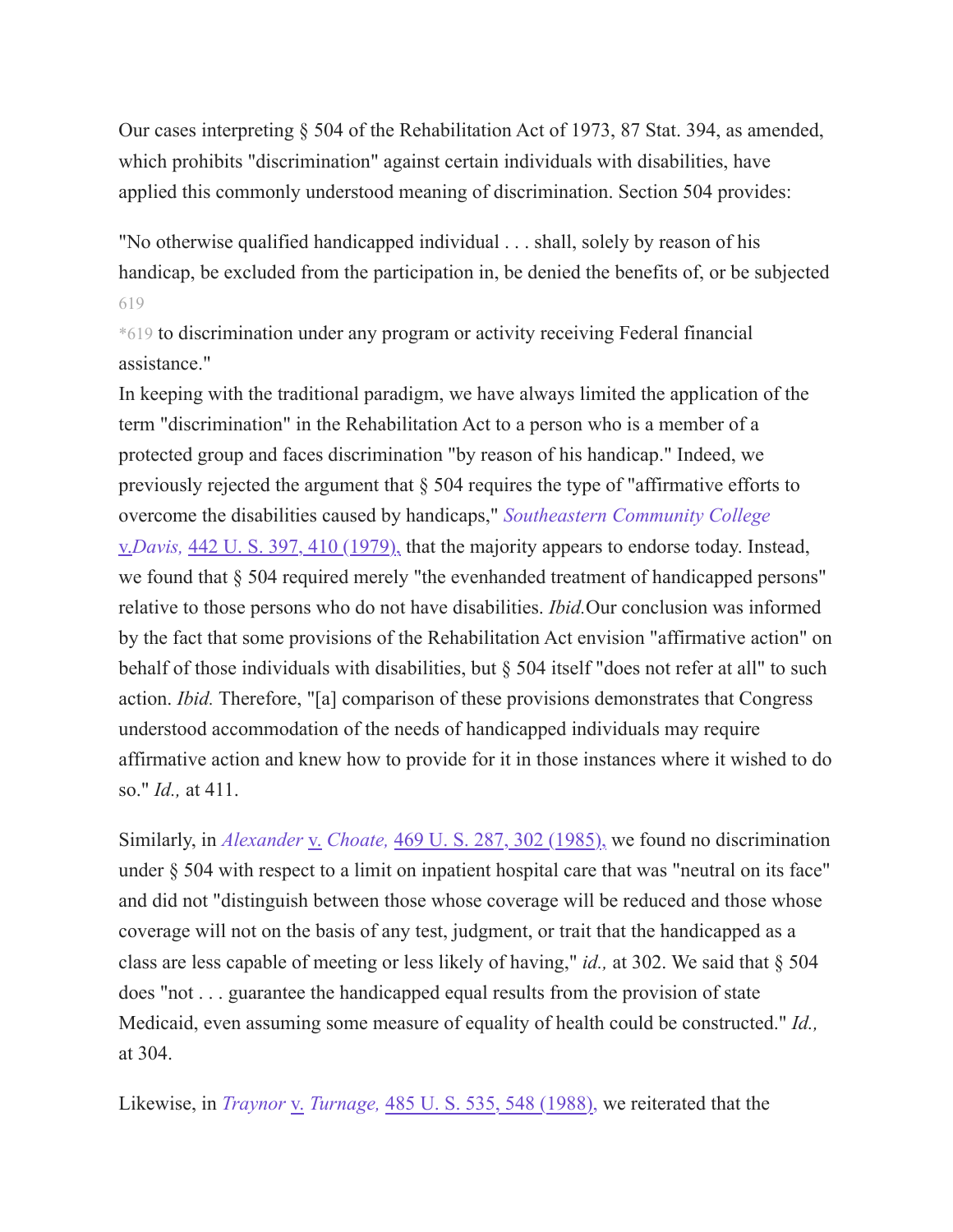purpose of § 504 is to guarantee that individuals with disabilities receive "evenhanded treatment"

#### 620

\*620 relative to those persons without disabilities. In *Traynor,*the Court upheld a Veterans' Administration regulation that excluded "primary alcoholics" from a benefit that was extended to persons disabled by alcoholism related to a mental disorder. *Id.,* at 551. In so doing, the Court noted that "[t]his litigation does not involve a program or activity that is alleged to treat handicapped persons less favorably than nonhandicapped persons." *Id.,* at 548. Given the theory of the case, the Court explicitly held: "There is nothing in the Rehabilitation Act that requires that any benefit extended to one category of handicapped persons also be extended to all other categories of handicapped persons." *Id.,* at 549.

This same understanding of discrimination also informs this Court's constitutional interpretation of the term. See *[General Motors Corp.](http://scholar.google.com/scholar_case?case=15433814773903509629&q=+Olmstead+v.+L.C.&hl=en&as_sdt=2,14&scilh=0)* [v.](http://scholar.google.com/scholar_case?case=15433814773903509629&q=+Olmstead+v.+L.C.&hl=en&as_sdt=2,14&scilh=0) *[Tracy,](http://scholar.google.com/scholar_case?case=15433814773903509629&q=+Olmstead+v.+L.C.&hl=en&as_sdt=2,14&scilh=0)* [519 U. S. 278, 298 \(1997\)](http://scholar.google.com/scholar_case?case=15433814773903509629&q=+Olmstead+v.+L.C.&hl=en&as_sdt=2,14&scilh=0) (noting with respect to interpreting the Commerce Clause, "[c]onceptually, of course, any notion of discrimination assumes a comparison of substantially similar entities"); *[Yick Wo](http://scholar.google.com/scholar_case?case=2131565438211553011&q=+Olmstead+v.+L.C.&hl=en&as_sdt=2,14&scilh=0)* [v.](http://scholar.google.com/scholar_case?case=2131565438211553011&q=+Olmstead+v.+L.C.&hl=en&as_sdt=2,14&scilh=0) *[Hopkins,](http://scholar.google.com/scholar_case?case=2131565438211553011&q=+Olmstead+v.+L.C.&hl=en&as_sdt=2,14&scilh=0)* [118 U. S. 356, 374 \(1886\)](http://scholar.google.com/scholar_case?case=2131565438211553011&q=+Olmstead+v.+L.C.&hl=en&as_sdt=2,14&scilh=0) (condemning under the Fourteenth Amendment "illegal discriminations between persons in similar circumstances"); see also *[Adarand](http://scholar.google.com/scholar_case?case=2147006255844490323&q=+Olmstead+v.+L.C.&hl=en&as_sdt=2,14&scilh=0)  [Constructors, Inc.](http://scholar.google.com/scholar_case?case=2147006255844490323&q=+Olmstead+v.+L.C.&hl=en&as_sdt=2,14&scilh=0)* [v.](http://scholar.google.com/scholar_case?case=2147006255844490323&q=+Olmstead+v.+L.C.&hl=en&as_sdt=2,14&scilh=0) *[Peña,](http://scholar.google.com/scholar_case?case=2147006255844490323&q=+Olmstead+v.+L.C.&hl=en&as_sdt=2,14&scilh=0)* [515 U. S. 200, 223-224 \(1995\)](http://scholar.google.com/scholar_case?case=2147006255844490323&q=+Olmstead+v.+L.C.&hl=en&as_sdt=2,14&scilh=0); *[Richmond](http://scholar.google.com/scholar_case?case=12652464934759819033&q=+Olmstead+v.+L.C.&hl=en&as_sdt=2,14&scilh=0)* [v.](http://scholar.google.com/scholar_case?case=12652464934759819033&q=+Olmstead+v.+L.C.&hl=en&as_sdt=2,14&scilh=0) *[J. A. Croson Co.,](http://scholar.google.com/scholar_case?case=12652464934759819033&q=+Olmstead+v.+L.C.&hl=en&as_sdt=2,14&scilh=0)* [488 U. S. 469, 493-494 \(1989\) \(plurality opinion\)](http://scholar.google.com/scholar_case?case=12652464934759819033&q=+Olmstead+v.+L.C.&hl=en&as_sdt=2,14&scilh=0).

Despite this traditional understanding, the majority derives a more "comprehensive" definition of "discrimination," as that term is used in Title II of the ADA, one that includes "institutional isolation of persons with disabilities." *Ante,* at 600. It chiefly relies on certain congressional findings contained within the ADA. To be sure, those findings appear to equate institutional isolation with segregation, and thereby discrimination. See *ibid.* (quoting  $\S$  12101(a)(2) and 12101(a)(5), both of which explicitly identify "segregation" of persons with disabilities as a form of "discrimination"); see also *ante,* at 588-589. The congressional findings, however, are written in general, hortatory terms and provide

621

\*621 little guidance to the interpretation of the specific language of § 12132. See *[National](http://scholar.google.com/scholar_case?case=8902680937613677100&q=+Olmstead+v.+L.C.&hl=en&as_sdt=2,14&scilh=0)*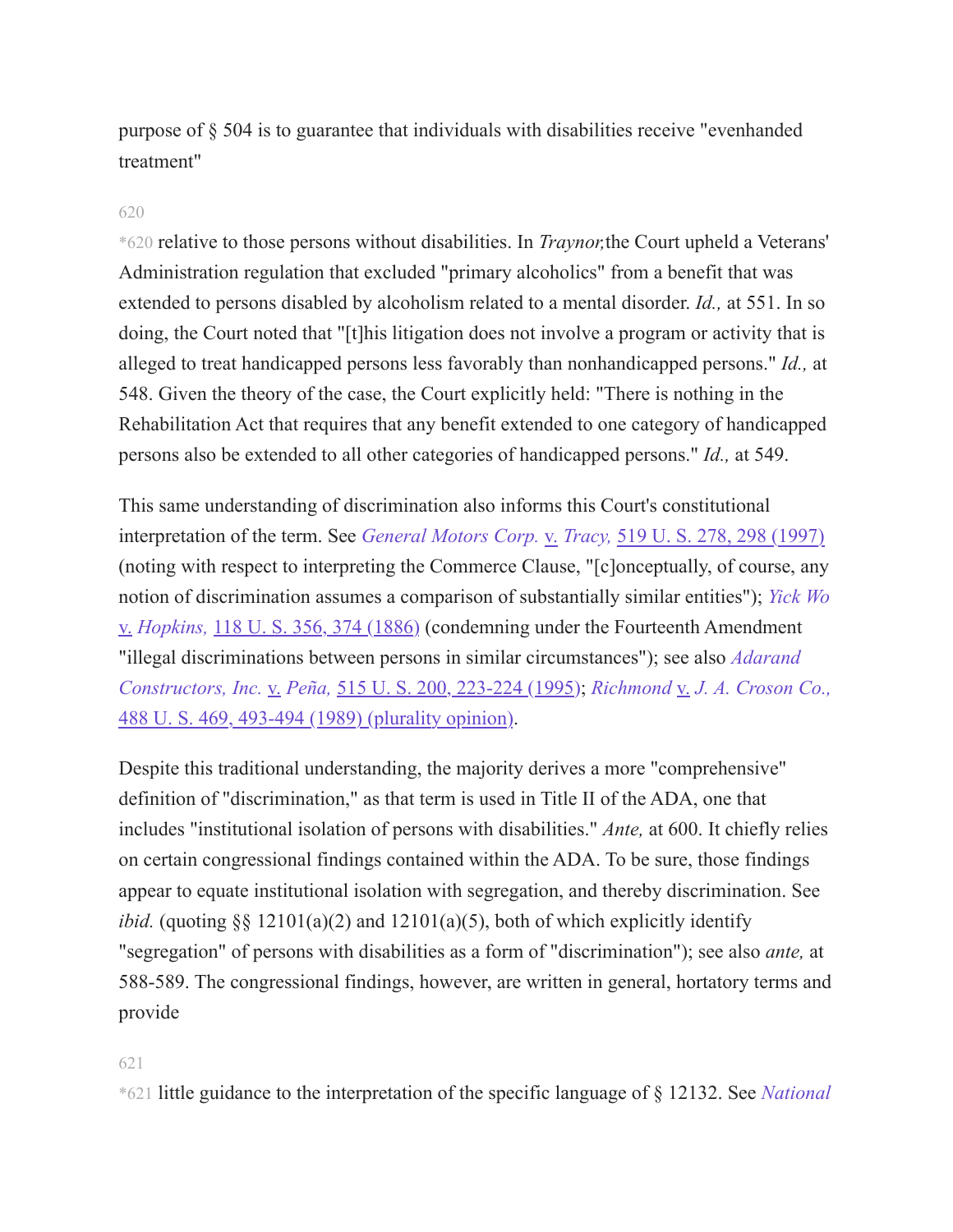*[Organization for Women, Inc.](http://scholar.google.com/scholar_case?case=8902680937613677100&q=+Olmstead+v.+L.C.&hl=en&as_sdt=2,14&scilh=0) [v.](http://scholar.google.com/scholar_case?case=8902680937613677100&q=+Olmstead+v.+L.C.&hl=en&as_sdt=2,14&scilh=0) [Scheidler,](http://scholar.google.com/scholar_case?case=8902680937613677100&q=+Olmstead+v.+L.C.&hl=en&as_sdt=2,14&scilh=0)* [510 U. S. 249, 260 \(1994\)](http://scholar.google.com/scholar_case?case=8902680937613677100&q=+Olmstead+v.+L.C.&hl=en&as_sdt=2,14&scilh=0) ("We also think that the quoted statement of congressional findings is a rather thin reed upon which to base a requirement"). In my view, the vague congressional findings upon which the majority relies simply do not suffice to show that Congress sought to overturn a well-established understanding of a statutory term (here, "discrimination")[.\[4\]](http://scholar.google.com/scholar_case?q=+Olmstead+v.+L.C.&hl=en&as_sdt=2,14&case=1057318245348059744&scilh=0#%5B21%5D) Moreover, the majority fails to explain why terms in the findings should be given a medical content, pertaining to the place where a mentally retarded person is treated. When read in context, the findings instead suggest that terms such as "segregation" were used in a more general sense, pertaining to matters such as access to employment, facilities, and transportation. Absent a clear directive to the contrary, we must read "discrimination" in light of the common understanding of the term. We cannot expand the meaning of the term "discrimination" in order to invalidate policies we may find unfortunate. Cf. *[NLRB](http://scholar.google.com/scholar_case?case=12832579919737170646&q=+Olmstead+v.+L.C.&hl=en&as_sdt=2,14&scilh=0)* [v.](http://scholar.google.com/scholar_case?case=12832579919737170646&q=+Olmstead+v.+L.C.&hl=en&as_sdt=2,14&scilh=0) *[Highland Park Mfg.](http://scholar.google.com/scholar_case?case=12832579919737170646&q=+Olmstead+v.+L.C.&hl=en&as_sdt=2,14&scilh=0)  [Co.,](http://scholar.google.com/scholar_case?case=12832579919737170646&q=+Olmstead+v.+L.C.&hl=en&as_sdt=2,14&scilh=0)* [341 U. S. 322, 325 \(1951\)](http://scholar.google.com/scholar_case?case=12832579919737170646&q=+Olmstead+v.+L.C.&hl=en&as_sdt=2,14&scilh=0)(explaining that if Congress intended statutory terms "to have other than their ordinarily accepted meaning,

#### 622

\*622 it would and should have given them a special meaning by definition")[.\[5\]](http://scholar.google.com/scholar_case?q=+Olmstead+v.+L.C.&hl=en&as_sdt=2,14&case=1057318245348059744&scilh=0#%5B22%5D)

Elsewhere in the ADA, Congress chose to alter the traditional definition of discrimination. Title I of the ADA, § 12112(b)(1), defines discrimination to include "limiting, segregating, or classifying a job applicant or employee in a way that adversely affects the opportunities or status of such applicant or employee." Notably, however, Congress did not provide that this definition of discrimination, unlike other aspects of the ADA, applies to Title II. Ordinary canons of construction require that we respect the limited applicability of this definition of "discrimination" and not import it into other parts of the law where Congress did not see fit. See, *e. g., [Bates](http://scholar.google.com/scholar_case?case=3777869797477971016&q=+Olmstead+v.+L.C.&hl=en&as_sdt=2,14&scilh=0)* [v.](http://scholar.google.com/scholar_case?case=3777869797477971016&q=+Olmstead+v.+L.C.&hl=en&as_sdt=2,14&scilh=0) *[United States,](http://scholar.google.com/scholar_case?case=3777869797477971016&q=+Olmstead+v.+L.C.&hl=en&as_sdt=2,14&scilh=0)* [522 U.](http://scholar.google.com/scholar_case?case=3777869797477971016&q=+Olmstead+v.+L.C.&hl=en&as_sdt=2,14&scilh=0)  [S. 23, 29-30 \(1997\)](http://scholar.google.com/scholar_case?case=3777869797477971016&q=+Olmstead+v.+L.C.&hl=en&as_sdt=2,14&scilh=0) ("`Where Congress includes particular language in one section of a statute but omits it in another section of the same Act, it is generally presumed that Congress acts intentionally and purposely in the disparate inclusion or exclusion' ") (quoting *[Russello](http://scholar.google.com/scholar_case?case=3958155902896689467&q=+Olmstead+v.+L.C.&hl=en&as_sdt=2,14&scilh=0)* [v.](http://scholar.google.com/scholar_case?case=3958155902896689467&q=+Olmstead+v.+L.C.&hl=en&as_sdt=2,14&scilh=0) *[United States,](http://scholar.google.com/scholar_case?case=3958155902896689467&q=+Olmstead+v.+L.C.&hl=en&as_sdt=2,14&scilh=0)* [464 U. S. 16, 23 \(1983\)](http://scholar.google.com/scholar_case?case=3958155902896689467&q=+Olmstead+v.+L.C.&hl=en&as_sdt=2,14&scilh=0)). The majority's definition of discrimination—although not specifically delineated—substantially imports the definition of Title I into Title II by necessarily assuming that it is sufficient to focus exclusively on members of one particular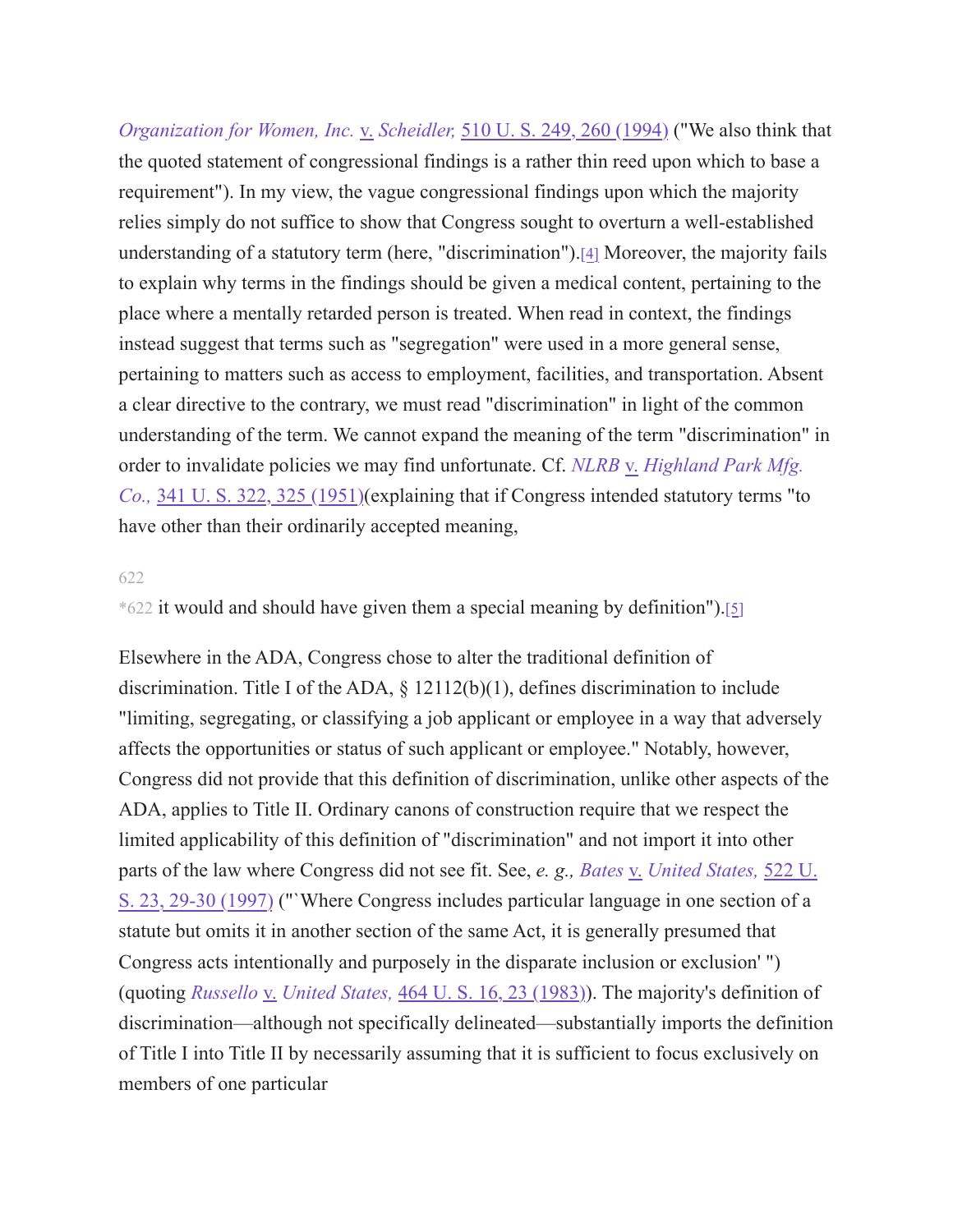#### 623

\*623 group. Under this view, discrimination occurs when some members of a protected group are treated differently from other members of that same group. As the preceding discussion emphasizes, absent a special definition supplied by Congress, this conclusion is a remarkable and novel proposition that finds no support in our decisions in analogous areas. For example, the majority's conclusion that petitioners "discriminated" against respondents is the equivalent to finding discrimination under Title VII where a black employee with deficient management skills is denied in-house training by his employer (allegedly because of lack of funding) because other similarly situated black employees are given the inhouse training. Such a claim would fly in the face of our prior case law, which requires more than the assertion that a person belongs to a protected group and did not receive some benefit. See, *e. g., [Griggs,](http://scholar.google.com/scholar_case?case=8655598674229196978&q=+Olmstead+v.+L.C.&hl=en&as_sdt=2,14&scilh=0)* [401 U. S., at 430-431](http://scholar.google.com/scholar_case?case=8655598674229196978&q=+Olmstead+v.+L.C.&hl=en&as_sdt=2,14&scilh=0) ("Congress did not intend by Title VII, however, to guarantee a job to every person regardless of qualifications. In short, the Act does not command that any person be hired simply because he was formerly the subject of discrimination, or because he is a member of a minority group").

At bottom, the type of claim approved of by the majority does not concern a prohibition against certain conduct (the traditional understanding of discrimination), but rather concerns imposition of a standard of care.[\[6\]](http://scholar.google.com/scholar_case?q=+Olmstead+v.+L.C.&hl=en&as_sdt=2,14&case=1057318245348059744&scilh=0#%5B23%5D) As such, the majority

#### 624

\*624 can offer no principle limiting this new species of "discrimination" claim apart from an affirmative defense because it looks merely to an individual in isolation, without comparing him to otherwise similarly situated persons, and determines that discrimination occurs merely because that individual does not receive the treatment he wishes to receive. By adopting such a broad view of discrimination, the majority drains the term of any meaning other than as a proxy for decisions disapproved of by this Court.

Further, I fear that the majority's approach imposes significant federalism costs, directing States how to make decisions about their delivery of public services. We previously have recognized that constitutional principles of federalism erect limits on the Federal Government's ability to direct state officers or to interfere with the functions of state governments. See, *e. g., [Printz](http://scholar.google.com/scholar_case?case=10894716839911389166&q=+Olmstead+v.+L.C.&hl=en&as_sdt=2,14&scilh=0)* [v.](http://scholar.google.com/scholar_case?case=10894716839911389166&q=+Olmstead+v.+L.C.&hl=en&as_sdt=2,14&scilh=0) *[United States,](http://scholar.google.com/scholar_case?case=10894716839911389166&q=+Olmstead+v.+L.C.&hl=en&as_sdt=2,14&scilh=0)* [521 U. S. 898 \(1997\)](http://scholar.google.com/scholar_case?case=10894716839911389166&q=+Olmstead+v.+L.C.&hl=en&as_sdt=2,14&scilh=0); *[New York](http://scholar.google.com/scholar_case?case=9243582117703452379&q=+Olmstead+v.+L.C.&hl=en&as_sdt=2,14&scilh=0)* [v.](http://scholar.google.com/scholar_case?case=9243582117703452379&q=+Olmstead+v.+L.C.&hl=en&as_sdt=2,14&scilh=0) *[United](http://scholar.google.com/scholar_case?case=9243582117703452379&q=+Olmstead+v.+L.C.&hl=en&as_sdt=2,14&scilh=0)*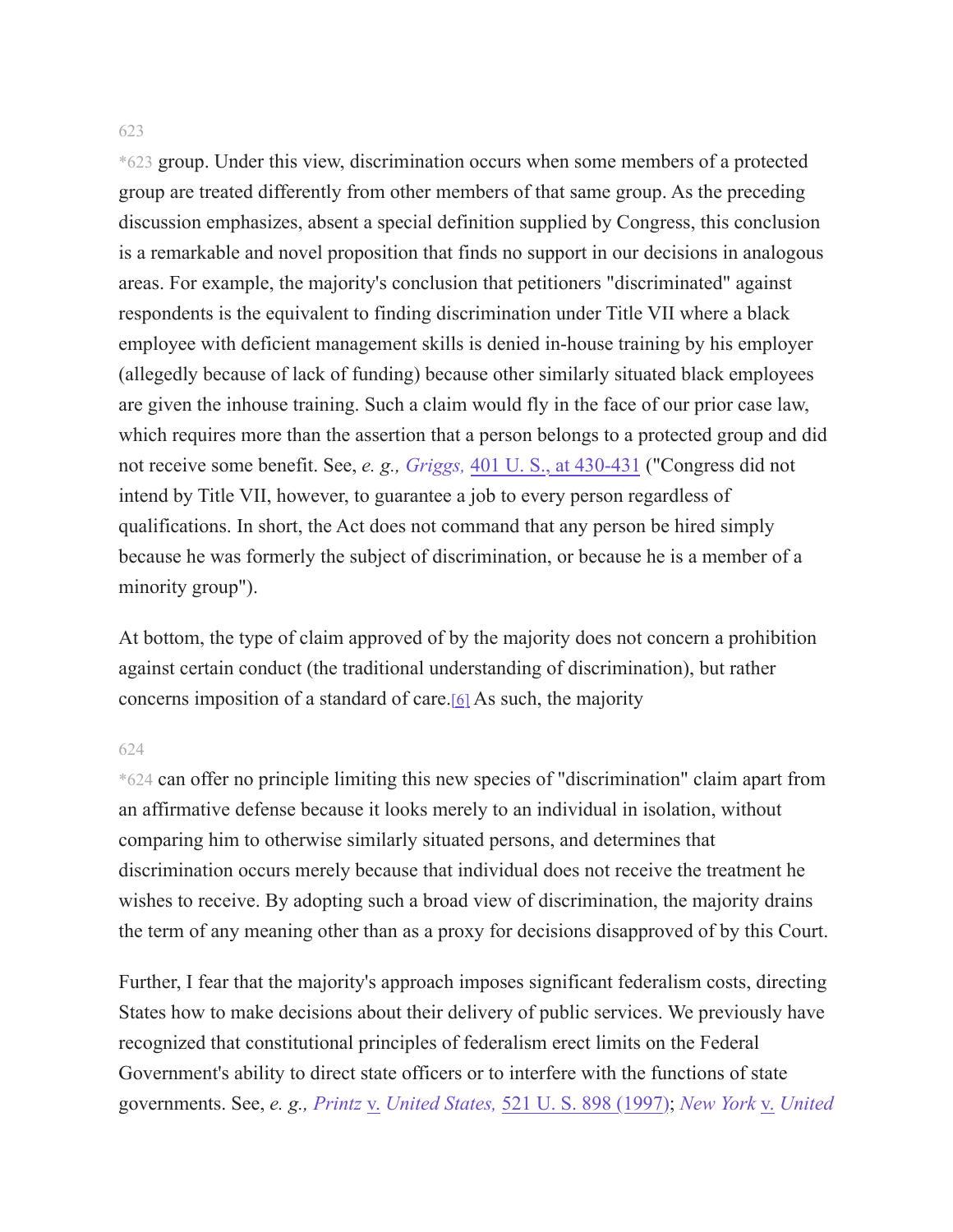[States, 505 U. S. 144 \(1992\).](http://scholar.google.com/scholar_case?case=9243582117703452379&q=+Olmstead+v.+L.C.&hl=en&as_sdt=2,14&scilh=0) We have suggested that these principles specifically apply to whether States are required to provide a certain level of benefits to individuals with disabilities. As noted in *Alexander,* in rejecting a similar theory under § 504 of the Rehabilitation Act: "[N]othing . . . suggests that Congress desired to make major inroads on the States' longstanding discretion to choose the proper mix of amount, scope, and duration limitations on services . . . ."[469 U. S., at 307.](http://scholar.google.com/scholar_case?case=659122674909970890&q=+Olmstead+v.+L.C.&hl=en&as_sdt=2,14&scilh=0) See also *[Bowen](http://scholar.google.com/scholar_case?case=8505748306076031074&q=+Olmstead+v.+L.C.&hl=en&as_sdt=2,14&scilh=0)* [v.](http://scholar.google.com/scholar_case?case=8505748306076031074&q=+Olmstead+v.+L.C.&hl=en&as_sdt=2,14&scilh=0) *[American](http://scholar.google.com/scholar_case?case=8505748306076031074&q=+Olmstead+v.+L.C.&hl=en&as_sdt=2,14&scilh=0)  [Hospital Assn.,](http://scholar.google.com/scholar_case?case=8505748306076031074&q=+Olmstead+v.+L.C.&hl=en&as_sdt=2,14&scilh=0)* [476 U. S. 610, 642 \(1986\) \(plurality opinion\)](http://scholar.google.com/scholar_case?case=8505748306076031074&q=+Olmstead+v.+L.C.&hl=en&as_sdt=2,14&scilh=0) ("[N]othing in [§ 504] authorizes [the Secretary of Health and Human Services (HHS)] to commandeer state agencies . . . .[These] agencies are

#### 625

\*625 not field offices of the HHS bureaucracy, and they may not be conscripted against their will as the foot soldiers in a federal crusade"). The majority's affirmative defense will likely come as cold comfort to the States that will now be forced to defend themselves in federal court every time resources prevent the immediate placement of a qualified individual. In keeping with our traditional deference in this area, see *[Alexander,](http://scholar.google.com/scholar_case?case=659122674909970890&q=+Olmstead+v.+L.C.&hl=en&as_sdt=2,14&scilh=0)  [supra](http://scholar.google.com/scholar_case?case=659122674909970890&q=+Olmstead+v.+L.C.&hl=en&as_sdt=2,14&scilh=0),* the appropriate course would be to respect the States' historical role as the dominant authority responsible for providing services to individuals with disabilities.

The majority may remark that it actually does properly compare members of different groups. Indeed, the majority mentions in passing the "[d]issimilar treatment" of persons with and without disabilities. *Ante*, at 601. It does so in the context of supporting its conclusion that institutional isolation is a form of discrimination. It cites two cases as standing for the unremarkable proposition that discrimination leads to deleterious stereotyping, *ante,* at 600 (citing *[Allen](http://scholar.google.com/scholar_case?case=5272142302925951593&q=+Olmstead+v.+L.C.&hl=en&as_sdt=2,14&scilh=0)* [v.](http://scholar.google.com/scholar_case?case=5272142302925951593&q=+Olmstead+v.+L.C.&hl=en&as_sdt=2,14&scilh=0) *[Wright,](http://scholar.google.com/scholar_case?case=5272142302925951593&q=+Olmstead+v.+L.C.&hl=en&as_sdt=2,14&scilh=0)* [468 U. S. 737, 755 \(1984\);](http://scholar.google.com/scholar_case?case=5272142302925951593&q=+Olmstead+v.+L.C.&hl=en&as_sdt=2,14&scilh=0) *[Manhart,](http://scholar.google.com/scholar_case?case=10164337249526753874&q=+Olmstead+v.+L.C.&hl=en&as_sdt=2,14&scilh=0)* [435 U. S., at 707, n. 13](http://scholar.google.com/scholar_case?case=10164337249526753874&q=+Olmstead+v.+L.C.&hl=en&as_sdt=2,14&scilh=0))), and an *amicus* brief which indicates that confinement diminishes certain everyday life activities, *ante,* at 601 (citing Brief for American Psychiatric Association et al. as *Amici Curiae* 20-22). The majority then observes that persons without disabilities "can receive the services they need without" institutionalization and thereby avoid these twin deleterious effects. *Ante,* at 601. I do not quarrel with the two general propositions, but I fail to see how they assist in resolving the issue before the Court. Further, the majority neither specifies what services persons with disabilities might need nor contends that persons without disabilities need the same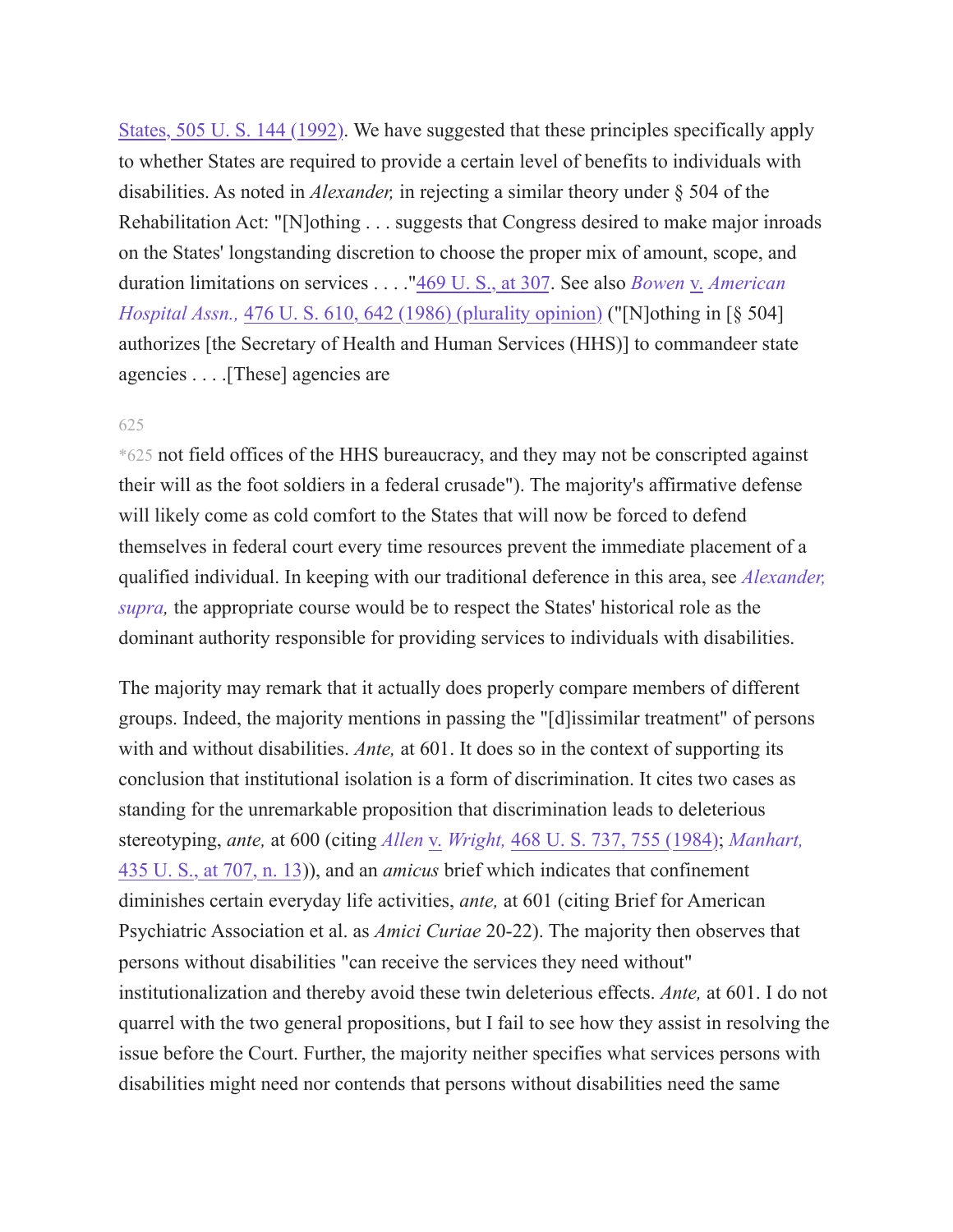services as those with disabilities, leading to the inference that the dissimilar treatment the majority observes results merely from the fact that different classes of persons receive different services—not from "discrimination" as traditionally defined.

#### 626

\*626 Finally, it is also clear petitioners did not "discriminate" against respondents "by reason of [their] disabili[ties]," as § 12132 requires. We have previously interpreted the phrase "by reason of" as requiring proximate causation. See, *e. g., [Holmes](http://scholar.google.com/scholar_case?case=17250801899014439441&q=+Olmstead+v.+L.C.&hl=en&as_sdt=2,14&scilh=0)* [v.](http://scholar.google.com/scholar_case?case=17250801899014439441&q=+Olmstead+v.+L.C.&hl=en&as_sdt=2,14&scilh=0)*[Securities](http://scholar.google.com/scholar_case?case=17250801899014439441&q=+Olmstead+v.+L.C.&hl=en&as_sdt=2,14&scilh=0)  [Investor Protection Corporation,](http://scholar.google.com/scholar_case?case=17250801899014439441&q=+Olmstead+v.+L.C.&hl=en&as_sdt=2,14&scilh=0)* [503 U. S. 258, 265-266 \(1992\);](http://scholar.google.com/scholar_case?case=17250801899014439441&q=+Olmstead+v.+L.C.&hl=en&as_sdt=2,14&scilh=0) see also*id.,* at 266, n. 11 (citation of cases). Such an interpretation is in keeping with the vernacular understanding of the phrase. See American Heritage Dictionary 1506 (3d ed. 1992) (defining "by reason of" as "because of"). This statute should be read as requiring proximate causation as well. Respondents do not contend that their disabilities constituted the proximate cause for their exclusion. Nor could they—community placement simply is not available to those without disabilities. Continued institutional treatment of persons who, though now deemed treatable in a community placement, must wait their turn for placement does not establish that the denial of community placement occurred "by reason of" their disability. Rather, it establishes no more than the fact that petitioners have limited resources.

**\* \* \***

For the foregoing reasons, I respectfully dissent.

[\[\\*\]](http://scholar.google.com/scholar_case?q=+Olmstead+v.+L.C.&hl=en&as_sdt=2,14&case=1057318245348059744&scilh=0#r%5B1%5D) Briefs of *amici curiae* urging reversal were filed for the State of Nevada et al. by *Frankie Sue Del Papa,* Attorney General of Nevada, and *Anne B. Cathcart,* Special Assistant Attorney General, *Mike Moore,* Attorney General of Mississippi, and *Robert E. Sanders,* Assistant Attorney General, *John Cornyn,* Attorney General of Texas, *Andy Taylor,* First Assistant Attorney General, *Linda S. Eads,*Deputy Attorney General, and *Gregory S. Coleman,* Solicitor General, and by the Attorneys General for their respective States as follows: *Ken L. Salazar* of Colorado, *Jeffrey A. Modisett* of Indiana,*Margery S. Bronster* of Hawaii, *Richard P. Ieyoub* of Louisiana, *Thomas F. Reilly* of Massachusetts,*Joseph P. Mazurek* of Montana, *Charles M. Condon* of South Carolina, *Paul G. Summers* of Tennessee, *Christine O. Gregoire* of Washington, and *Gay Woodhouse* of Wyoming; and for the National Conference of State Legislatures et al. by *Richard Ruda* and *James I. Crowley.*

Briefs of *amici curiae* urging affirmance were filed for the American Association on Mental Retardation et al. by *Alan M. Wiseman, Timothy K. Armstrong,* and *Ira A. Burnim;* for the American Civil Liberties Union et al.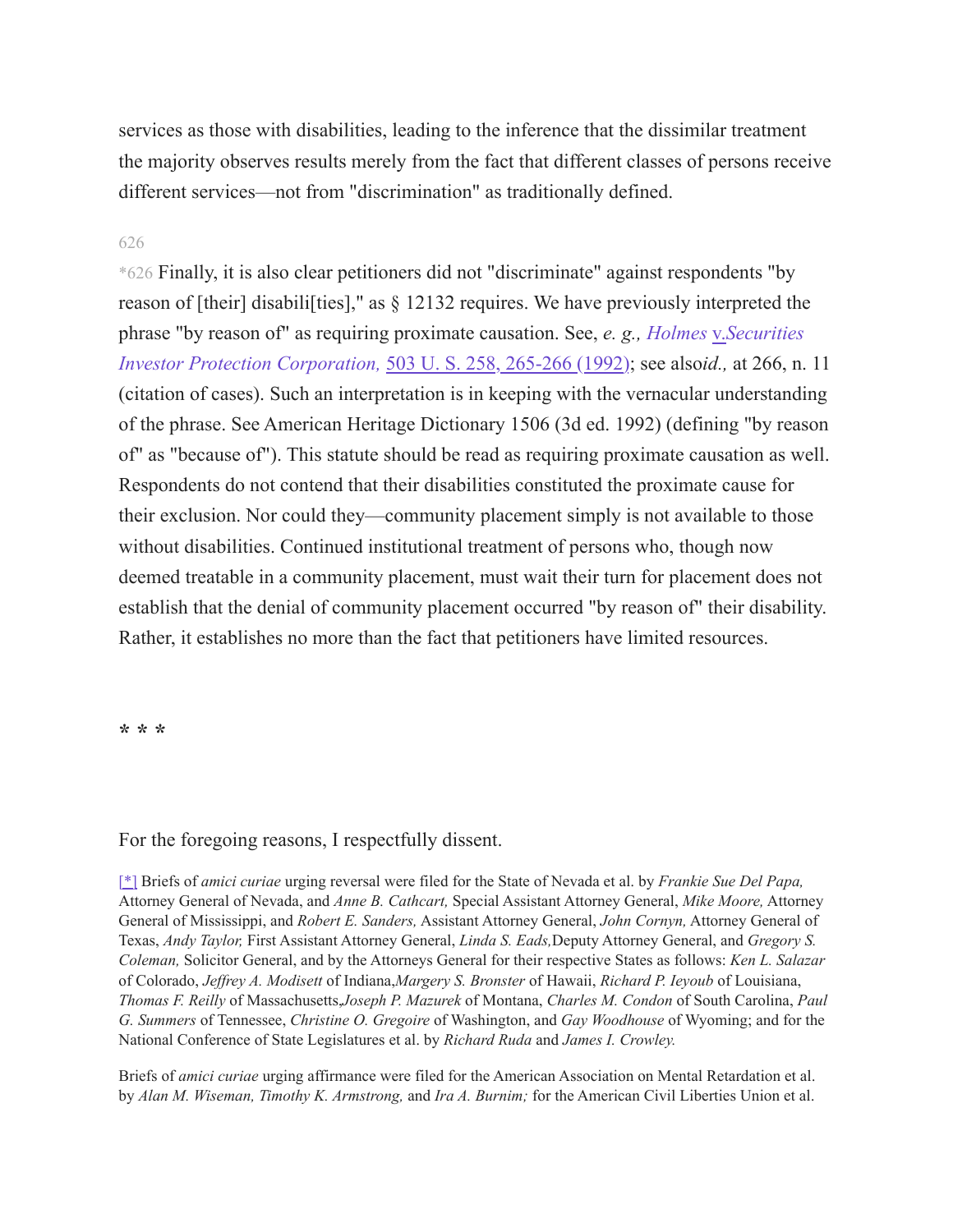by *Laurie Webb Daniel* and *Steven R. Shapiro;* for the American Psychiatric Association et al. by *Richard G. Taranto;* for 58 Former State Commissioners and Directors of Mental Health and Developmental Disabilities et al. by *Neil V. McKittrick;* for the National Council on Disability by *Robert L. Burgdorf, Jr.;* for the National Mental Health Consumers' Self-Help Clearinghouse et al. by *Loralyn McKinley;* for Dick Thornburgh et al. by *Mr. Thornburgh, pro se, James E. Day,* and *David R. Fine;* for People First of Georgia et al. by *Thomas K. Gilhool;* and for the Voice of the Retarded et al. by *William J. Burke* and *Tamie Hopp.*

*Stephen F. Gold* filed a brief for ADAPT et al. as *amici curiae.*

[\[1\]](http://scholar.google.com/scholar_case?q=+Olmstead+v.+L.C.&hl=en&as_sdt=2,14&case=1057318245348059744&scilh=0#r%5B2%5D) The ADA, enacted in 1990, is the Federal Government's most recent and extensive endeavor to address discrimination against persons with disabilities. Earlier legislative efforts included the Rehabilitation Act of 1973, 87 Stat. 355, 29 U. S. C. § 701 *et seq.* (1976 ed.), and the Developmentally Disabled Assistance and Bill of Rights Act, 89 Stat. 486, 42 U. S. C. § 6001 *et seq.* (1976 ed.), enacted in 1975. In the ADA, Congress for the first time referred expressly to "segregation" of persons with disabilities as a "for[m] of discrimination," and to discrimination that persists in the area of "institutionalization."  $\S\S 12101(a)(2)$ , (3), (5).

[\[2\]](http://scholar.google.com/scholar_case?q=+Olmstead+v.+L.C.&hl=en&as_sdt=2,14&case=1057318245348059744&scilh=0#r%5B3%5D) The ADA defines "disability," "with respect to an individual," as

"(A) a physical or mental impairment that substantially limits one or more of the major life activities of such individual;

"(B) a record of such an impairment; or

"(C) being regarded as having such an impairment." § 12102(2). There is no dispute that L. C. and E. W. are disabled within the meaning of the ADA.

[\[3\]](http://scholar.google.com/scholar_case?q=+Olmstead+v.+L.C.&hl=en&as_sdt=2,14&case=1057318245348059744&scilh=0#r%5B4%5D) In addition to the provisions set out in Part A governing public services generally, see §§ 12131-12134, Title II contains in Part B a host of provisions governing public transportation services, see §§ 12141-12165.

[\[4\]](http://scholar.google.com/scholar_case?q=+Olmstead+v.+L.C.&hl=en&as_sdt=2,14&case=1057318245348059744&scilh=0#r%5B5%5D) Section 505 of the Rehabilitation Act incorporates the remedies, rights,and proceduresset forthin Title VI ofthe Civil Rights Act of 1964 for violations of § 504 of the Rehabilitation Act. See 29 U. S. C. § 794a(a) (2).Title VI, in turn, directs each federal department authorized to extend financial assistance to any department or agency of a State to issue rules and regulations consistent with achievement of the objectives of the statute authorizing financial assistance. See 78 Stat. 252, 42 U. S. C. § 2000d-1.Compliance with such requirements may be effected by the termination or denial of federal funds, or "by any other means authorized by law." *Ibid.* Remedies both at law and in equity are available for violations of the statute. See § 2000d-7(a)(2).

[\[5\]](http://scholar.google.com/scholar_case?q=+Olmstead+v.+L.C.&hl=en&as_sdt=2,14&case=1057318245348059744&scilh=0#r%5B6%5D) Congress directed the Secretary of Transportation to issue regulations implementing the portion of Title II concerning public transportation. See 42 U. S. C. §§ 12143(b), 12149, 12164. As stated in the regulations, a person alleging discrimination on the basis of disability in violation of Title II may seek to enforce its provisions by commencing a private lawsuit, or by filing a complaint with (a) a federal agency that provides funding to the public entity that is the subject of the complaint, (b) the Department of Justice for referral to an appropriate agency, or (c) one of eight federal agencies responsible for investigating complaints arising under Title II: the Department of Agriculture, the Department of Education, the Department of Health and Human Services, the Department of Housing and Urban Development, the Department of the Interior, the Department of Justice, the Department of Labor, and the Department of Transportation. See 28 CFR §§ 35.170(c), 35.172(b), 35.190(b) (1998).

The ADA contains several other provisions allocating regulatory and enforcement responsibility. Congress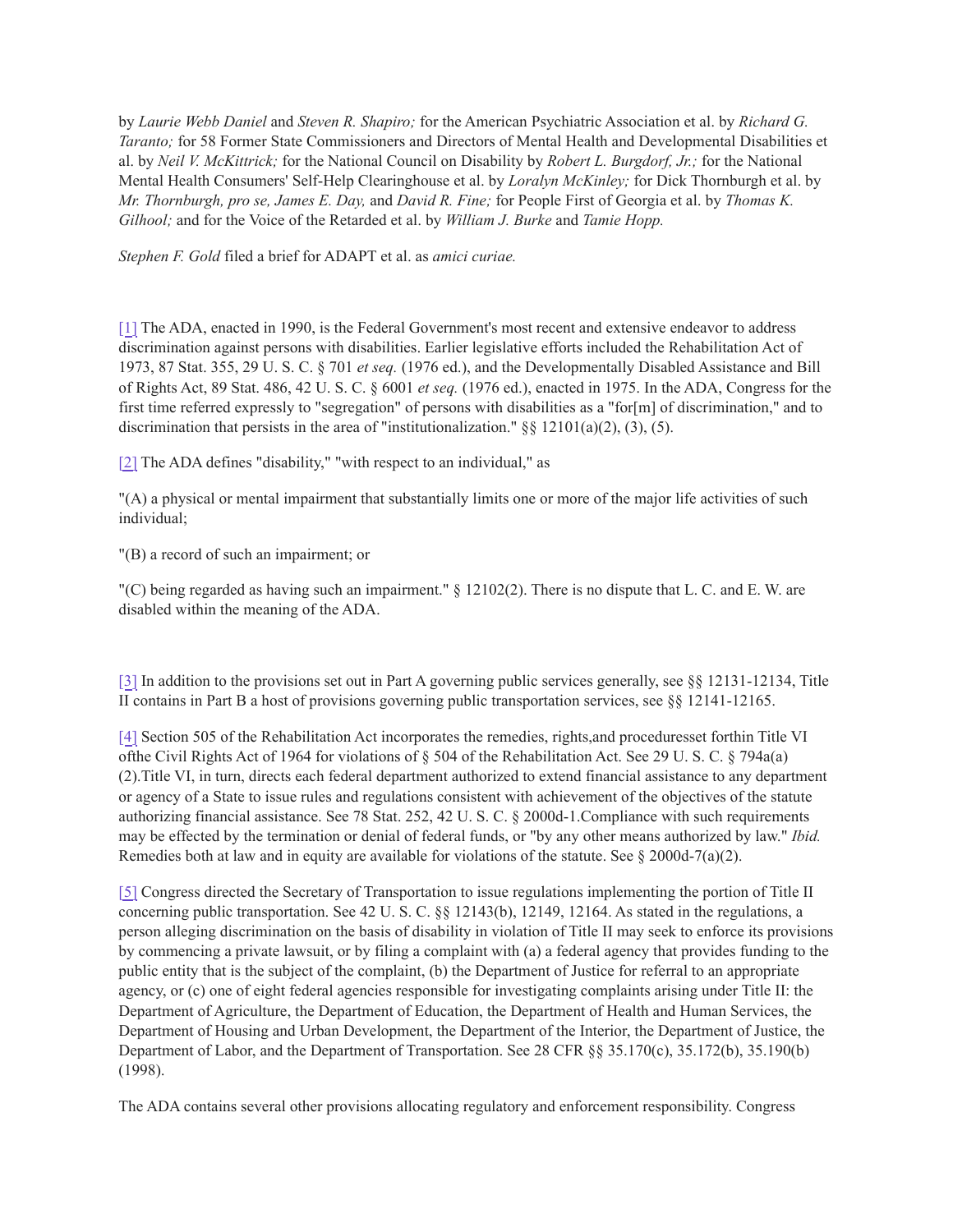instructed the Equal Employment Opportunity Commission (EEOC) to issue regulations implementing Title I, see 42 U. S. C. § 12116; the EEOC, the Attorney General, and persons alleging discrimination on the basis of disability in violation of Title I may enforce its provisions, see  $\S$  12117(a). Congress similarly instructed the Secretary of Transportation and the Attorney General to issue regulations implementing provisions of Title III, see §§ 12186(a)(1), (b); the Attorney General and persons alleging discrimination on the basis of disability in violation of Title III may enforce its provisions, see §§ 12188(a)(1), (b). Each federal agency responsible for ADA implementation may render technical assistance to affected individuals and institutions with respect to provisions of the ADA for which the agency has responsibility. See  $\S$  12206(c)(1).

[\[6\]](http://scholar.google.com/scholar_case?q=+Olmstead+v.+L.C.&hl=en&as_sdt=2,14&case=1057318245348059744&scilh=0#r%5B7%5D) L. C. and E. W. are currently receiving treatment in community-based programs. Nevertheless, the case is not moot. As the District Court and Court of Appeals explained, in view of the multiple institutional placements L. C. and E. W. have experienced, the controversy they brought to court is "capable of repetition, yet evading review." No. 1:95—cv—1210— MHS (ND Ga., Mar. 26, 1997), p. 6, App. to Pet. for Cert. 35a (internal quotation marks omitted); see 138 F. 3d 893, 895, n. 2 (CA11 1998) (citing *[Honig](http://scholar.google.com/scholar_case?case=16042322352248963439&q=+Olmstead+v.+L.C.&hl=en&as_sdt=2,14&scilh=0)* [v.](http://scholar.google.com/scholar_case?case=16042322352248963439&q=+Olmstead+v.+L.C.&hl=en&as_sdt=2,14&scilh=0) *[Doe,](http://scholar.google.com/scholar_case?case=16042322352248963439&q=+Olmstead+v.+L.C.&hl=en&as_sdt=2,14&scilh=0)* [484 U. S. 305,](http://scholar.google.com/scholar_case?case=16042322352248963439&q=+Olmstead+v.+L.C.&hl=en&as_sdt=2,14&scilh=0)  [318-323 \(1988\),](http://scholar.google.com/scholar_case?case=16042322352248963439&q=+Olmstead+v.+L.C.&hl=en&as_sdt=2,14&scilh=0) and *[Vitek](http://scholar.google.com/scholar_case?case=12392576224835810750&q=+Olmstead+v.+L.C.&hl=en&as_sdt=2,14&scilh=0)* [v.](http://scholar.google.com/scholar_case?case=12392576224835810750&q=+Olmstead+v.+L.C.&hl=en&as_sdt=2,14&scilh=0) *[Jones,](http://scholar.google.com/scholar_case?case=12392576224835810750&q=+Olmstead+v.+L.C.&hl=en&as_sdt=2,14&scilh=0)* [445 U. S. 480, 486-487 \(1980\)](http://scholar.google.com/scholar_case?case=12392576224835810750&q=+Olmstead+v.+L.C.&hl=en&as_sdt=2,14&scilh=0)).

[\[7\]](http://scholar.google.com/scholar_case?q=+Olmstead+v.+L.C.&hl=en&as_sdt=2,14&case=1057318245348059744&scilh=0#r%5B8%5D) After thisCourt granted certiorari, the District Court issued a decision on remand rejecting the State's fundamental-alteration defense. See 1:95—cv—1210—MHS (ND Ga., Jan. 29, 1999), p. 1. The court concluded that the annual cost to the State of providing community-based treatment to L. C. and E. W. was not unreasonable in relation to the State's overall mental health budget. See *id.,* at 5. In reaching that judgment, the District Court first declared "irrelevant" the potential impact of its decision beyond L. C. and E. W. 1:95—cv— 1210-MHS (ND Ga., Oct. 20, 1998), p. 3, App. 177. The District Court's decision on remand is now pending appeal before the Eleventh Circuit.

[\[8\]](http://scholar.google.com/scholar_case?q=+Olmstead+v.+L.C.&hl=en&as_sdt=2,14&case=1057318245348059744&scilh=0#r%5B9%5D) Twenty-two States and the Territory of Guam joined a briefurging that certiorari be granted. Ten of those States joined a brief in support of petitioners on the merits.

[\[9\]](http://scholar.google.com/scholar_case?q=+Olmstead+v.+L.C.&hl=en&as_sdt=2,14&case=1057318245348059744&scilh=0#r%5B10%5D) See Brief for United States in *Halderman* v. *Pennhurst State School and Hospital,* Nos. 78-1490, 78-1564, 78-1602 (CA3 1978), p. 45 ("[I]nstitutionalization result[ing] in separation of mentally retarded persons for no permissible reason . . . is `discrimination,' and a violation of Section 504 [of the Rehabilitation Act] if it is supported by federal funds."); Brief for United States in *Halderman* v.*Pennhurst State School and Hospital,* Nos. 78-1490, 78-1564, 78-1602 (CA3 1981), p. 27 ("Pennsylvania violates Section 504 by indiscriminately subjecting handicapped persons to [an institution] without first making an individual reasoned professional judgment as to the appropriate placement for each such person among all available alternatives."); Brief for United States as *Amicus Curiae* in *Helen L.* v. *DiDario,* No. 94-1243 (CA3 1994), p. 7 ("Both the Section 504 coordination regulations and the rest of the ADA make clear that the unnecessary segregation of individuals with disabilities in the provision of public services is itself a form of discrimination within the meaning of those statutes."); *id.,* at 8-16.

[\[10\]](http://scholar.google.com/scholar_case?q=+Olmstead+v.+L.C.&hl=en&as_sdt=2,14&case=1057318245348059744&scilh=0#r%5B11%5D) The dissent is driven by the notion that "this Court has never endorsed an interpretation of the term `discrimination' that encompassed disparate treatment among members of the *same* protected class," *post,* at 616 (opinion of Thomas, J.), that "[o]ur decisions construing various statutory prohibitions against `discrimination' have not wavered from this path," *post,* at 616, and that "a plaintiff cannot prove `discrimination' by demonstrating that one member of a particular protected group has been favored over another member of that same group," *post,* at 618. The dissent is incorrect as a matter of precedent and logic. See *[O'Connor](http://scholar.google.com/scholar_case?case=7002620990625859659&q=+Olmstead+v.+L.C.&hl=en&as_sdt=2,14&scilh=0)* [v.](http://scholar.google.com/scholar_case?case=7002620990625859659&q=+Olmstead+v.+L.C.&hl=en&as_sdt=2,14&scilh=0) *[Consolidated Coin Caterers Corp.,](http://scholar.google.com/scholar_case?case=7002620990625859659&q=+Olmstead+v.+L.C.&hl=en&as_sdt=2,14&scilh=0)* [517 U. S. 308, 312 \(1996\)](http://scholar.google.com/scholar_case?case=7002620990625859659&q=+Olmstead+v.+L.C.&hl=en&as_sdt=2,14&scilh=0) (The Age Discrimination in Employment Act of 1967 "does not ban discrimination against employees because they are aged 40 or older; it bans discrimination against employees because of their age, but limits the protected class to those who are 40 or older. The fact that one person in the protected class has lost out to another person in the protected class is thus irrelevant, so long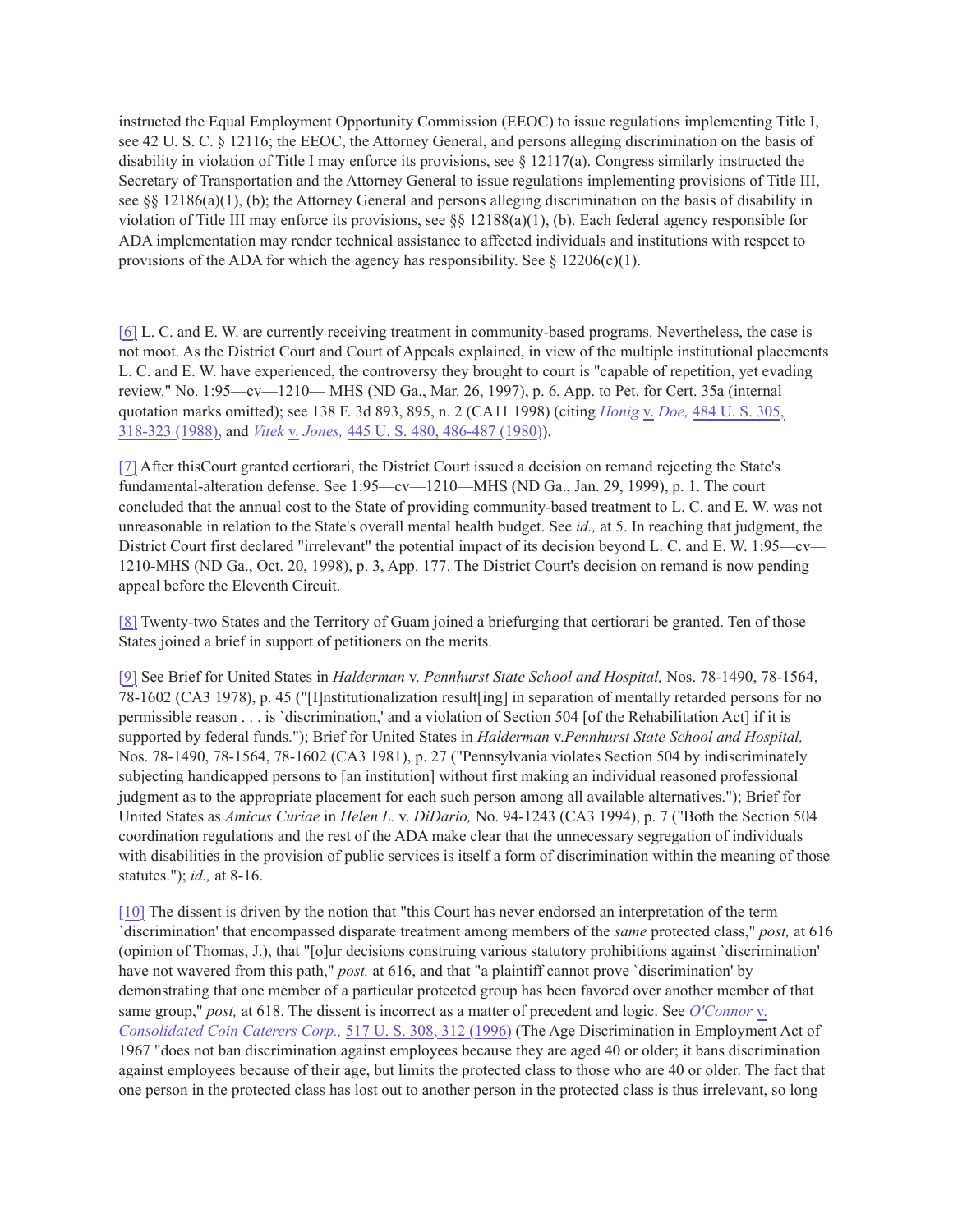as he has lost out *because of his age.* "); cf. *[Oncale](http://scholar.google.com/scholar_case?case=11566261664355830474&q=+Olmstead+v.+L.C.&hl=en&as_sdt=2,14&scilh=0)* [v.](http://scholar.google.com/scholar_case?case=11566261664355830474&q=+Olmstead+v.+L.C.&hl=en&as_sdt=2,14&scilh=0) *[Sundowner Offshore Services, Inc.,](http://scholar.google.com/scholar_case?case=11566261664355830474&q=+Olmstead+v.+L.C.&hl=en&as_sdt=2,14&scilh=0)* [523 U. S. 75, 76](http://scholar.google.com/scholar_case?case=11566261664355830474&q=+Olmstead+v.+L.C.&hl=en&as_sdt=2,14&scilh=0)  [\(1998\)](http://scholar.google.com/scholar_case?case=11566261664355830474&q=+Olmstead+v.+L.C.&hl=en&as_sdt=2,14&scilh=0) ("[W]orkplace harassment can violate Title VII's prohibition against `discriminat[ion] . . . because of . . . sex,' 42 U. S. C. § 2000e—2(a)(1), when the harasser and the harassed employee are of the same sex."); *[Jefferies](http://scholar.google.com/scholar_case?case=15266505491842636683&q=+Olmstead+v.+L.C.&hl=en&as_sdt=2,14&scilh=0)* [v.](http://scholar.google.com/scholar_case?case=15266505491842636683&q=+Olmstead+v.+L.C.&hl=en&as_sdt=2,14&scilh=0) *[Harris County Community Action Assn.,](http://scholar.google.com/scholar_case?case=15266505491842636683&q=+Olmstead+v.+L.C.&hl=en&as_sdt=2,14&scilh=0)* [615 F. 2d 1025, 1032 \(CA5 1980\)](http://scholar.google.com/scholar_case?case=15266505491842636683&q=+Olmstead+v.+L.C.&hl=en&as_sdt=2,14&scilh=0) ("[D]iscrimination against black females can exist even in the absence of discrimination against black men or white women.").

[\[11\]](http://scholar.google.com/scholar_case?q=+Olmstead+v.+L.C.&hl=en&as_sdt=2,14&case=1057318245348059744&scilh=0#r%5B12%5D) Unlike the ADA, § 504 of the Rehabilitation Act contains no express recognition that isolation or segregation of persons with disabilities is a form of discrimination. Section 504's discrimination proscription, a single sentence attached to vocational rehabilitation legislation, has yielded divergent court interpretations. See Brief for United States as *Amicus Curiae* 23-25.

[\[12\]](http://scholar.google.com/scholar_case?q=+Olmstead+v.+L.C.&hl=en&as_sdt=2,14&case=1057318245348059744&scilh=0#r%5B13%5D) The waiver program provides Medicaid reimbursement to States for the provision of community-based services to individuals who would otherwise require institutional care, upon a showing that the average annual cost of such services is not more than the annual cost of institutional services. See  $\S$  1396n(c).

[\[13\]](http://scholar.google.com/scholar_case?q=+Olmstead+v.+L.C.&hl=en&as_sdt=2,14&case=1057318245348059744&scilh=0#r%5B14%5D) Georgia law also expresses a preference for treatment in the most integrated setting appropriate. See Ga. Code Ann. § 37-4—121 (1995) ("It is the policy of the state that the least restrictive alternative placement be secured for every client at every stage of his habilitation. It shall be the duty of the facility to assist the client in securing placement in noninstitutional community facilities and programs.").

[\[14\]](http://scholar.google.com/scholar_case?q=+Olmstead+v.+L.C.&hl=en&as_sdt=2,14&case=1057318245348059744&scilh=0#r%5B15%5D) We do not in this opinion hold that the ADA imposes on the States a "standard of care" for whatever medical services they render, or that the ADA requires States to "provide a certain level of benefits to individuals with disabilities." Cf. *post,* at 623, 624 (Thomas, J., dissenting). We do hold, however, that States must adhere to the ADA's nondiscrimination requirement with regard to the services they in fact provide.

[\[15\]](http://scholar.google.com/scholar_case?q=+Olmstead+v.+L.C.&hl=en&as_sdt=2,14&case=1057318245348059744&scilh=0#r%5B16%5D) Even if States eventually were able to close some institutions in response to an increase in the number of community placements, the States would stillincur the cost of running partially full institutions in the interim. See Brief for United States as *Amicus Curiae* 21.

[\[16\]](http://scholar.google.com/scholar_case?q=+Olmstead+v.+L.C.&hl=en&as_sdt=2,14&case=1057318245348059744&scilh=0#r%5B17%5D) We reject the Court of Appeals' construction of the reasonablemodifications regulation for another reason. The Attorney General's Title II regulations, Congress ordered, "shall be consistent with" the regulations in part 41 of Title 28 of the Code of Federal Regulations implementing § 504 of the Rehabilitation Act. 42 U. S. C. § 12134(b). The § 504 regulation upon which the reasonable-modifications regulation is based provides now, as it did at the time the ADA was enacted:

"A recipient shall make reasonable accommodation to the known physical or mental limitations of an otherwise qualified handicapped applicant or employee unless the recipient can demonstrate that the accommodation would impose an undue hardship on the operation of its program." 28 CFR § 41.53 (1990 and 1998 eds.).

While the part 41 regulations do not define "undue hardship," other § 504 regulations make clear that the "undue hardship" inquiry requires not simply an assessment of the cost of the accommodation in relation to the recipient's overall budget, but a "case-by-case analysis weighing factors that include: (1) [t]he overall size of the recipient's program with respect to number of employees, number and type of facilities,and size of budget; (2) [t]he type of the recipient's operation, including the composition and structure of the recipient's workforce; and (3) [t]he nature and cost of the accommodation needed." 28 CFR  $\S$  42.511(c) (1998); see 45 CFR  $\S$  84.12(c) (1998) (same).

Under the Court of Appeals' restrictive reading, the reasonablemodifications regulation would impose a standard substantially more difficult for the State to meet than the "undue burden" standard imposed by the corresponding § 504 regulation.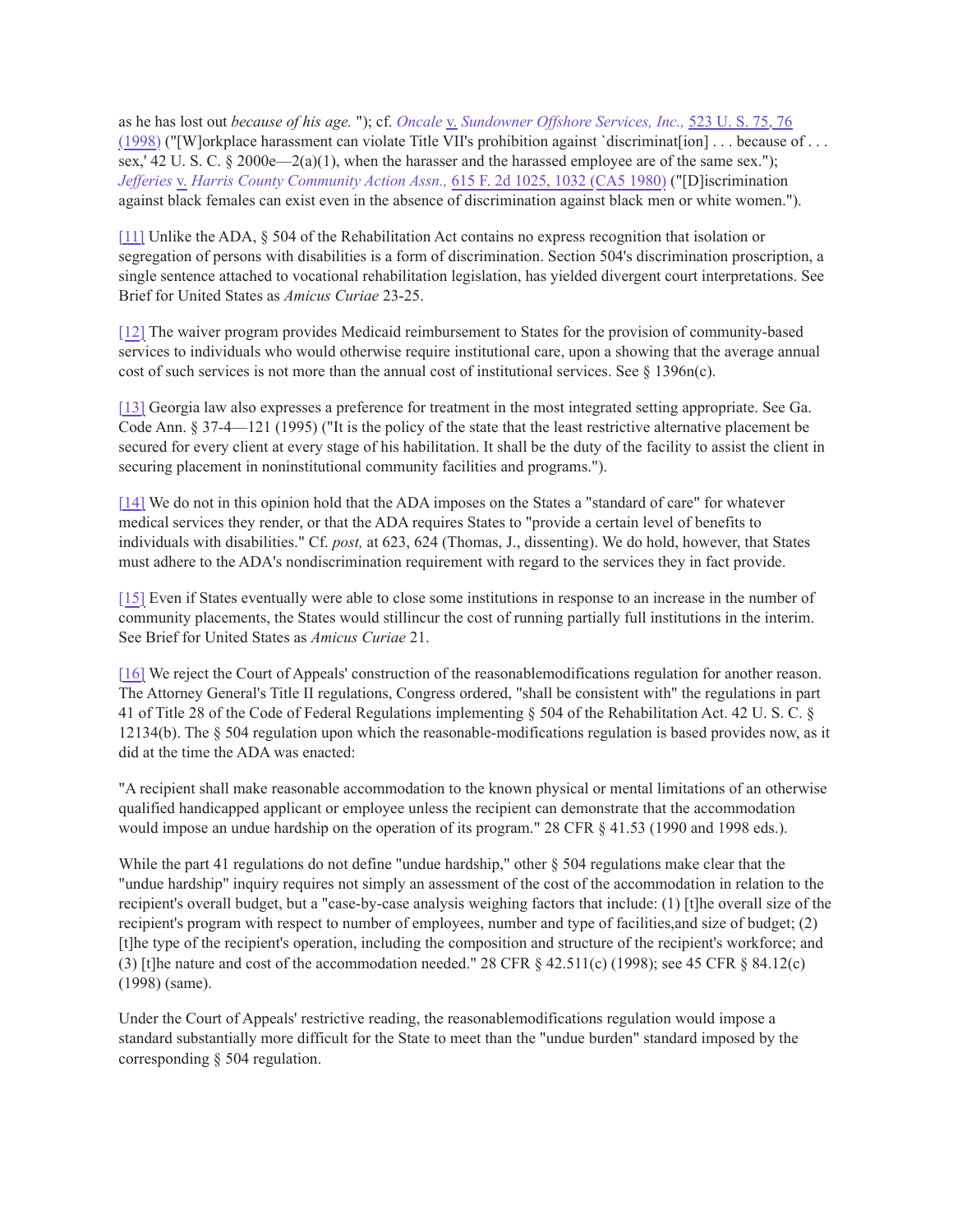[\[1\]](http://scholar.google.com/scholar_case?q=+Olmstead+v.+L.C.&hl=en&as_sdt=2,14&case=1057318245348059744&scilh=0#r%5B18%5D) We have incorporated Title VII standards of discrimination when interpreting statutes prohibiting other forms of discrimination. For example, Rev. Stat. § 1977, as amended, 42 U. S. C.§ 1981, has been interpreted to forbid all racialdiscrimination in the making of private and public contracts. See*[Saint Francis College](http://scholar.google.com/scholar_case?case=17044464417991530305&q=+Olmstead+v.+L.C.&hl=en&as_sdt=2,14&scilh=0)* [v.](http://scholar.google.com/scholar_case?case=17044464417991530305&q=+Olmstead+v.+L.C.&hl=en&as_sdt=2,14&scilh=0) *[Al-](http://scholar.google.com/scholar_case?case=17044464417991530305&q=+Olmstead+v.+L.C.&hl=en&as_sdt=2,14&scilh=0)[Khazraji,](http://scholar.google.com/scholar_case?case=17044464417991530305&q=+Olmstead+v.+L.C.&hl=en&as_sdt=2,14&scilh=0)* [481 U. S. 604, 609 \(1987\).](http://scholar.google.com/scholar_case?case=17044464417991530305&q=+Olmstead+v.+L.C.&hl=en&as_sdt=2,14&scilh=0) This Court has applied the "framework" developed in Title VII cases to claims brought under this statute. *[Patterson](http://scholar.google.com/scholar_case?case=1263679142063583847&q=+Olmstead+v.+L.C.&hl=en&as_sdt=2,14&scilh=0)* [v.](http://scholar.google.com/scholar_case?case=1263679142063583847&q=+Olmstead+v.+L.C.&hl=en&as_sdt=2,14&scilh=0) *[McLean Credit Union,](http://scholar.google.com/scholar_case?case=1263679142063583847&q=+Olmstead+v.+L.C.&hl=en&as_sdt=2,14&scilh=0)* [491 U. S. 164, 186 \(1989\)](http://scholar.google.com/scholar_case?case=1263679142063583847&q=+Olmstead+v.+L.C.&hl=en&as_sdt=2,14&scilh=0). Also, the Age Discrimination in Employment Act of 1967, 81 Stat. 602, as amended, 29 U. S. C. § 623(a)(1), prohibits discrimination on the basis of an employee's age. This Court has noted that its "interpretation of Title VII . . . applies with equal force in the context of age discrimination, for the substantive provisions of the ADEA `were derived *in haec verba* from Title VII.' " *[Trans World Airlines, Inc.](http://scholar.google.com/scholar_case?case=17754056693050291298&q=+Olmstead+v.+L.C.&hl=en&as_sdt=2,14&scilh=0)* [v.](http://scholar.google.com/scholar_case?case=17754056693050291298&q=+Olmstead+v.+L.C.&hl=en&as_sdt=2,14&scilh=0) *[Thurston,](http://scholar.google.com/scholar_case?case=17754056693050291298&q=+Olmstead+v.+L.C.&hl=en&as_sdt=2,14&scilh=0)* [469 U. S. 111, 121 \(1985\)](http://scholar.google.com/scholar_case?case=17754056693050291298&q=+Olmstead+v.+L.C.&hl=en&as_sdt=2,14&scilh=0) (quoting *[Lorillard](http://scholar.google.com/scholar_case?case=2359633022092247774&q=+Olmstead+v.+L.C.&hl=en&as_sdt=2,14&scilh=0)* [v.](http://scholar.google.com/scholar_case?case=2359633022092247774&q=+Olmstead+v.+L.C.&hl=en&as_sdt=2,14&scilh=0) *[Pons,](http://scholar.google.com/scholar_case?case=2359633022092247774&q=+Olmstead+v.+L.C.&hl=en&as_sdt=2,14&scilh=0)*[434 U. S. 575, 584 \(1978\)](http://scholar.google.com/scholar_case?case=2359633022092247774&q=+Olmstead+v.+L.C.&hl=en&as_sdt=2,14&scilh=0)). This Court has also looked to its Title VII interpretations of discrimination in illuminating Title IX of the Education Amendments of 1972, 86 Stat. 373, as amended, 20 U. S. C. § 1681 *et seq.,* which prohibits discrimination under any federally funded education program or activity. See *[Franklin](http://scholar.google.com/scholar_case?case=10454513424819427018&q=+Olmstead+v.+L.C.&hl=en&as_sdt=2,14&scilh=0)* [v.](http://scholar.google.com/scholar_case?case=10454513424819427018&q=+Olmstead+v.+L.C.&hl=en&as_sdt=2,14&scilh=0) *[Gwinnett County Public Schools,](http://scholar.google.com/scholar_case?case=10454513424819427018&q=+Olmstead+v.+L.C.&hl=en&as_sdt=2,14&scilh=0)* [503 U. S. 60, 75 \(1992\)](http://scholar.google.com/scholar_case?case=10454513424819427018&q=+Olmstead+v.+L.C.&hl=en&as_sdt=2,14&scilh=0) (relying on *[Meritor Savings](http://scholar.google.com/scholar_case?case=14616838878214701501&q=+Olmstead+v.+L.C.&hl=en&as_sdt=2,14&scilh=0)  [Bank, FSB](http://scholar.google.com/scholar_case?case=14616838878214701501&q=+Olmstead+v.+L.C.&hl=en&as_sdt=2,14&scilh=0)* [v.](http://scholar.google.com/scholar_case?case=14616838878214701501&q=+Olmstead+v.+L.C.&hl=en&as_sdt=2,14&scilh=0) *[Vinson,](http://scholar.google.com/scholar_case?case=14616838878214701501&q=+Olmstead+v.+L.C.&hl=en&as_sdt=2,14&scilh=0)* [477 U. S. 57 \(1986\),](http://scholar.google.com/scholar_case?case=14616838878214701501&q=+Olmstead+v.+L.C.&hl=en&as_sdt=2,14&scilh=0) a Title VII case, in determining that sexual harassment constitutes discrimination).

[\[2\]](http://scholar.google.com/scholar_case?q=+Olmstead+v.+L.C.&hl=en&as_sdt=2,14&case=1057318245348059744&scilh=0#r%5B19%5D) This Court has recognized that two forms of discrimination are prohibited under Title VII: disparate treatment and disparate impact. See *[Griggs,](http://scholar.google.com/scholar_case?case=8655598674229196978&q=+Olmstead+v.+L.C.&hl=en&as_sdt=2,14&scilh=0)* [401 U. S., at 431](http://scholar.google.com/scholar_case?case=8655598674229196978&q=+Olmstead+v.+L.C.&hl=en&as_sdt=2,14&scilh=0) ("The Act proscribes not only overt discrimination but also practices that are fair in form, but discriminatory in operation"). Both forms of "discrimination" require a comparison among classes of employees.

[\[3\]](http://scholar.google.com/scholar_case?q=+Olmstead+v.+L.C.&hl=en&as_sdt=2,14&case=1057318245348059744&scilh=0#r%5B20%5D) Following *Wards Cove,* Congress enacted the Civil Rights Act of 1991, Pub. L. 102-166, 105 Stat. 1071, as amended, which, *inter alia,* altered the burden of proof with respect to a disparate impact discrimination claim. See *id.*, § 105 (codified at 42 U. S. C. § 2000e—2(k)). This change highlights the principle that a departure from the traditional understanding of discrimination requires congressional action. Cf. *[Field](http://scholar.google.com/scholar_case?case=6764511411241847013&q=+Olmstead+v.+L.C.&hl=en&as_sdt=2,14&scilh=0)* [v.](http://scholar.google.com/scholar_case?case=6764511411241847013&q=+Olmstead+v.+L.C.&hl=en&as_sdt=2,14&scilh=0) *[Mans,](http://scholar.google.com/scholar_case?case=6764511411241847013&q=+Olmstead+v.+L.C.&hl=en&as_sdt=2,14&scilh=0)* [516 U. S. 59,](http://scholar.google.com/scholar_case?case=6764511411241847013&q=+Olmstead+v.+L.C.&hl=en&as_sdt=2,14&scilh=0)  [69-70 \(1995\)](http://scholar.google.com/scholar_case?case=6764511411241847013&q=+Olmstead+v.+L.C.&hl=en&as_sdt=2,14&scilh=0) (Congress legislates against the background rule of the common law and traditional notions of lawful conduct).

[\[4\]](http://scholar.google.com/scholar_case?q=+Olmstead+v.+L.C.&hl=en&as_sdt=2,14&case=1057318245348059744&scilh=0#r%5B21%5D) If such general hortatory language is sufficient, it is puzzling that this or any other court did not reach the same conclusion long ago by reference to the general purpose language of the Rehabilitation Act itself. See 29 U. S. C. § 701 (1988 ed.) (describing the statute's purpose as "to develop and implement, through research, training, services, and the guarantee of equal opportunity, comprehensive and coordinated programs of vocational rehabilitation and independent living, for individuals with handicaps *in order to maximize their employability, independence, and integration*into the workplace and the community" (emphasis added)). Further, this section has since been amended to proclaim in even more aspirational terms that the policy under the statute is driven by,*inter alia,* "respect for individual dignity, personal responsibility, self-determination, and pursuit of meaningful careers, based on informed choice, of individuals with disabilities," "respect for the privacy, rights, and equal access," and "inclusion, integration, and full participation of the individuals." 29 U. S. C.  $\S$ § 701(c)(1)—(3).

[\[5\]](http://scholar.google.com/scholar_case?q=+Olmstead+v.+L.C.&hl=en&as_sdt=2,14&case=1057318245348059744&scilh=0#r%5B22%5D) Given my conclusion, the Court need not review the integration regulation promulgated by the Attorney General. See 28 CFR § 35.130(d) (1998). Deference to a regulation is appropriate only "`if Congress has not expressed its intent with respect to the question, and then only if the administrative interpretation is reasonable.'" *[Reno](http://scholar.google.com/scholar_case?case=12025500049489987147&q=+Olmstead+v.+L.C.&hl=en&as_sdt=2,14&scilh=0)* [v.](http://scholar.google.com/scholar_case?case=12025500049489987147&q=+Olmstead+v.+L.C.&hl=en&as_sdt=2,14&scilh=0) *[Bossier Parish School Bd.,](http://scholar.google.com/scholar_case?case=12025500049489987147&q=+Olmstead+v.+L.C.&hl=en&as_sdt=2,14&scilh=0)* [520 U. S. 471, 483 \(1997\)](http://scholar.google.com/scholar_case?case=12025500049489987147&q=+Olmstead+v.+L.C.&hl=en&as_sdt=2,14&scilh=0) (quoting*[Presley](http://scholar.google.com/scholar_case?case=3688033305690759513&q=+Olmstead+v.+L.C.&hl=en&as_sdt=2,14&scilh=0)* [v.](http://scholar.google.com/scholar_case?case=3688033305690759513&q=+Olmstead+v.+L.C.&hl=en&as_sdt=2,14&scilh=0) *[Etowah County](http://scholar.google.com/scholar_case?case=3688033305690759513&q=+Olmstead+v.+L.C.&hl=en&as_sdt=2,14&scilh=0)  [Comm'n,](http://scholar.google.com/scholar_case?case=3688033305690759513&q=+Olmstead+v.+L.C.&hl=en&as_sdt=2,14&scilh=0)* [502 U. S. 491, 508 \(1992\)\)](http://scholar.google.com/scholar_case?case=3688033305690759513&q=+Olmstead+v.+L.C.&hl=en&as_sdt=2,14&scilh=0). Here, Congress has expressed its intent in § 12132, and the Attorney General's regulation—insofar as it contradicts the settled meaning of the statutory term—cannot prevail against it. See *[NLRB](http://scholar.google.com/scholar_case?case=10260765168422971704&q=+Olmstead+v.+L.C.&hl=en&as_sdt=2,14&scilh=0)* [v.](http://scholar.google.com/scholar_case?case=10260765168422971704&q=+Olmstead+v.+L.C.&hl=en&as_sdt=2,14&scilh=0) *[Town & Country Elec., Inc.,](http://scholar.google.com/scholar_case?case=10260765168422971704&q=+Olmstead+v.+L.C.&hl=en&as_sdt=2,14&scilh=0)* [516 U. S. 85, 94 \(1995\)](http://scholar.google.com/scholar_case?case=10260765168422971704&q=+Olmstead+v.+L.C.&hl=en&as_sdt=2,14&scilh=0) (explaining that courts interpreting a term within a statute "must infer, unless the statute otherwise dictates, that Congress means to incorporate the